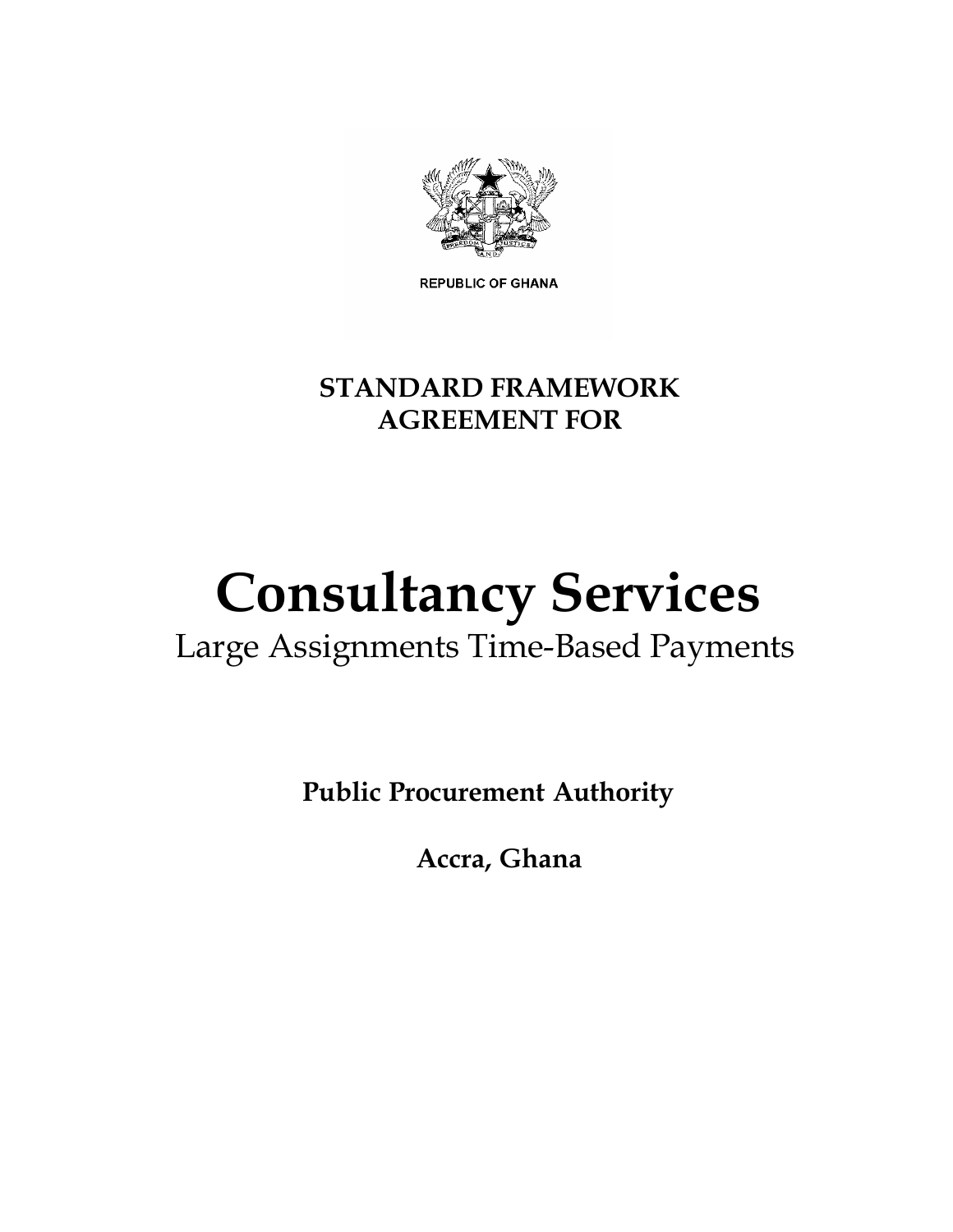## **Table of Contents**

| B. Call-Off Contract Commencement, Completion, Modification and Termination  10 |  |
|---------------------------------------------------------------------------------|--|
|                                                                                 |  |
|                                                                                 |  |
|                                                                                 |  |
|                                                                                 |  |
|                                                                                 |  |
|                                                                                 |  |
|                                                                                 |  |
|                                                                                 |  |
|                                                                                 |  |
|                                                                                 |  |
|                                                                                 |  |
|                                                                                 |  |
|                                                                                 |  |
|                                                                                 |  |
|                                                                                 |  |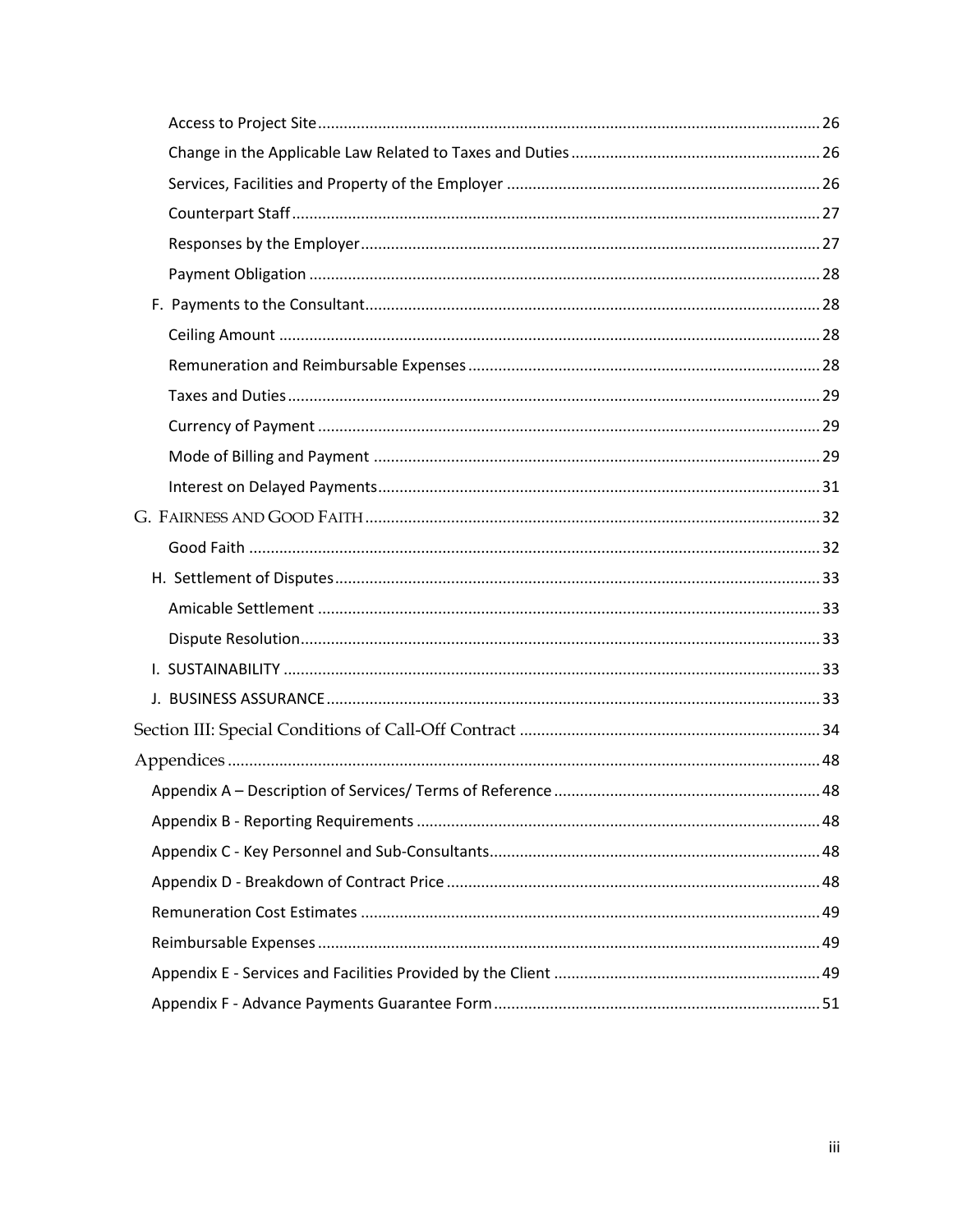## **Introduction**

<span id="page-4-0"></span>The standard Framework Agreement consists of four parts: the Framework Agreement Form to be signed by the Employer and the Consultant, the General Conditions of Call of Call-Off Contract (GCCC); the Special Conditions of Call-Off Contract (SCCC); and the Appendices.

Framework Agreement (FWA) is the Agreement between the parties, including any appendices, the basis on which Call-offs will be made by Purchasers. Framework Agreements are not contracts but are instruments of understanding that contain terms and conditions (clauses) applicable to Call-offs/Purchase Orders (contracts) issued under the FWA.

The General Conditions of Call-Off Contract, shall not be modified. The Special Conditions of Call-Off Contract that contain clauses specific to each Call-Off Contract intend to supplement, but not over-write or otherwise contradict, the General Conditions.

All italicized text (including footnotes) are for use in preparing the Tender documents and should not be included in the final product.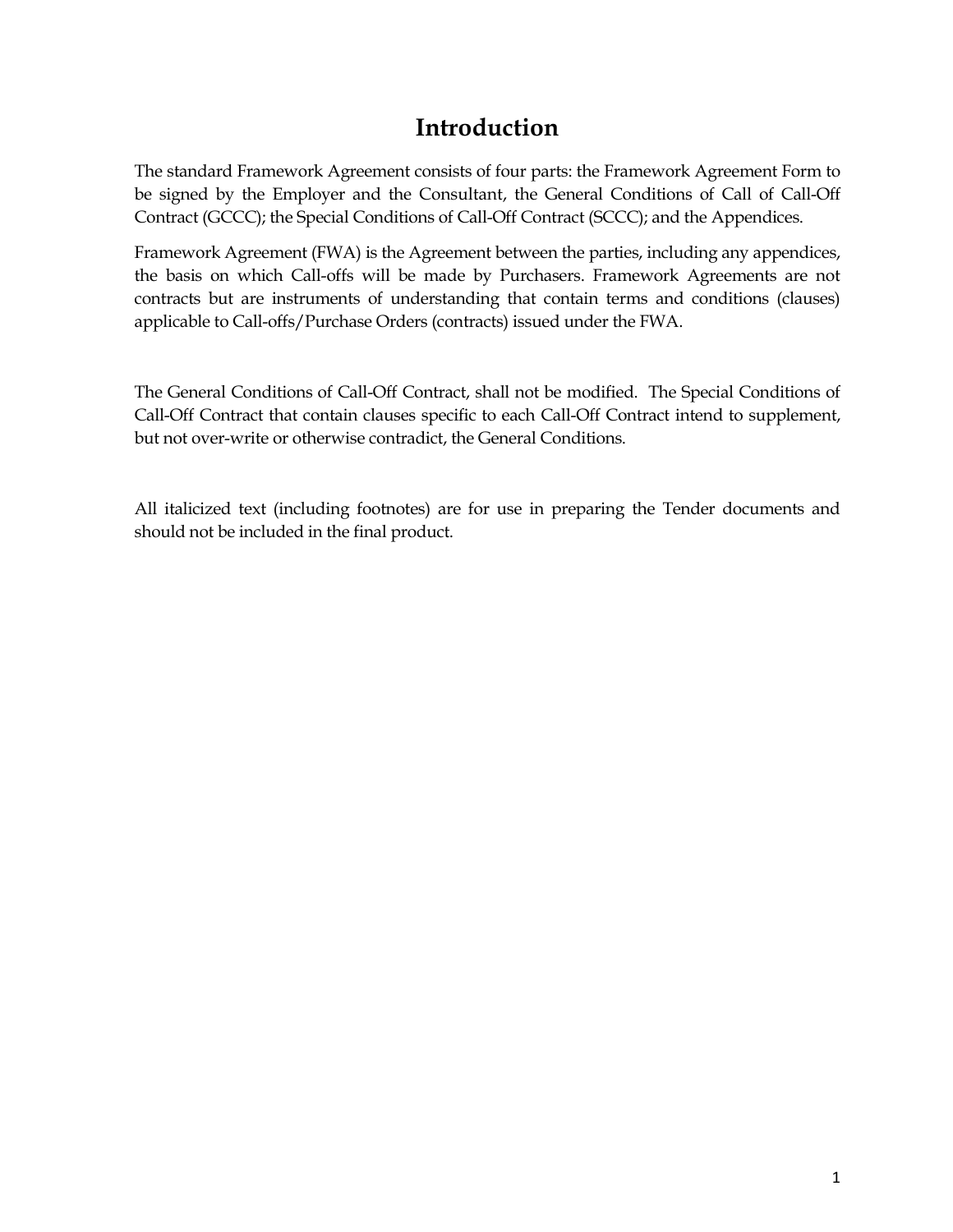## **FRAMEWORK AGREEMENT FOR CONSULTANCY SERVICES Time-Based Payments**

**Project Name** \_\_\_\_\_\_\_\_\_\_\_\_\_\_\_\_\_\_\_\_\_\_\_\_\_\_\_

**Framework Agreement No.** \_\_\_\_\_\_\_\_\_\_\_\_\_\_\_\_\_\_\_\_\_\_\_\_\_\_\_\_

**between**

[**Name of the Employer]**

**and**

[**Name of the Consultant**]

**Dated:**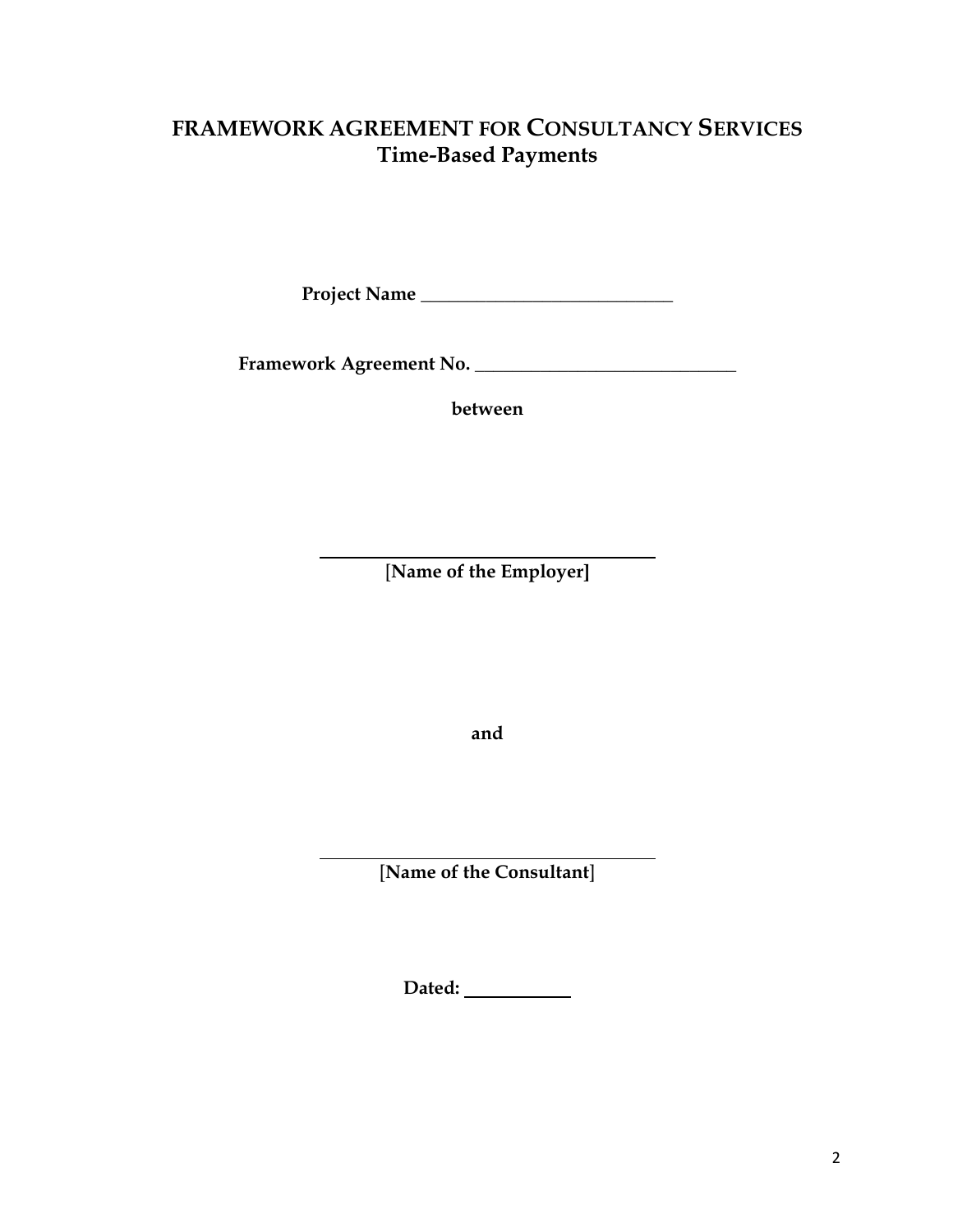## **Section I: Framework Agreement Form**

### **TIME-BASED PAYMENTS**

<span id="page-6-0"></span>(Text in brackets [ ] is optional; all notes should be deleted in the final text)

This FRAMEWORK AGREEMENT (hereinafter called the "Agreement") is made the *[number]* day of the month of *[month]*, *[year]*, between, on the one hand, *[name of Procurement Entity]* (hereinafter called the "Employer") and, on the other hand, *[name of Consultant]* (hereinafter called the "Consultant").

[*Note:* If the Consultant consist of more than one entity, the above should be partially amended to read as follows: "…(hereinafter called the "Employer") and, on the other hand, a Joint Venture (name of the JV) consisting of the following entities, each member of which will be jointly and severally liable to the Employer for all the Consultant's obligations under this Agreement, namely, *[name of member]* and *[name of member]* (hereinafter called the "Consultant").]

#### WHEREAS

- (a) the Employer has requested the Consultant to provide certain consulting services as defined in this Agreement (hereinafter called the "Services");
- (b) the Consultant, having represented to the Employer that it has the required professional skills, expertise and financial resources, has agreed to provide the Services on the terms and conditions set forth in this Agreement;
- (c) The Employer intends to apply a portion of his budgetary allocation/local/credit/grant/financing] to eligible payments under the Agreement.
- (d) The Employer shall be entitled to issue Call-Offs under this Agreement.
- (e) All Call-Off Contracts issued under this Agreement shall bear both the Call-Off number and this Agreement number. Only written and signed Call-Off Contracts are valid under this Agreement.
- (f) All Call-Off Contracts placed against the Agreement are subject to the terms and conditions of this Agreement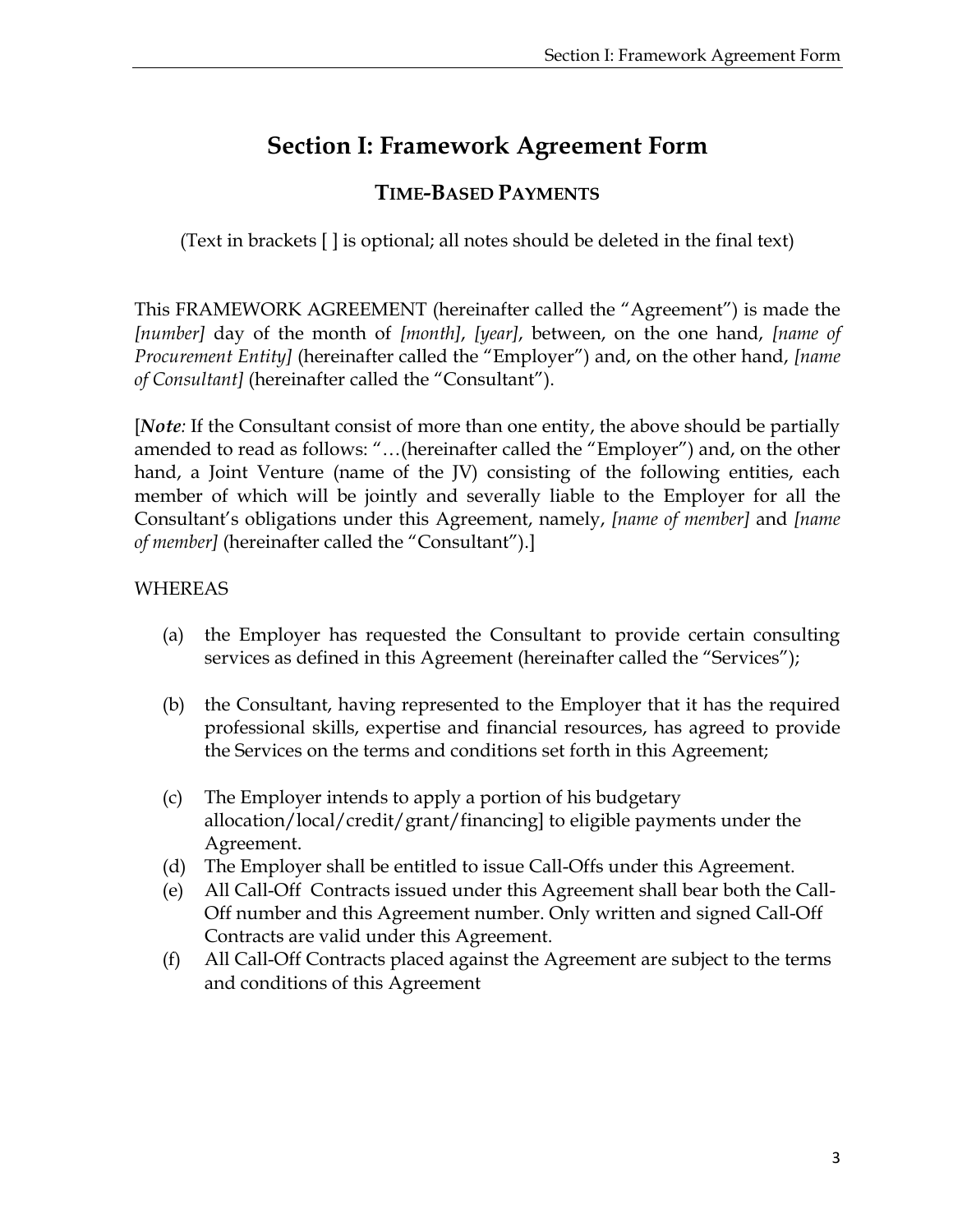NOW THEREFORE the parties hereto hereby agree as follows:

- 1. The following documents attached hereto shall be deemed to form an integral part of this Agreement:
	- (a) Section II: The General Conditions of Call-Off Contract;
	- (b) Section III: The Special Conditions of Call-Off Contract;
	- (c) Appendices:

| Appendix A: | Description of the Services/ Terms of Reference |
|-------------|-------------------------------------------------|
| Appendix B: | <b>Reporting Requirements</b>                   |
| Appendix C: | Key Staff                                       |
| Appendix D: | Remuneration & Reimbursables Cost Estimates     |
| Appendix E: | Services and Facilities Provided by the Client  |
| Appendix F: | Advance Payments Guarantee Form                 |
|             |                                                 |

In the event of any inconsistency between the documents, the following order of precedence shall prevail: the Special Conditions of Call-Off Contract; the General Conditions of Call-Off Contract, including Attachment 1; Appendix A; Appendix B; Appendix C; Appendix D; Appendix E and Appendix F. Any reference to this Agreement shall include, where the context permits, a reference to its Appendices.

- 2. The mutual rights and obligations of the Employer and the Consultant shall be as set forth in the Agreement, in particular:
	- (a) the Consultant shall carry out the Services in accordance with the provisions of the Call-Off Contract and abide by the provision of article 284 of the Constitution of the Republic of Ghana 1992 and the Criminal Procedure Code 1960(Act 30) regarding corrupt and fraudulent practices; and
	- (b) the Employer shall make payments to the Consultant in accordance with the provisions of the Call-Off Contract.

IN WITNESS WHEREOF, the Parties hereto have caused this Agreement to be signed in their respective names as of the day and year first above written.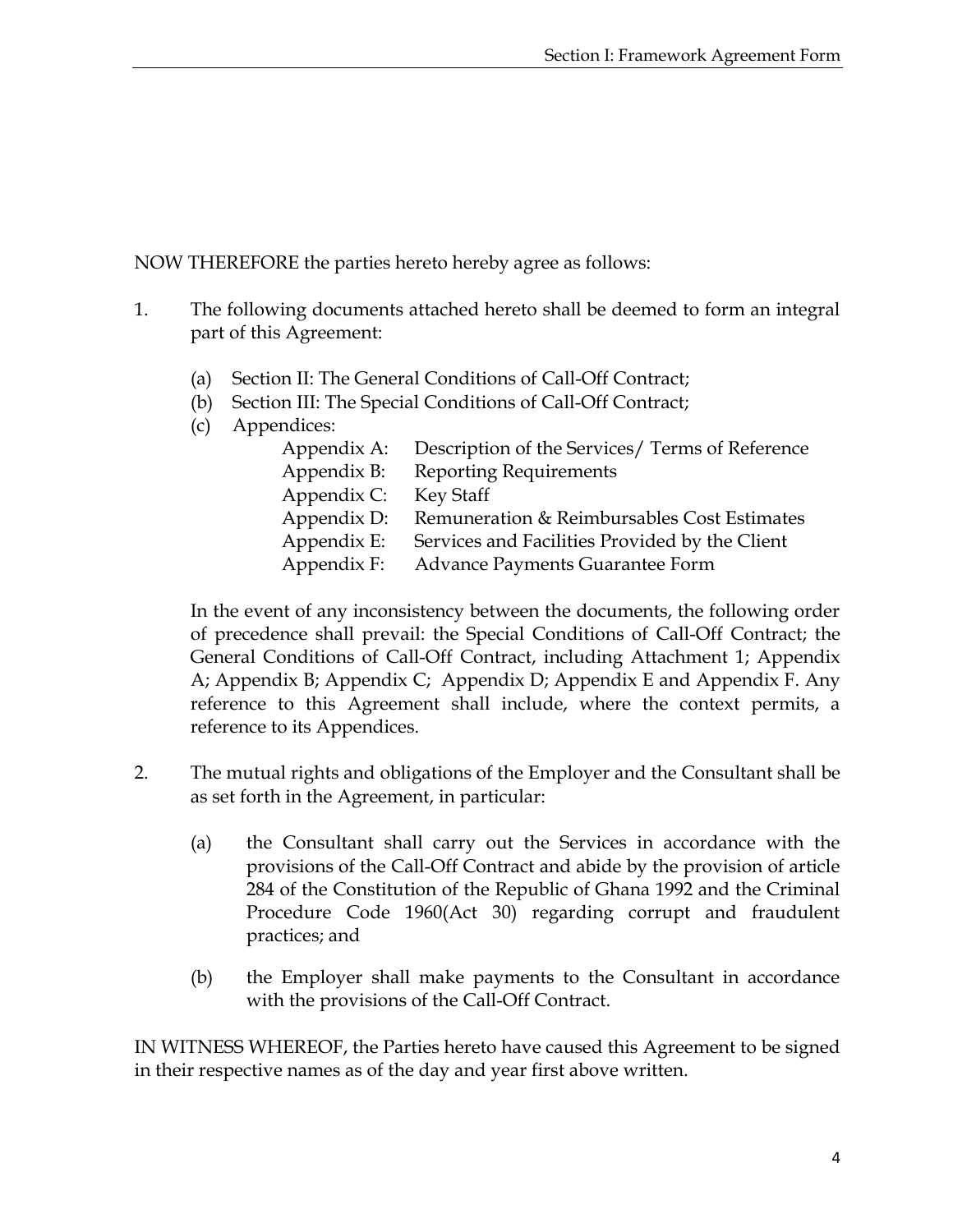For and on behalf of *[Name of Employer]*

*[Authorized Representative of the Employer – name, title and signature]*

For and on behalf of *[Name of Consultant or Name of a Joint Venture]*

*[Authorized Representative of the Consultant – name and signature] [Note: For a joint venture, either all members shall sign or only the lead member, in which case the power of attorney to sign on behalf of all members shall be attached.* 

For and on behalf of each of the members of the Consultant [insert the name of the Joint Venture]

*[Name of the lead member]*

*[Authorized Representative on behalf of a Joint Venture]*

*[add signature blocks for each member if all are signing]*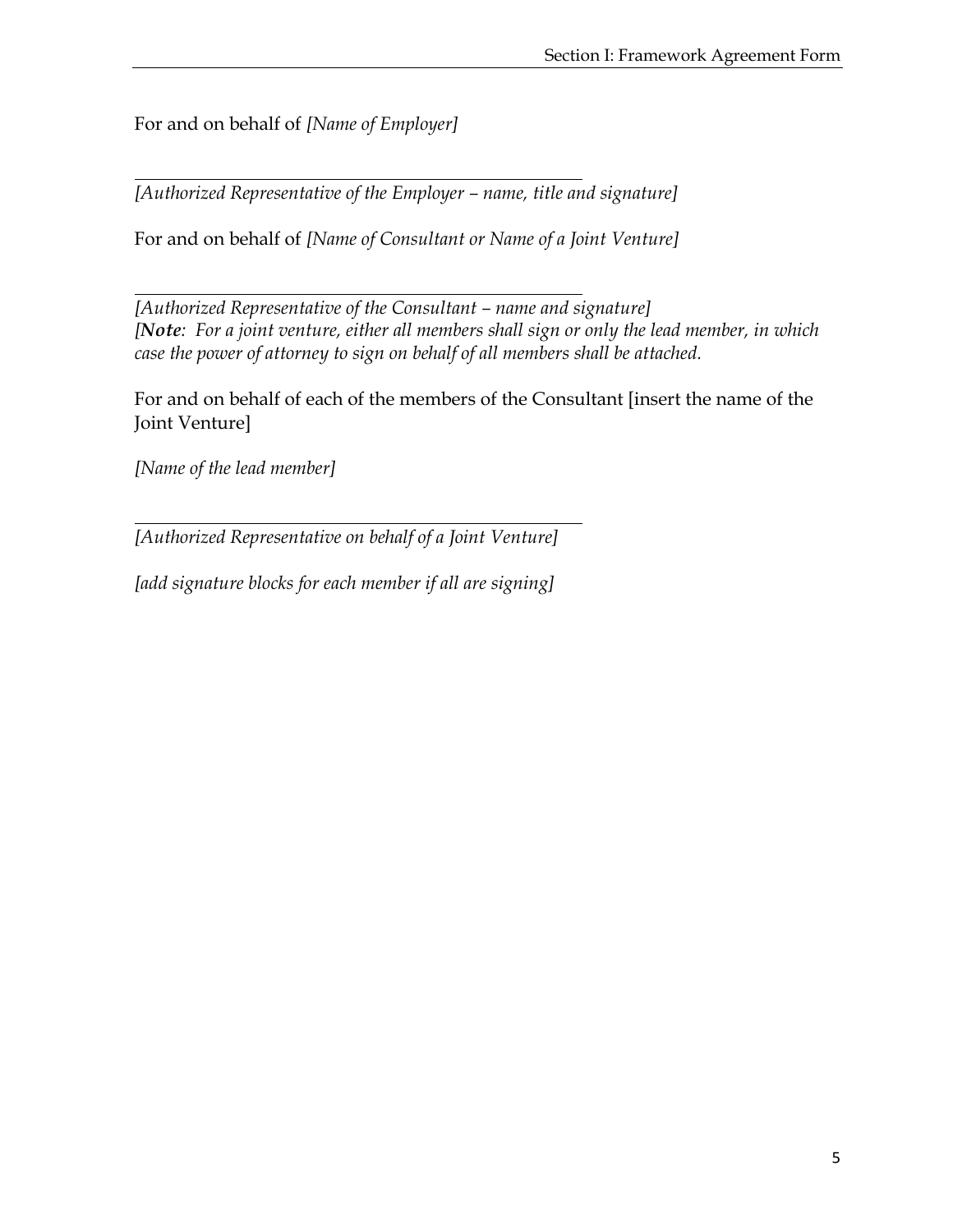## <span id="page-9-0"></span>**Section II: General Conditions of Call-Off Contract**

#### **A. GENERAL PROVISIONS**

- <span id="page-9-2"></span><span id="page-9-1"></span>1. **Definitions** 1.1. Unless the context otherwise requires, the following terms whenever used in the Call-Off Contract have the following meanings:
	- (a) "Applicable Law" means the laws and any other instruments having the force of law in the Republic of Ghana.
	- (b) "Employer" means Procurement Entity that signs the Framework Agreement for the Services with the selected Consultant.
	- (c) "Consultant" means a legally-established professional consulting firm or entity selected by the Employer to provide the Services under the signed Framework Agreement.
	- (d) "Contract" means the Call-Off Contract
	- (e) "Agreement" means the legally binding written Framework Agreement signed between the Employer and the Consultant and which includes all the attached documents listed in its paragraph 1 of the Form of Call-Off Contract (the General Conditions (GCCC), the Special Conditions (SCCC), and the Appendices).
	- (f) "Day" means a working day unless indicated otherwise.
	- (g) "Effective Date" means the date on which the Call-Off Contract comes into force and effect pursuant to Clause **GCCC 12.**
	- (h) "Foreign Currency" means any currency other than the Currency of The Republic of Ghana.
	- (i) "GCCC" means these General Conditions of Call-Off Contract.
	- (j) "Government" means the government of The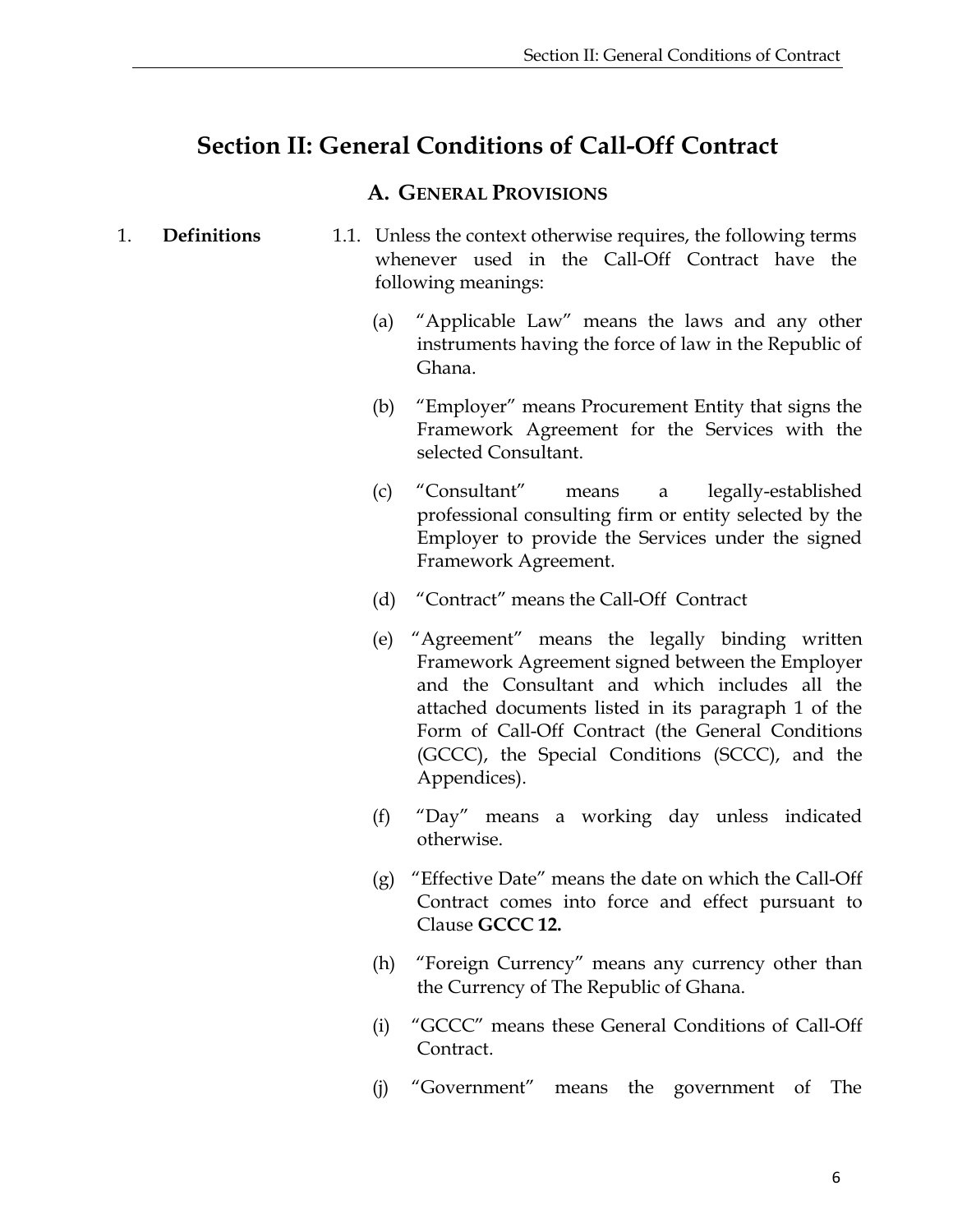Republic of Ghana.

- (k) "Joint Venture (JV)" means an association with or without a legal personality distinct from that of its members, of more than one entity where one member has the authority to conduct all businesses for and on behalf of any and all the members of the JV, and where the members of the JV are jointly and severally liable to the Employer for the performance of the Call-Off Contract.
- (l) "Key Staff" means an individual professional whose skills, qualifications, knowledge and experience are critical to the performance of the Services under the Call-Off Contract and whose Curricula Vitae (CV) was taken into account in the technical evaluation of the Consultant's proposal.
- (m) "Local Currency" means the currency of The Republic of Ghana.
- (n) "Non-Key Staff" means an individual professional provided by the Consultant or its Sub-consultant to perform the Services or any part thereof under the Call-Off Contract.
- (o) "Party" means the Employer or the Consultant, as the case may be, and "Parties" means both of them.
- (p) "SCCC" means the Special Conditions of Call-Off Contract by which the GCCC may be amended or supplemented but not over-written.
- (q) "Services" means the work to be performed by the Consultant pursuant to this Call-Off Contract, as described in Appendix A hereto.
- (r) "Staff" means, collectively, Key Staff, Non-Key staff, or any other staff of the Consultant, Sub-consultant or JV member(s) assigned by the Consultant to perform the Services or any part thereof under the Call-Off Contract.
- (s) "Sub-consultants" means an entity to whom/which the Consultant subcontracts any part of the Services while remaining solely liable for the execution of the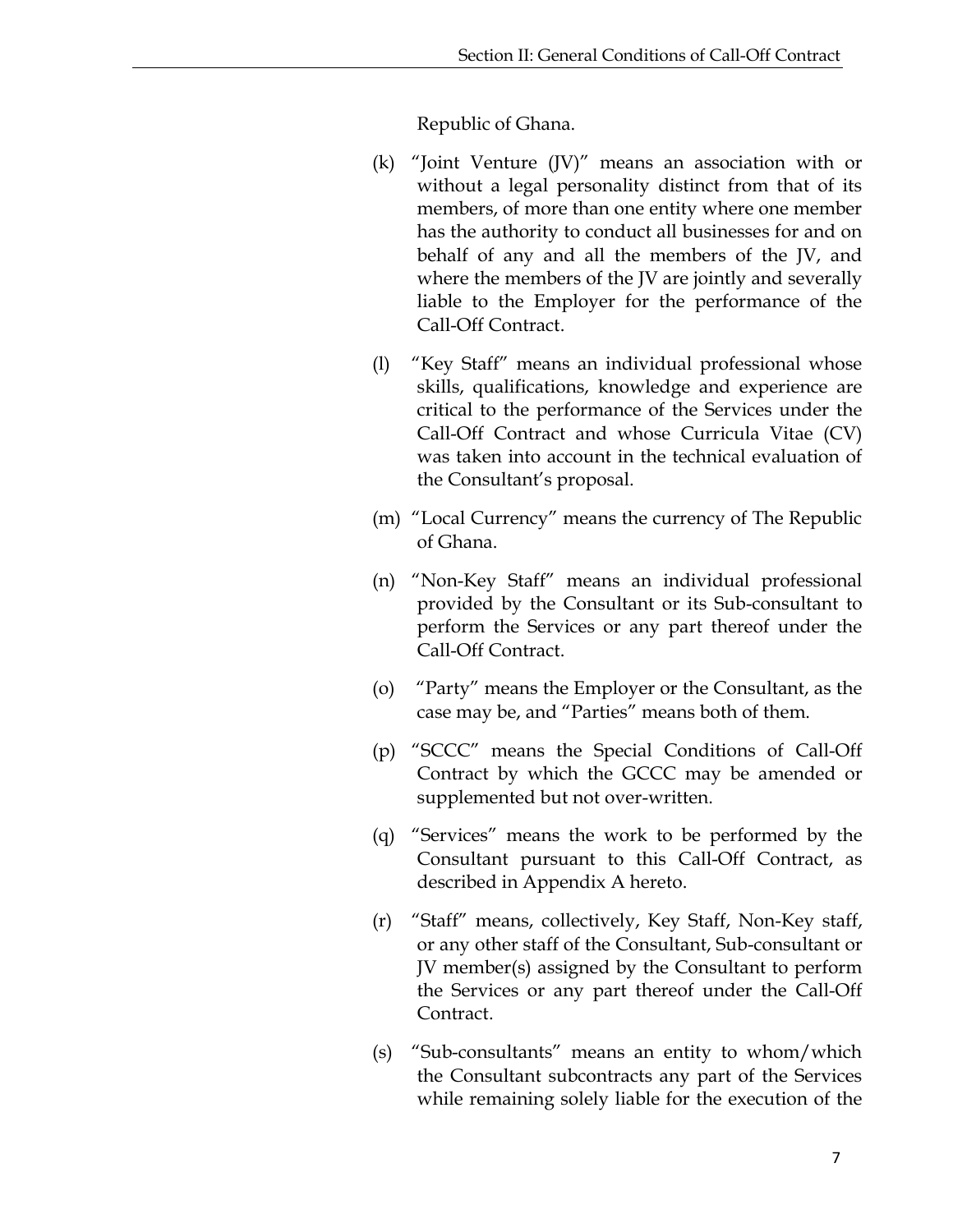#### Call-Off Contract.

- (t) "Third Party" means any person or entity other than the Government of Ghana, the Employer, the Consultant or a Sub-consultant.
- <span id="page-11-0"></span>2. **Relationship between the Parties** 2.1. Nothing contained herein shall be construed as establishing a relationship of master and servant or of principal and agent as between the Employer and the Consultant. The Consultant, subject to the Call-Off Contract, has complete charge of the Staff and sub-Consultants, if any, performing the Services and shall be fully responsible for the Services performed by them or on their behalf hereunder.
- <span id="page-11-1"></span>3. **Law Governing Call-Off Contract** 3.1. The Call-Off Contract, its meaning and interpretation, and the relation between the Parties shall be governed by the Applicable Law.
- <span id="page-11-2"></span>4. **Language** 4.1. The Call-Off Contract has been executed in English, the official language of the Republic of Ghana, which shall be the binding and controlling language for all matters relating to the meaning or interpretation of the Call-Off Contract.
- <span id="page-11-3"></span>5. **Headings** 5.1. The headings shall not limit, alter or affect the meaning of the Call-Off Contract.
- <span id="page-11-4"></span>6. **Communications** 6.1. Any communication required or permitted to be given or made pursuant to the Call-Off Contract shall be in writing in the language specified in Clause **GCCC 4**. Any such notice, request or consent shall be deemed to have been given or made when delivered in person to an authorized representative of the Party to whom the communication is addressed, or when sent to such Party at the address specified in the **SCCC**.
	- 6.2. A Party may change its address for notice hereunder by giving the other Party any communication of such change to the address specified in the **SCCC.**
- <span id="page-11-5"></span>7. **Location** 7.1. The Services under the Framework Agreement shall be performed at such locations as are specified in Appendix A hereto and, where the location of a particular task is not so specified, at such locations, whether in the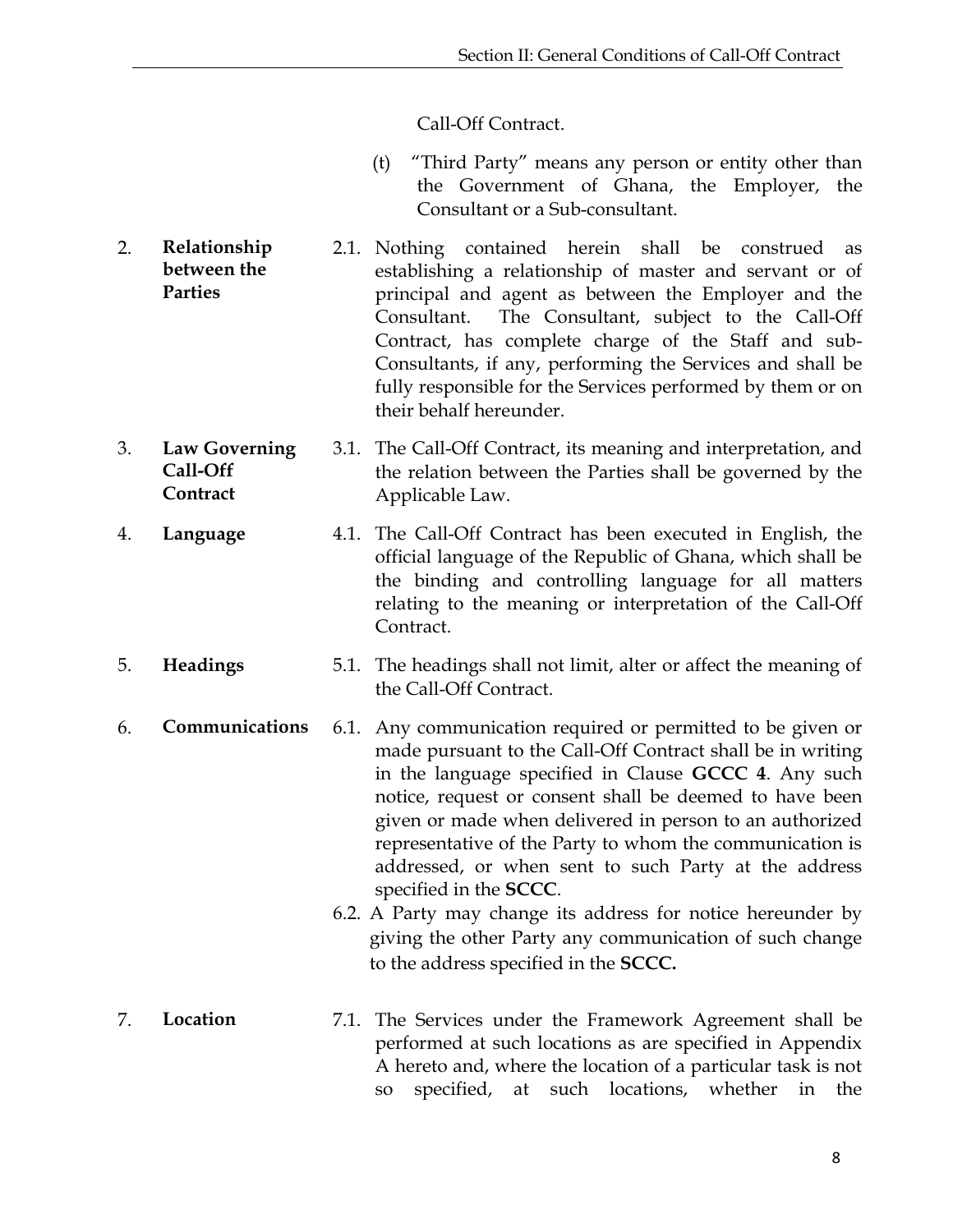Government's country or elsewhere, as the Employer may approve.

- <span id="page-12-0"></span>8. **Authority of Member in Charge** 8.1. In case the Consultant is a Joint Venture, the members hereby authorize the member specified in the **SCCC** to act on their behalf in exercising all the Consultant's rights and obligations towards the Employer under the Call-Off Contract, including without limitation the receiving of instructions and payments from the Employer.
- <span id="page-12-1"></span>9. **Authorized Representatives** 9.1. Any action required or permitted to be taken, and any document required or permitted to be executed under the Call-Off Contract by the Employer or the Consultant may be taken or executed by the officials specified in the **SCCC**.
- <span id="page-12-2"></span>10. **Commissions and Fees** 10.1 The Employer requires the Consultant to disclose any commissions, gratuities or fees that may have been paid or are to be paid to agents or any other party with respect to the selection process or execution of the Call-Off Contract. The information disclosed must include at least the name and address of the agent or the other party, the amount and currency, and the purpose of the commission, gratuity or fee. Failure to disclose such commissions, gratuities or fees may result in termination of the Framework Agreement and/or Call-Off Contract and/or sanctions by the Employer
- <span id="page-12-3"></span>11. **Assignment** 11. 1 Neither Party shall assign the whole or any part of the Call-Off Contract or any benefit or interest in or under the Call-Off Contract. However, either party:
	- (a) may assign the whole or any part with the prior agreement of the other Party, at the sole discretion of such other Party, and
	- (b) may, as security in favour of a bank or financial institution, assign its right to any moneys due, or to become due, under the Call-Off Contract.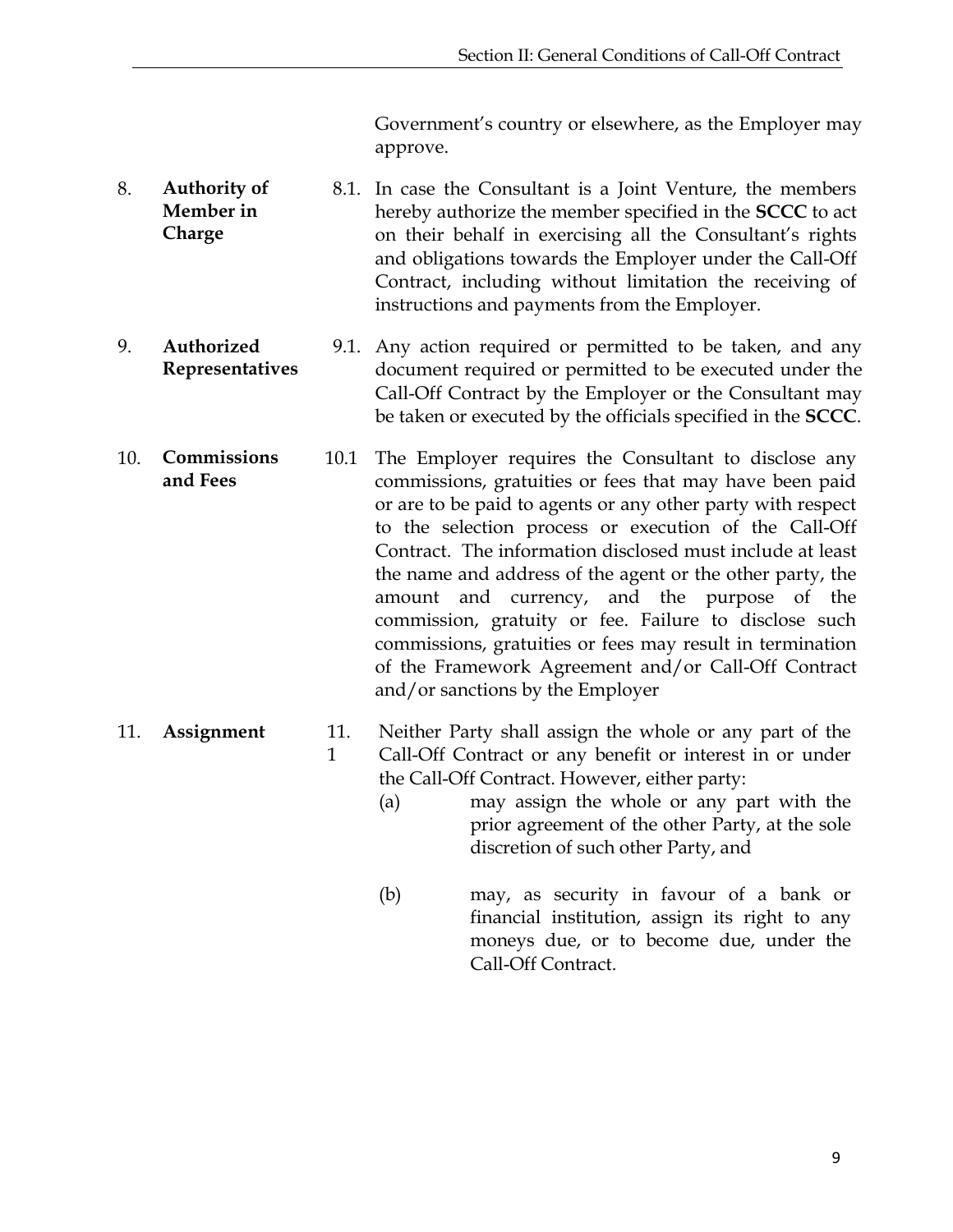#### <span id="page-13-0"></span>**B. CALL-OFF CONTRACT COMMENCEMENT, COMPLETION, MODIFICATION AND TERMINATION**

- <span id="page-13-1"></span>12. **Effective date of Call-Off Contract** 12.1 The Call-Off Contract shall come into force and effect on the date (the "Effective Date") of the Employer's notice to the Consultant instructing the Consultant to begin carrying out the Services. This notice shall confirm that the effectiveness conditions, if any, listed in the **SCCC** have been met.
- <span id="page-13-2"></span>13. **Termination of Call-Off Contract for Failure to Become Effective** 13.1 If the Call-Off Contract has not become effective within such time period after the date of Call-Off Contract signature as specified in the **SCCC**, either Party may, by not less than twenty two (22) days written notice to the other Party, declare this Call-Off Contract to be null and void, and in the event of such a declaration by either Party, neither Party shall have any claim against the other Party with respect hereto.
- <span id="page-13-3"></span>14. **Commencement of Services** 14.1 The Consultant shall confirm availability of Key Staff and begin carrying out the Services not later than the number of days after the Effective Date specified in the **SCCC**.
- <span id="page-13-4"></span>15. **Intended Completion Date** 15.1 Unless terminated earlier pursuant to Clause **GCCC 20** hereof, the Call-Off Contract shall expire at the end of such time period after the Effective Date as specified in the **SCCC**.
- <span id="page-13-5"></span>16. **Entire Agreement** 16.1 The Framework Agreement contains all covenants, stipulations and provisions agreed by the Parties. No agent or representative of either Party has authority to make, and the Parties shall not be bound by or be liable for, any statement, representation, promise or agreement not set forth herein.
- <span id="page-13-6"></span>17. **Modifications or Variations** 17.1 Any modification or variation of the terms and conditions of the Framework Agreement, including any modification or variation of the scope of the Services, may only be made by written agreement between the Parties. However, each Party shall give due consideration to any proposals for modification or variation made by the other Party.

#### <span id="page-13-7"></span>18. **Force Majeure**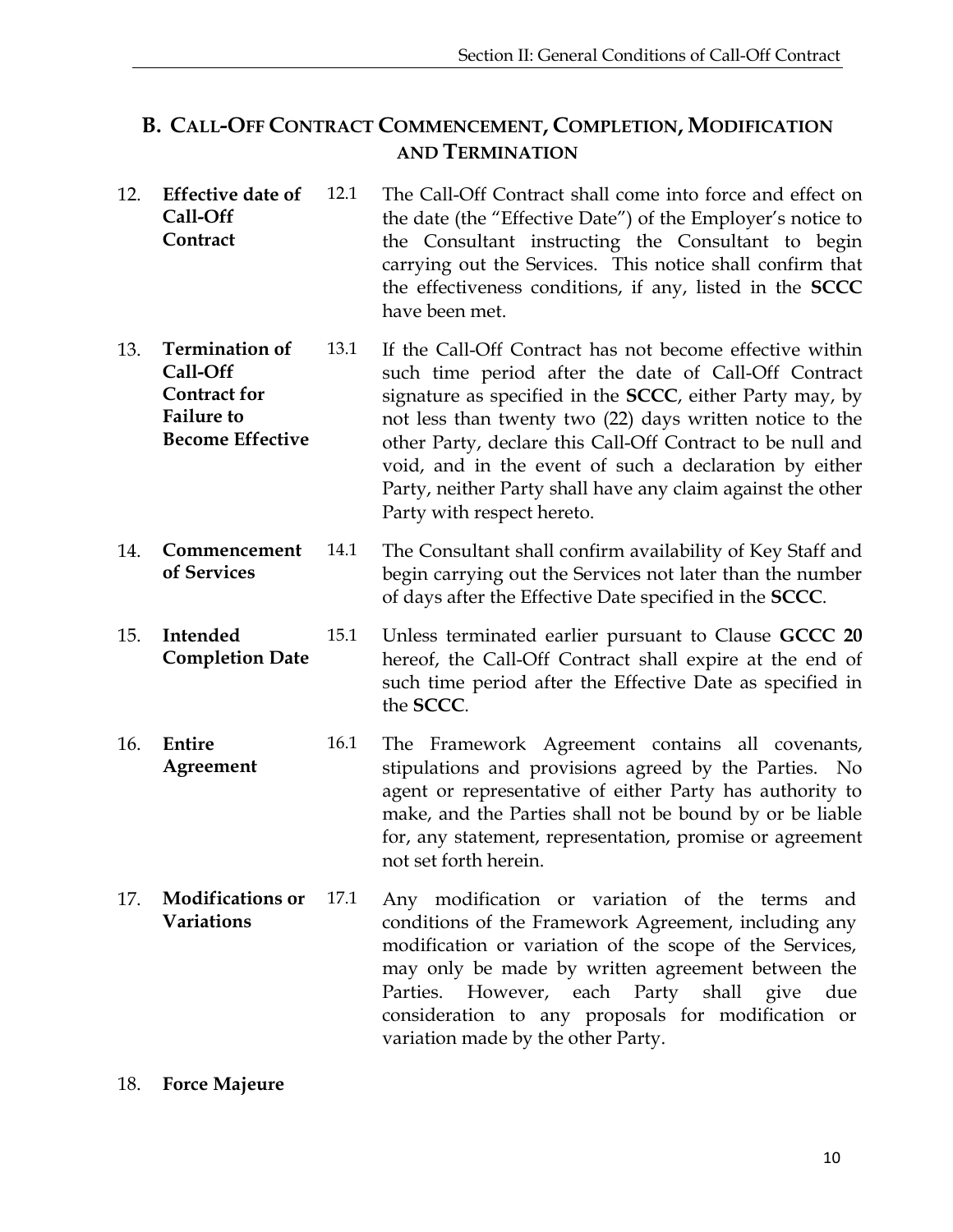<span id="page-14-0"></span>

| Definition | 18.1 | For the purposes of the Call-Off Contract, "Force            |
|------------|------|--------------------------------------------------------------|
|            |      | Majeure" means an event which is beyond the                  |
|            |      | reasonable control of a Party, is not foreseeable, is        |
|            |      | unavoidable, and makes a Party's performance of its          |
|            |      | obligations hereunder impossible or so impractical as        |
|            |      | reasonably to be considered impossible under the             |
|            |      | circumstances, and subject to those requirements,            |
|            |      | includes, but is not limited to, war, riots, civil disorder, |
|            |      | earthquake, fire, explosion, storm, flood or other adverse   |
|            |      | weather conditions, strikes, lockouts or other industrial    |
|            |      | action confiscation or any other action by Government        |
|            |      | agencies.                                                    |

- 18.2 Force Majeure shall not include (i) any event which is caused by the negligence or intentional action of a Party or such Party's Staff, Sub-consultants or agents or employees, nor (ii) any event which a diligent Party could reasonably have been expected to both take into account at the time of the conclusion of the Call-Off Contract, and avoid or overcome in the carrying out of its obligations hereunder.
- 18.3 Force Majeure shall not include insufficiency of funds or failure to make any payment required hereunder.
- <span id="page-14-1"></span>**No Breach of Call-Off Contract** 18.4 The failure of a Party to fulfill any of its obligations hereunder shall not be considered to be a breach of, or default under, the Call-Off Contract insofar as such inability arises from an event of Force Majeure, provided that the Party affected by such an event has taken all reasonable precautions, due care and reasonable alternative measures, all with the objective of carrying out the terms and conditions of the Call-Off Contract.
- <span id="page-14-2"></span>**Measures to be Taken** 18.5 A Party affected by an event of Force Majeure shall continue to perform its obligations under the Call-Off Contract as far as is reasonably practical, and shall take all reasonable measures to minimize the consequences of any event of Force Majeure.

A Party affected by an event of Force Majeure shall notify the other Party of such event as soon as possible, and in any case not later than fourteen (14) calendar days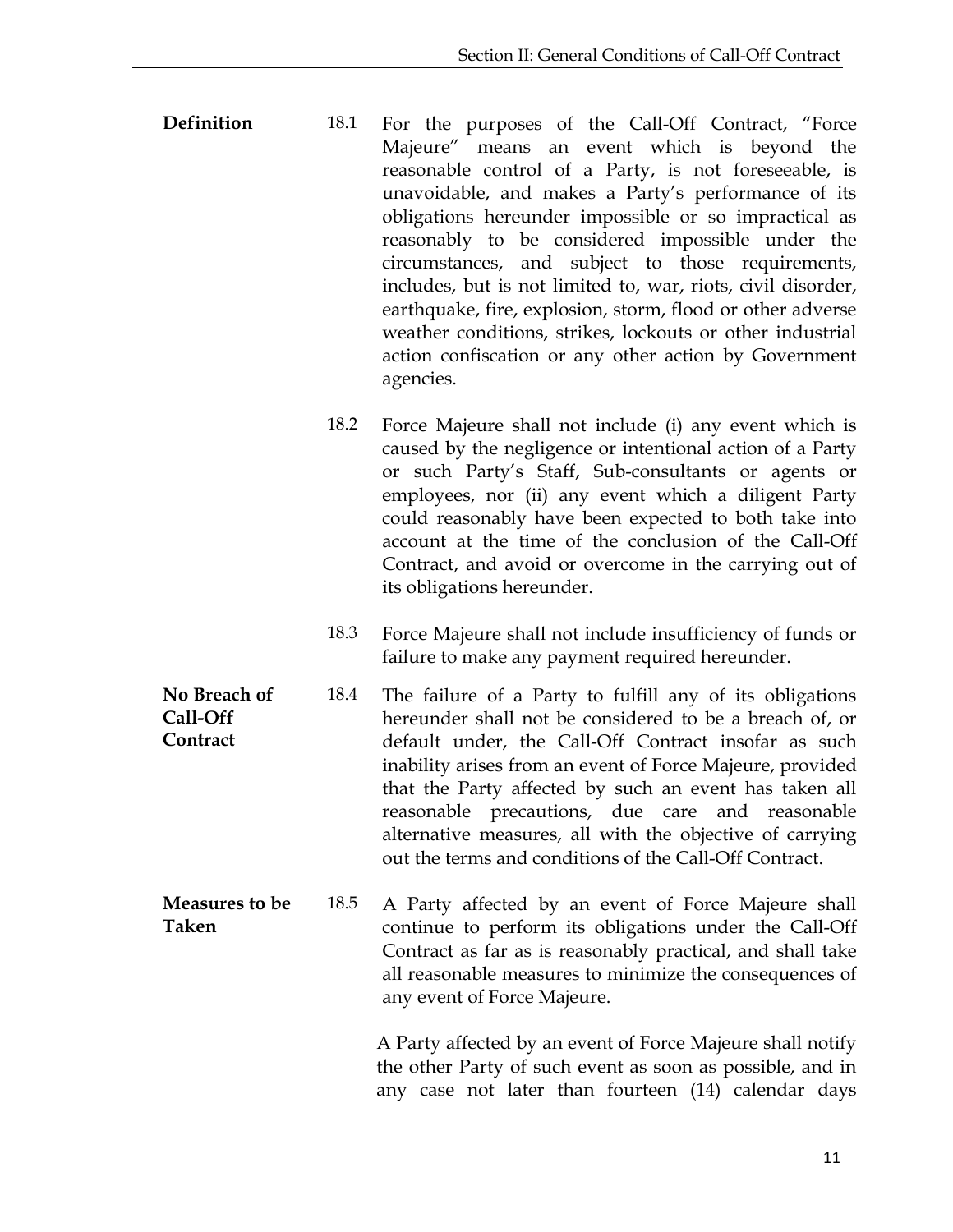following the occurrence of such event, providing evidence of the nature and cause of such event, and shall similarly give written notice of the restoration of normal conditions as soon as possible.

Any period within which a Party shall, pursuant to the Call-Off Contract, complete any action or task, shall be extended for a period equal to the time during which such Party was unable to perform such action as a result of Force Majeure.

During the period of their inability to perform the Services as a result of an event of Force Majeure, the Consultant, upon instructions by the Employer, shall either:

- a. demobilize, in which case the Consultant shall be reimbursed for additional costs they reasonably and necessarily incurred, and, if required by the Employer, in reactivating the Services; or
- b. continue with the Services to the extent reasonably possible, in which case the Consultant shall continue to be paid under the terms of the Call-Off Contract and be reimbursed for additional costs reasonably and necessarily incurred.

In the case of disagreement between the Parties as to the existence or extent of Force Majeure, the matter shall be settled according to **Clauses GCCC 58** and **59**.

- <span id="page-15-0"></span>19. **Suspension** 19.1 The Employer may, by written notice of suspension to the Consultant, suspend all payments to the Consultant hereunder if the Consultant fails to perform any of its obligations under the Call-Off Contract, including the carrying out of the Services, provided that such notice of suspension (i) shall specify the nature of the failure, and (ii) shall request the Consultant to remedy such failure within a period not exceeding thirty (30) calendar days after receipt by the Consultant of such notice of suspension.
- <span id="page-15-1"></span>20. **Termination** 20.1 The Framework Agreement and/or Call-Off Contract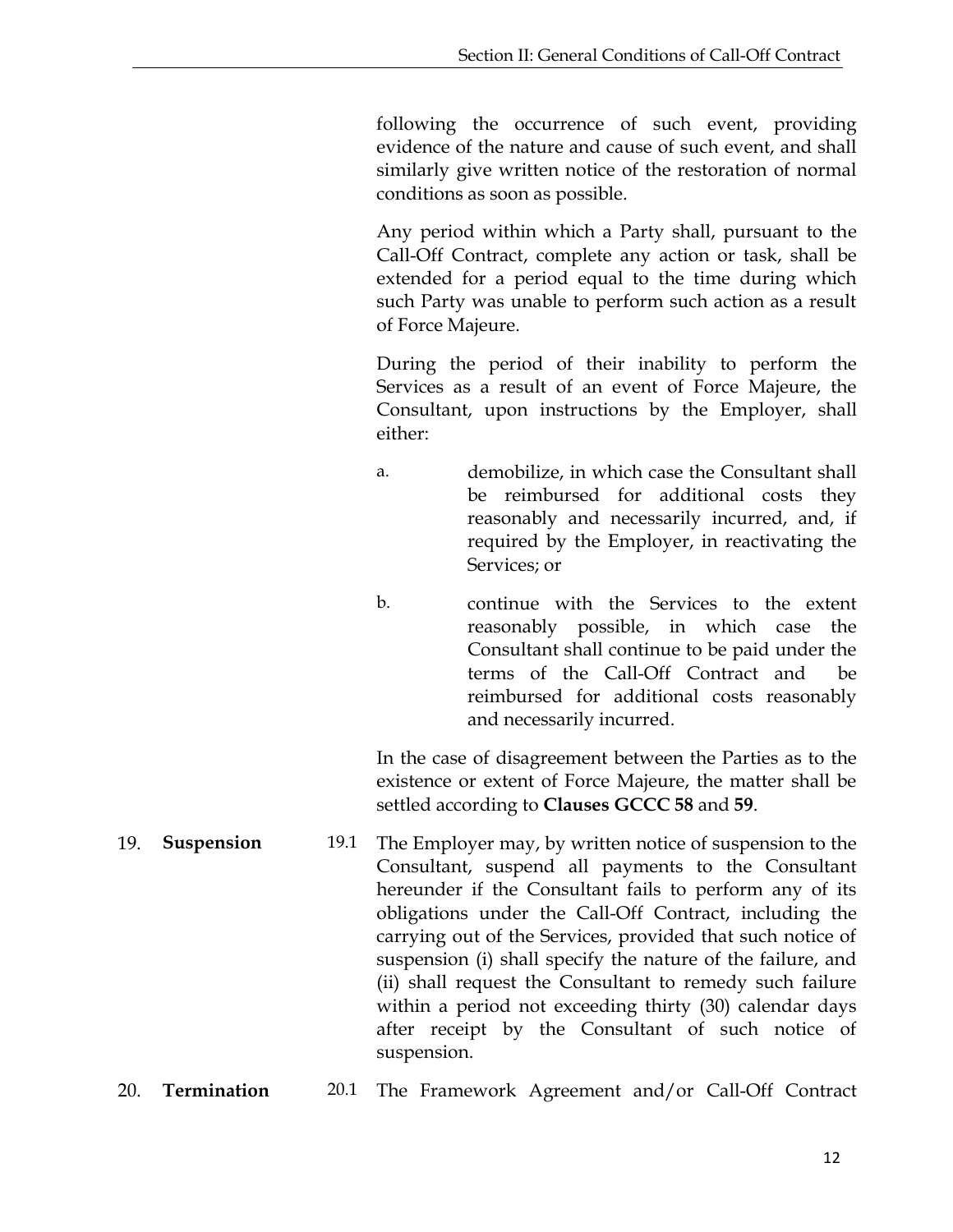may be terminated by either Party as per provisions set up below:

<span id="page-16-0"></span>

| By the Employer | 20.1.1         | The Employer may terminate the Call-Off<br>Contract in case of the occurrence of any of the<br>events specified in paragraphs (a) through (f) of<br>this Clause. In such an occurrence the<br>Employer shall give at least thirty (30) calendar<br>days' written notice of termination to the<br>Consultant in case of the events referred to in<br>(a) through (d); at least sixty (60) calendar days'<br>written notice in case of the event referred to in<br>(e); and at least five (5) calendar days' written<br>notice in case of the event referred to in (f): |
|-----------------|----------------|-----------------------------------------------------------------------------------------------------------------------------------------------------------------------------------------------------------------------------------------------------------------------------------------------------------------------------------------------------------------------------------------------------------------------------------------------------------------------------------------------------------------------------------------------------------------------|
|                 | a.             | If the Consultant fails to remedy a failure in the<br>performance of its obligations hereunder, as<br>specified in a notice of suspension pursuant to<br>Clause GCCC 19;                                                                                                                                                                                                                                                                                                                                                                                              |
|                 | $\mathbf{b}$ . | If the Consultant becomes (or, if the Consultant<br>consists of more than one entity, if any of its<br>members becomes) insolvent or bankrupt or<br>enter into any agreements with their creditors<br>for relief of debt or take advantage of any law<br>for the benefit of debtors or go into liquidation<br>receivership whether compulsory<br>or<br><b>or</b><br>voluntary;                                                                                                                                                                                        |
|                 | C.             | If the Consultant fails to comply with any final<br>decision reached as a result of arbitration<br>proceedings pursuant to Clause GCCC 55.1;                                                                                                                                                                                                                                                                                                                                                                                                                          |
|                 | d.             | If, as the result of Force Majeure, the<br>Consultant is unable to perform a material<br>portion of the Services for a period of not less<br>than sixty (60) calendar days;                                                                                                                                                                                                                                                                                                                                                                                           |
|                 | е.             | If the Employer, in its sole discretion and for<br>any reason whatsoever, decides to terminate<br>the Call-Off Contract;                                                                                                                                                                                                                                                                                                                                                                                                                                              |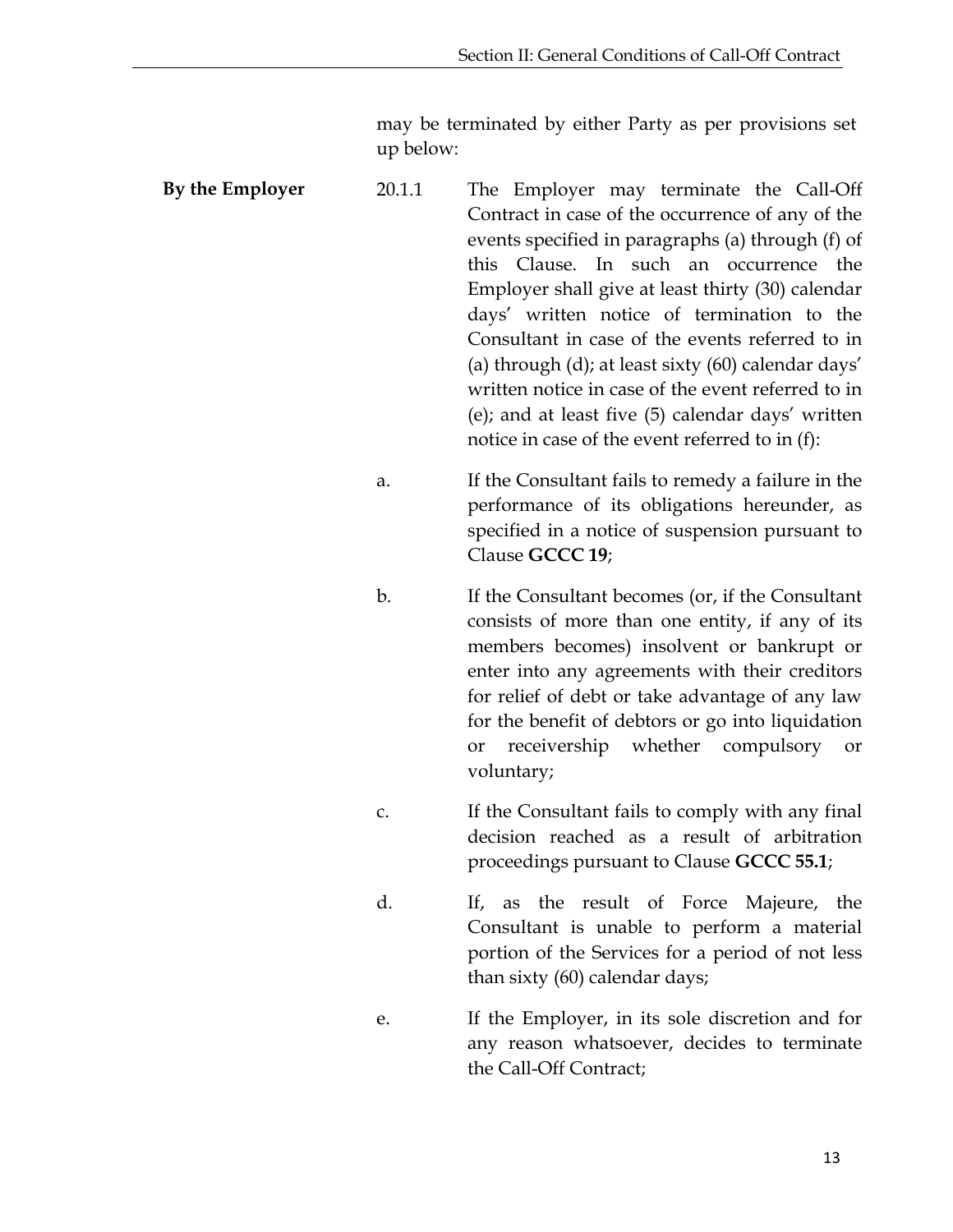- f. If the Consultant fails to confirm availability of Key Staff as required in Clause **GCCC 14**.
- 20.1.2 Furthermore, if the Employer determines that the Consultant has engaged in corrupt, fraudulent, collusive, coercive *[or obstructive]* practices, in competing for or in executing the Call-Off Contract, then the Employer may, after giving fourteen (14) calendar days written notice to the Consultant, terminate the Consultant's employment under the Call-Off Contract.

20.1.3 The Consultant may terminate the Call-Off Contract, by not less than thirty (30) calendar days' written notice to the Employer, in case of the occurrence of any of the events specified in paragraphs (a) through (d) of this Clause.

- a. If the Employer fails to pay any money due to the Consultant pursuant to the Call-Off Contract and not subject to dispute pursuant to Clauses **GCCC 56.1** within forty-five (45) calendar days after receiving written notice from the Consultant that such payment is overdue.
- b. If, as the result of Force Majeure, the Consultant is unable to perform a material portion of the Services for a period of not less than sixty (60) calendar days.
- c. If the Employer fails to comply with any final decision reached as a result of arbitration pursuant to Clause **GCCC 56.1.**
- d. If the Employer is in material breach of its obligations pursuant to the Call-Off Contract and has not remedied the same within fortyfive (45) days (or such longer period as the Consultant may have subsequently approved in writing) following the receipt by the

<span id="page-17-0"></span>**By the Consultant**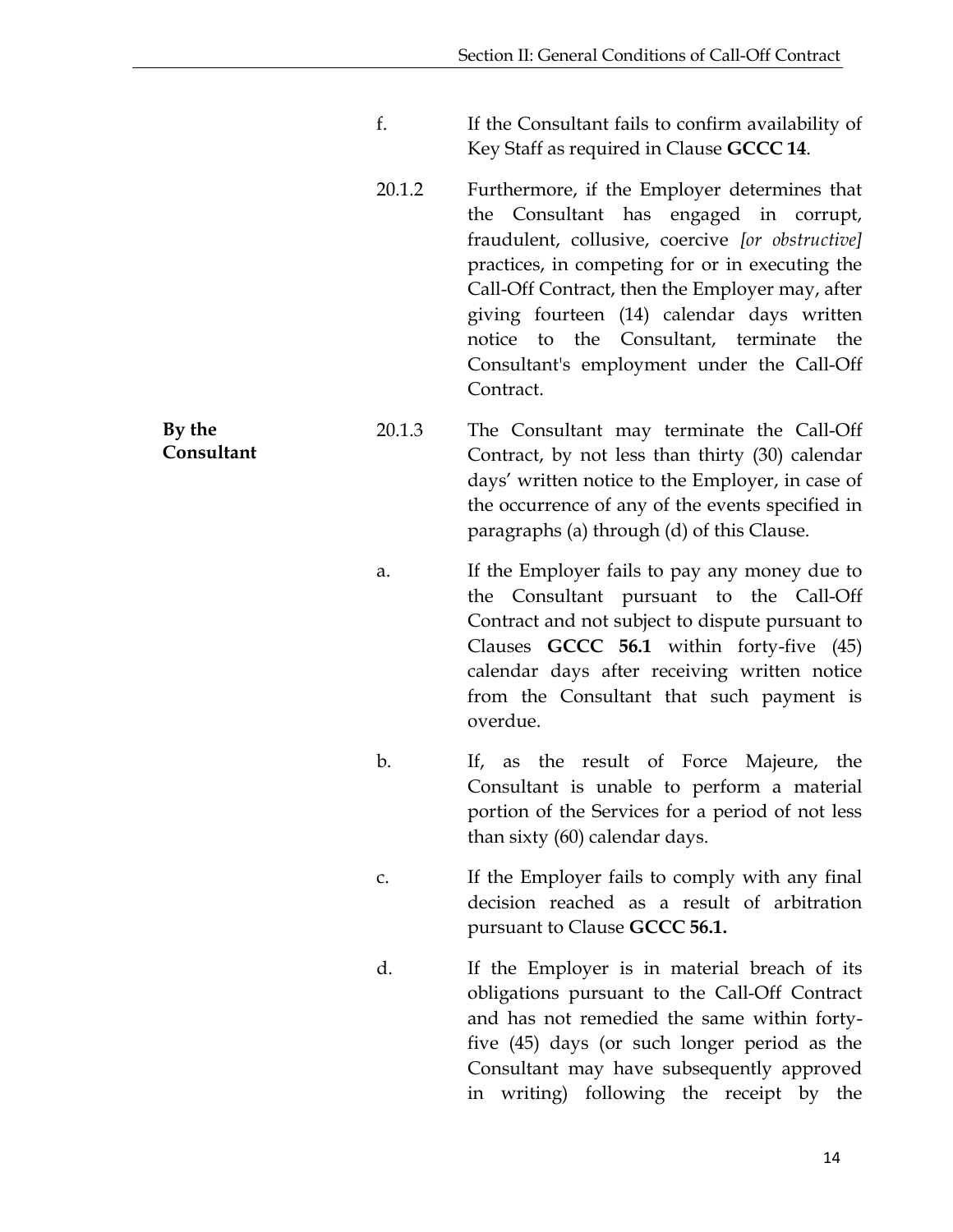Employer of the Consultant's notice specifying such breach.

<span id="page-18-1"></span><span id="page-18-0"></span>**Cessation of Rights and Obligations** 20.1.4 Upon termination of the Call-Off Contract pursuant to Clauses **GCCC 13** or **GCCC 20** hereof, or upon expiration of the Call-Off Contract pursuant to Clause **GCCC 15**, all rights and obligations of the Parties hereunder shall cease, except (i) such rights and obligations as may have accrued on the date of termination or expiration, (ii) the obligation of confidentiality set forth in Clause GCCC 22, (iii) the Consultant's obligation to permit inspection, copying and auditing of their accounts and records set forth in Clause GCCC 25, and (iv) any right which a Party may have under the Applicable Law. **Cessation of Services** 20.1.5 Upon termination of the Call-Off Contract by notice of either Party to the other pursuant to Clauses **GCCC 20.1a** or **GCCC 20.1b**, the Consultant shall, immediately upon dispatch or receipt of such notice, take all necessary steps to bring the Services to a close in a prompt and orderly manner and shall make every reasonable effort to keep expenditures for this purpose to a minimum. With respect to documents prepared by the Consultant and equipment and materials furnished by the Employer, the Consultant shall proceed as provided, respectively, by Clauses **GCCC 33.1** or **33.2**. **Payment upon Termination** 20.16 Upon termination of the Call-Off Contract, the Employer shall make the following payments to the Consultant: a. remuneration for Services satisfactorily performed prior to the effective date of termination, and [*reimbursable*] expenditures for

<span id="page-18-2"></span>expenditures actually incurred prior to the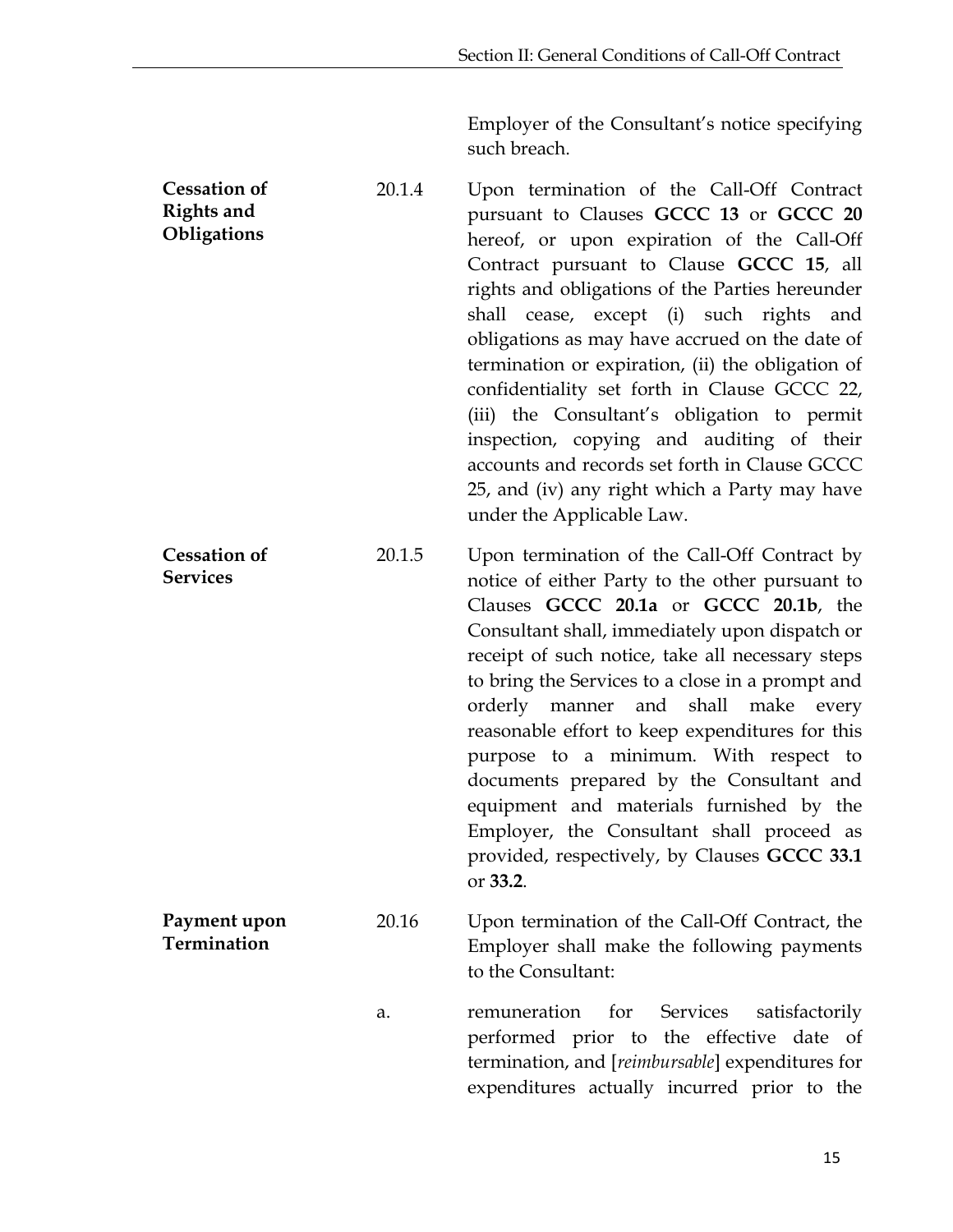effective date of termination; and pursuant to Clause **GCCC 47**;

b. in the case of termination pursuant to paragraphs (d) and (e) of Clause **GCCC 20.1.1**, reimbursement of any reasonable cost incidental to the prompt and orderly termination of the Call-Off Contract, including the cost of the return travel of the Staff.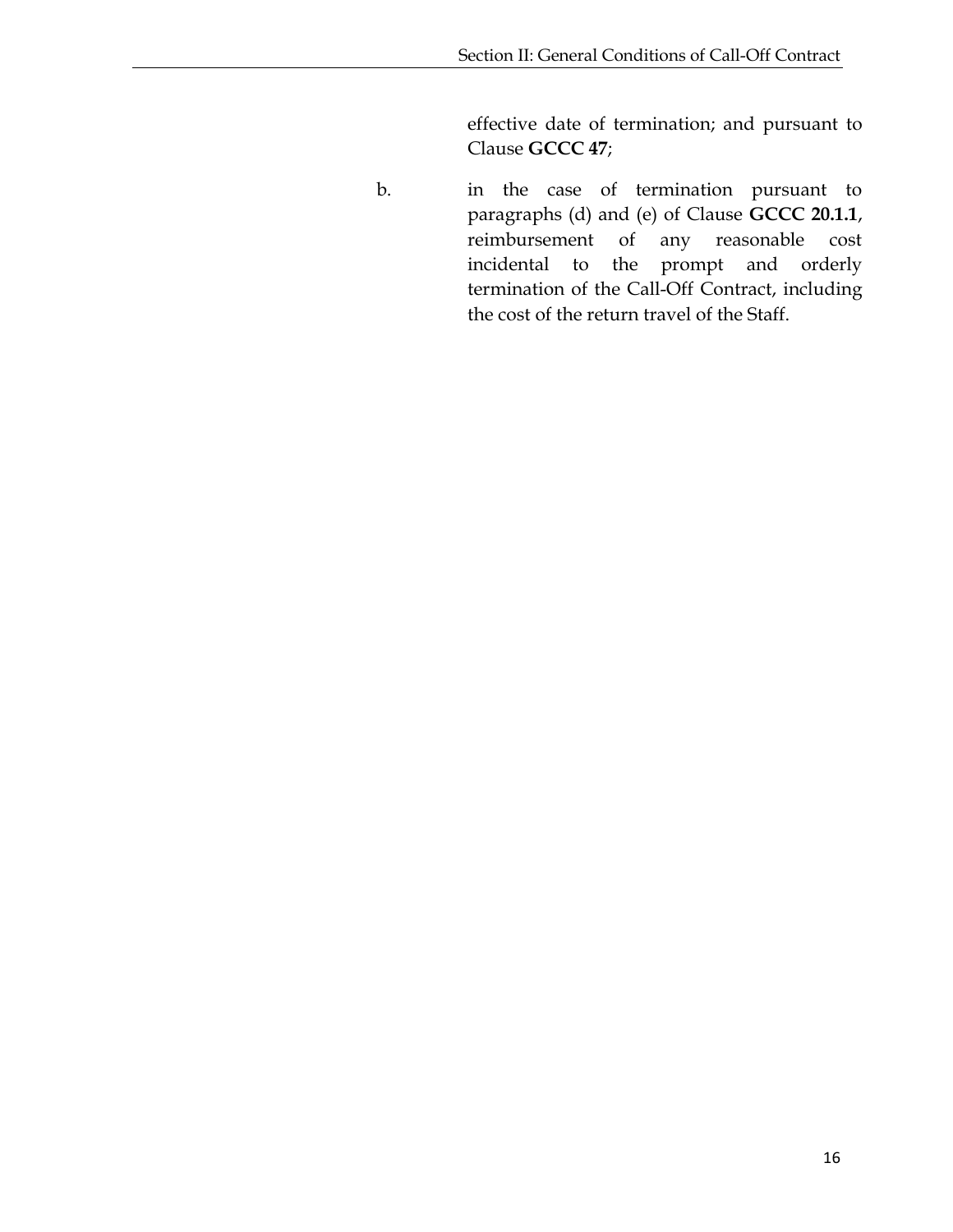## **C. OBLIGATIONS OF THE CONSULTANT**

#### <span id="page-20-1"></span><span id="page-20-0"></span>21. **General**

<span id="page-20-5"></span><span id="page-20-4"></span><span id="page-20-3"></span><span id="page-20-2"></span>

|     | Standard of<br>Performance                                      | 21.1 | The Consultant shall perform the Services and carry out the<br>Services with all due diligence, efficiency and economy, in<br>accordance with generally accepted professional standards and<br>practices, and shall observe sound management practices, and<br>employ appropriate technology and safe and effective<br>equipment, machinery, materials and methods. The Consultant<br>shall always act, in respect of any matter relating to the Call-Off<br>Contract or to the Services, as a faithful adviser to the<br>Employer, and shall at all times support and safeguard the<br>Employer's legitimate interests in any dealings with the third<br>parties. |
|-----|-----------------------------------------------------------------|------|--------------------------------------------------------------------------------------------------------------------------------------------------------------------------------------------------------------------------------------------------------------------------------------------------------------------------------------------------------------------------------------------------------------------------------------------------------------------------------------------------------------------------------------------------------------------------------------------------------------------------------------------------------------------|
|     |                                                                 | 21.2 | The Consultant shall employ and provide such qualified and<br>experienced Staff and Sub-consultants as are required to carry<br>out the Services.                                                                                                                                                                                                                                                                                                                                                                                                                                                                                                                  |
|     |                                                                 | 21.3 | The Consultant may subcontract part of the Services to an<br>extent and with such Key Staff and Sub-consultants as may be<br>approved in advance by the Employer. Notwithstanding such<br>approval, the Consultant shall retain full responsibility for the<br>Services.                                                                                                                                                                                                                                                                                                                                                                                           |
|     | Law Applicable to<br><b>Services</b>                            | 21.4 | The Consultant shall perform the Services in accordance with<br>the Call-Off Contract and the Applicable Law and shall take all<br>practicable steps to ensure that any of its Staff and Sub-<br>consultants, comply with the Applicable Law.                                                                                                                                                                                                                                                                                                                                                                                                                      |
|     |                                                                 | 21.5 | Throughout the execution of the Call-Off Contract, the<br>Consultant shall comply with the import of goods and services<br>prohibitions in The Republic of Ghana                                                                                                                                                                                                                                                                                                                                                                                                                                                                                                   |
|     |                                                                 | 21.6 | The Employer shall notify the Consultant in writing of relevant<br>local customs, and the Consultant shall, after such notification,<br>respect such customs.                                                                                                                                                                                                                                                                                                                                                                                                                                                                                                      |
| 22. | <b>Conflict of</b><br><b>Interests</b>                          | 22.1 | The Consultant shall hold the Employer's interests paramount,<br>without any consideration for future work, and strictly avoid<br>conflict with other assignments or their own corporate interests.                                                                                                                                                                                                                                                                                                                                                                                                                                                                |
|     | <b>Consultant Not to</b><br><b>Benefit from</b><br>Commissions, |      | The payment of the Consultant pursuant to GCCC F<br>22.1.1<br>(Clauses GCCC 48 through 53) shall constitute the<br>Consultant's only payment in connection with the Call-                                                                                                                                                                                                                                                                                                                                                                                                                                                                                          |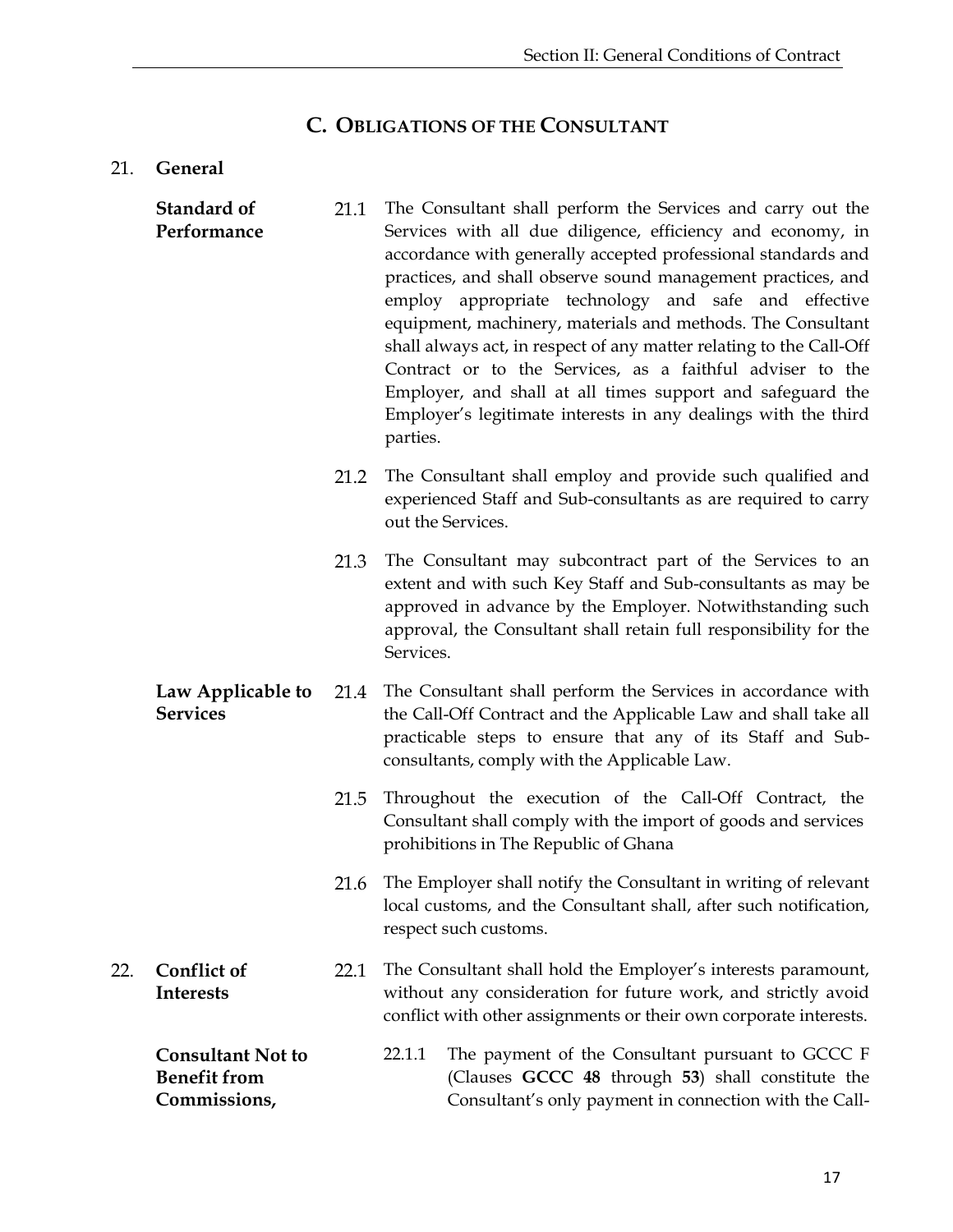**Discounts, etc. Discounts, etc. Off Contract and, subject to Clause GCCC 21.1.3, the** Consultant shall not accept for its own benefit any trade commission, discount or similar payment in connection with activities pursuant to the Call-Off Contract or in the discharge of its obligations hereunder, and the Consultant shall use its best efforts to ensure that any Sub-consultants, as well as the Staff and agents of either of them, similarly shall not receive any such additional payment.

- 22.1.2 Furthermore, if the Consultant, as part of the Services, has the responsibility of advising the Employer on the procurement of goods, works or services and shall at all times exercise such responsibility in the best interest of the Employer. Any discounts or commissions obtained by the Consultant in the exercise of such procurement responsibility shall be for the account of the Employer.
- <span id="page-21-0"></span>**Consultant and Affiliates Not to Engage in Certain Activities** 22.1.3 The Consultant agrees that, during the term of the Call-Off Contract and after its termination, the Consultant and any entity affiliated with the Consultant, as well as any Sub-consultants and any entity affiliated with such Sub-consultants, shall be disqualified from providing goods, works or non-consulting services resulting from or directly related to the Consultant's Services for the preparation or implementation of the project, unless otherwise indicated in the **SCCC**.
- <span id="page-21-1"></span>**Prohibition of Conflicting Activities** 22.1.4 The Consultant shall not engage, and shall cause its Staff as well as its Sub-consultants not to engage, either directly or indirectly, in any business or professional activities that would conflict with the activities assigned to them under the Call-Off Contract.
- <span id="page-21-2"></span>**Strict Duty to Disclose Conflicting Activities** 22.1.5 The Consultant has an obligation and shall ensure that its Staff and Sub-consultants shall have an obligation to disclose any situation of actual or potential conflict that impacts their capacity to serve the best interest of their Employer, or that may reasonably be perceived as having this effect. Failure to disclose said situations may lead to the disqualification of the Consultant or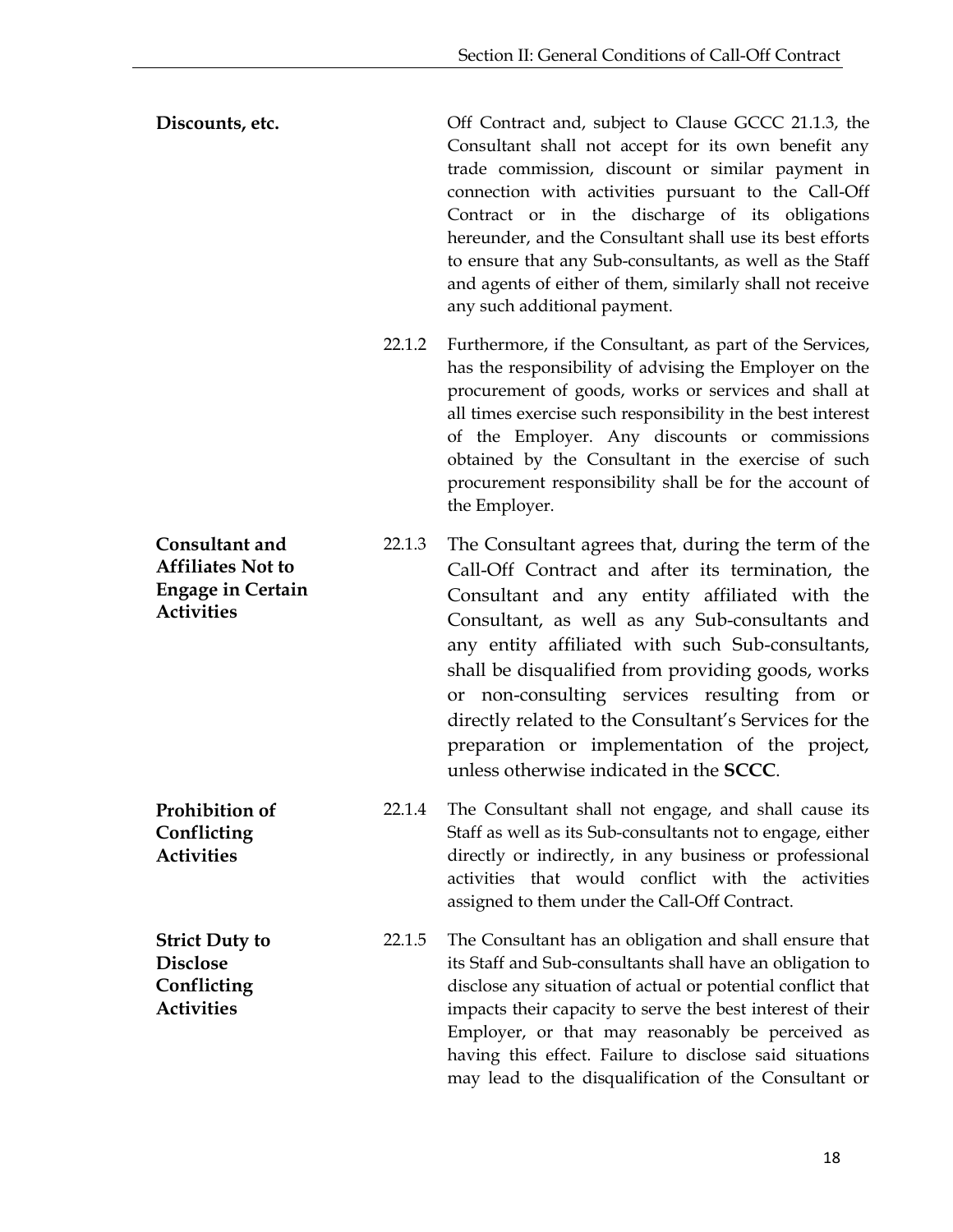the termination of its Call-Off Contract.

- <span id="page-22-0"></span>23. **Confidentiality** 23.1 Except with the prior written consent of the Employer, the Consultant and the Staff shall not at any time communicate to any person or entity any confidential information acquired in the course of the Services, nor shall the Consultant and the Staff make public the recommendations formulated in the course of, or as a result of, the Services.
- <span id="page-22-1"></span>24. **Liability of the Consultant** 24.1 Subject to additional provisions, if any, set forth in the **SCCC**, the Consultant's liability under the Call-Off Contract shall be as determined under the Applicable Law.
- <span id="page-22-2"></span>25. **Insurance to be taken out by the Consultant** 25.1 The Consultant (i) shall take out and maintain, and shall cause any Sub-consultants to take out and maintain, at its (or the Sub-consultants', as the case may be) own cost but on terms and conditions approved by the Employer, insurance against the risks, and for the coverage specified in the **SCCC,** and (ii) at the Employer's request, shall provide evidence to the Employer showing that such insurance has been taken out and maintained and that the current premiums therefore have been paid. The Consultant shall ensure that such insurance is in place prior to commencing the Services as stated in Clause **GCCC 14**.
- <span id="page-22-3"></span>26. **Accounting, Inspection and Auditing** 26.1 The Consultant shall keep, and shall make all reasonable efforts to cause its Sub-consultants to keep, accurate and systematic accounts and records in respect of the Services and in such form and detail as will clearly identify relevant time changes and costs.
	- 26.2 The Consultant shall permit and shall cause its Subconsultants to permit, the Employer and/or persons appointed by the Employer to inspect the Site and/or all accounts and records relating to the performance of the Call-Off Contract and the submission of the Proposal to provide the Services, and to have such accounts and records audited by auditors appointed by the Employer if requested by the Employer. The Consultant is to note that acts intended to materially impede the exercise of the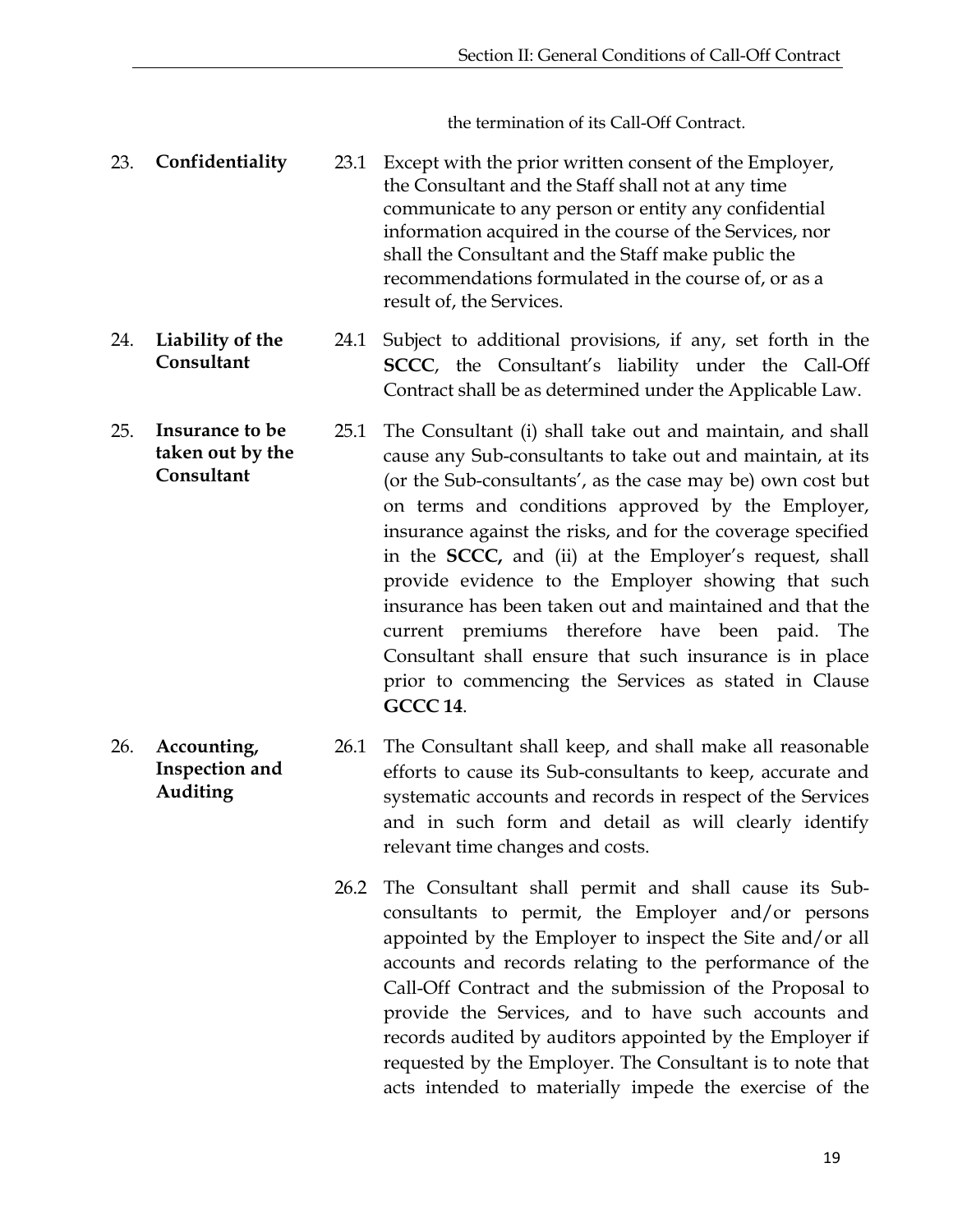Employer's inspection and audit rights provided for under this Clause constitute a prohibited practice subject to Call-Off Contract termination (as well as to a determination of ineligibility under the Employer's prevailing sanctions procedures.)

- <span id="page-23-0"></span>27. **Labour Laws** 27.1 The Consultant shall comply with all the relevant labour laws applicable in the Country, including laws relating to workers employment, working hours, health, safety, welfare, and immigration and shall allow them all their legal rights.
	- 27.2 Consultant shall require his employees to obey all applicable laws, including those concerning safety at work
- <span id="page-23-1"></span>28. **Health and Safety** 28.1 The Consultant shall at all times take all reasonable precautions to maintain the health and safety of his personnel
- <span id="page-23-2"></span>29. **Protection of the Environment** 29.1 The Consultant shall at all times observe the laws and regulations regarding the protection of the environment
- <span id="page-23-3"></span>30. **Consultants' Actions Requiring Employer's Prior Approval** 30.1 The Consultant shall obtain the Employer's prior approval in writing or in electronic forms that provide record of the content of communication before taking any of the following actions:
	- a. entering into a subcontract for the performance of any part of the Services,
	- b. appointing such members of the Personnel not listed by name in Appendix C ("Key Personnel and Subcontractors"),
	- c. changing the Work Plan for Performing the Services; and

any other action that may be specified in the **SCCC**.

<span id="page-23-4"></span>31. **Reporting Obligations** 31.1 The Consultant shall submit to the Employer the reports and documents specified in **Appendix B**, in the form, in the numbers and within the time periods set forth in the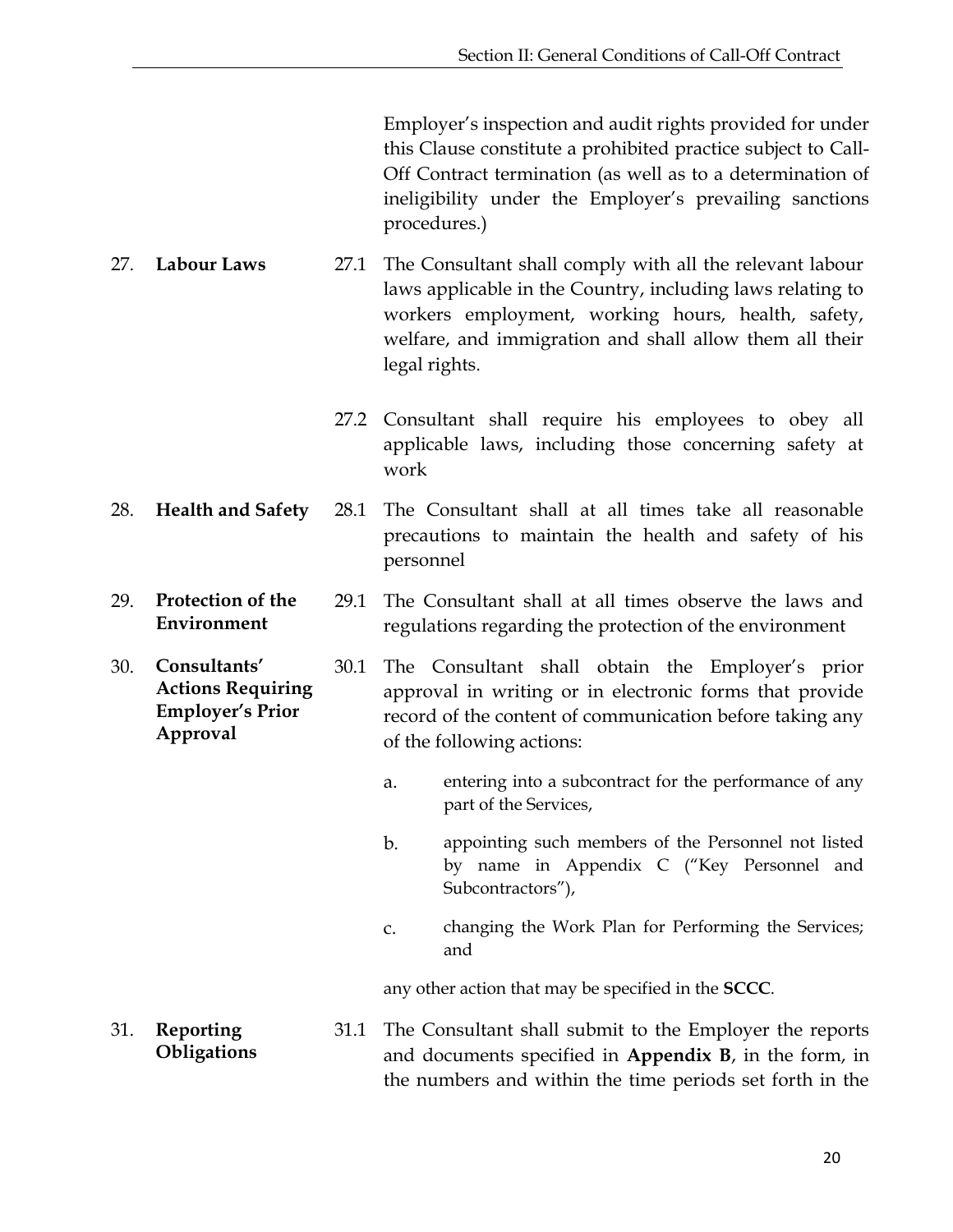said Appendix.

- <span id="page-24-0"></span>32. **Proprietary Rights of the Employer in Reports and Records** 32.1 Unless otherwise indicated in the **SCCC**, all reports and relevant data and information such as maps, diagrams, plans, databases, other documents and software, supporting records or material compiled or prepared by the Consultant for the Employer in the course of the Services shall be confidential and become and remain the absolute property of the Employer. The Consultant shall, not later than upon termination or expiration of the Framework Agreement, deliver all such documents to the Employer, together with a detailed inventory thereof. The Consultant may retain a copy of such documents, data and/or software but shall not use the same for purposes unrelated to the Framework Agreement without prior written approval of the Employer.
	- 32.2 If license agreements are necessary or appropriate between the Consultant and third parties for purposes of development of the plans, drawings, specifications, designs, databases, other documents and software, the Consultant shall obtain the Employer's prior written approval to such agreements, and the Employer shall be entitled at its discretion to require recovering the expenses related to the development of the program(s) concerned. Other restrictions about the future use of these documents and software, if any, shall be specified in the **SCCC**.
- <span id="page-24-1"></span>33. **Equipment, Vehicles and Materials**  33.1 Equipment, vehicles and materials made available to the Consultant by the Employer, or purchased by the Consultant with funds provided by the Employer, shall be the property of the Employer and shall be marked accordingly. Upon termination or expiration of the Call-Off Contract, the Consultant shall make available to the Employer an inventory of such equipment, vehicles and materials and shall dispose of such equipment, vehicles and materials in accordance with the Employer's instructions. While in possession of such equipment, vehicles and materials, the Consultant, unless otherwise instructed by the Employer in writing, shall insure them at the expense of the Employer in an amount equal to their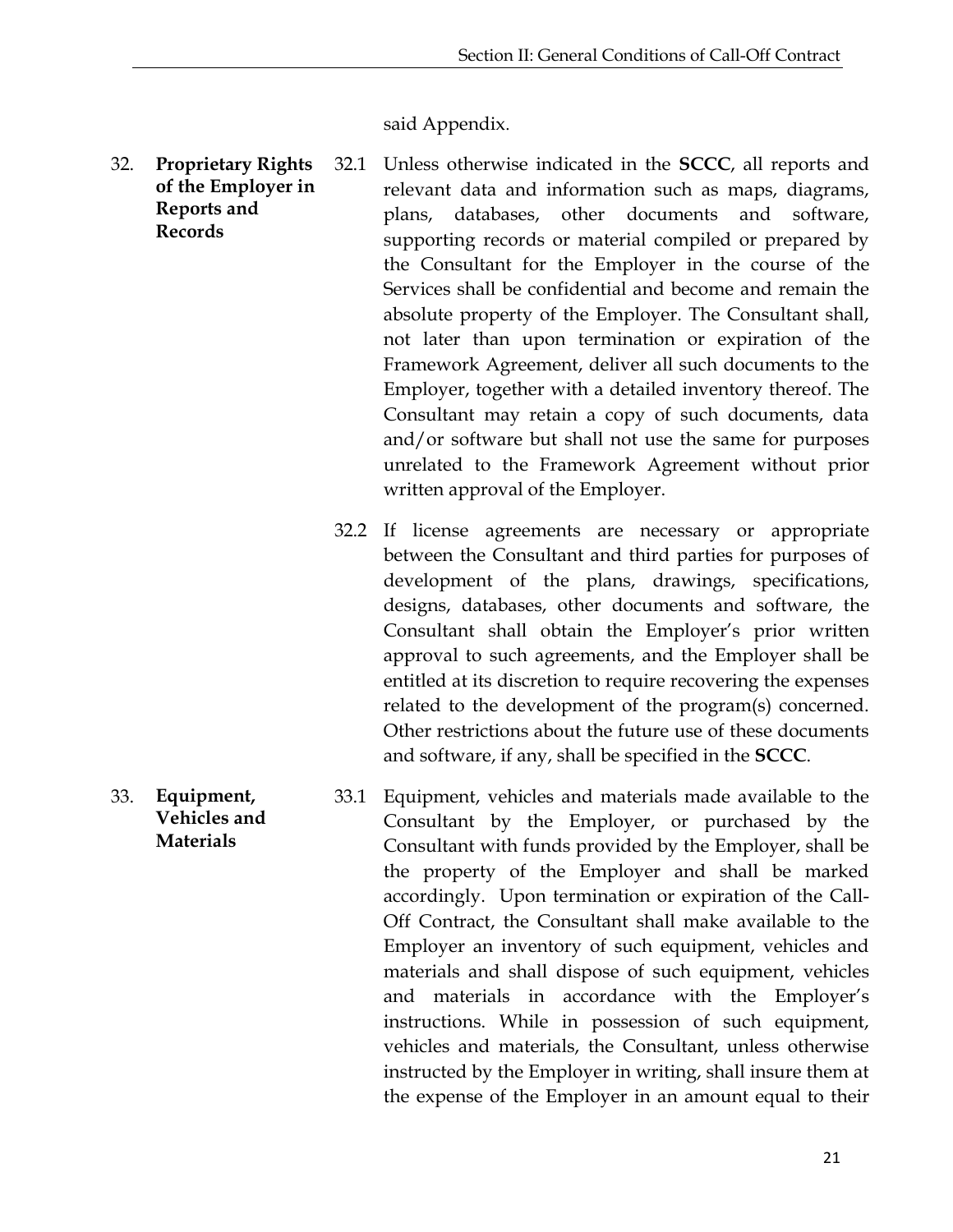full replacement value and ensure regular maintenance of same, at the expense of the Employer.

- 33.2 Any equipment or materials brought by the Consultant or its Staff into the country for the use either for the project or personal use shall remain the property of the Consultant or the Staff concerned, as applicable.
- <span id="page-25-0"></span>34. **Liquidated Damages** 34.1 The Consultant shall pay liquidated damages to the Employer at the rate per day stated in the **SCCC** for each day that the Completion Date is later than the Intended Completion Date. The total amount of liquidated damages shall not exceed the amount defined in the **SCCC**. The Employer may deduct liquidated damages from payments due to the Consultant. Payment of liquidated damages shall not affect the Consultants' liabilities.
- <span id="page-25-1"></span>35. **Correction for Over-payment** 35.1 If the Intended Completion Date is extended after liquidated damages have been paid, the Employer shall correct any overpayment of liquidated damages by the Consultant by adjusting the next payment certificate. The Service Provider shall be paid interest on the overpayment, calculated from the date of payment to the date of repayment, at the rates specified in Clause **GCCC 53**.

#### **D. CONSULTANT'S STAFF AND SUB-CONSULTANTS**

- <span id="page-25-3"></span><span id="page-25-2"></span>36. **Description of Key Staff** 36.1 The title, agreed job description, minimum qualification and time-input estimates to carry out the Services of each of the Consultant's Key Staff are described in **Appendix B.** 
	- 36.2 If required to comply with the provisions of Clause **GCCC 21.1**, adjustments with respect to the estimated time-input of Key Staff set forth in **Appendix C** may be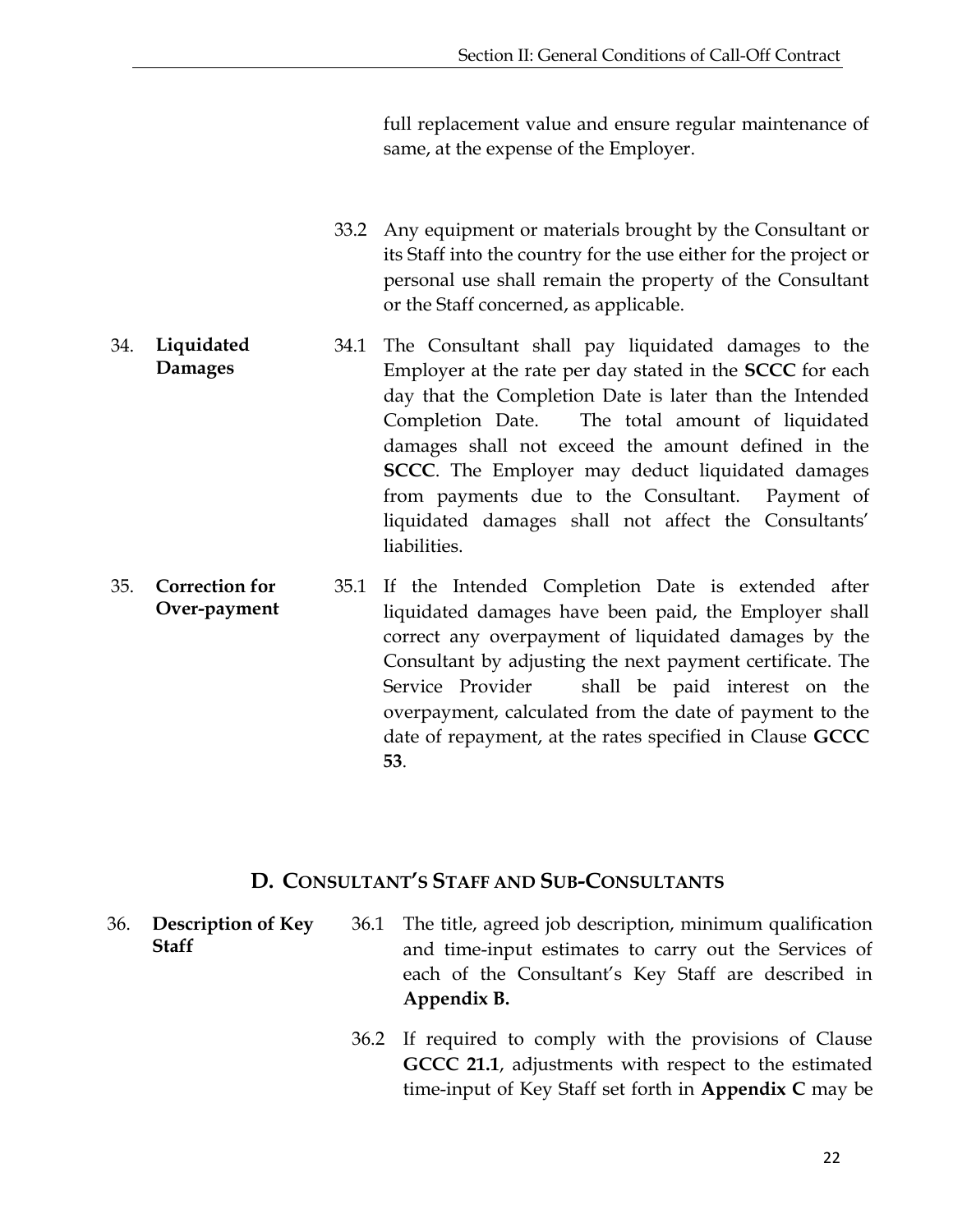made by the Consultant by a written notice to the Employer, provided (i) that such adjustments shall not alter the original time-input estimates for any individual by more than 10% or one week, whichever is larger; and (ii) that the aggregate of such adjustments shall not cause payments under this Call-Off Contract to exceed the ceilings set forth in Clause **GCCC 48.2.**

- 36.3 If additional work is required beyond the scope of the Services specified in **Appendix A**, the estimated timeinput for the Key Staff may be increased by agreement in writing between the Employer and the Consultant. In case where payments under the Call-Off Contract exceed the ceilings set forth in Clause **GCCC 48.1,** the Parties shall sign a Call-Off Contract amendment.
- 37.1 Except as the Employer may otherwise agree in writing, no changes shall be made in the Key Staff.
	- 37.2 Notwithstanding the above, the substitution of Key Staff during Call-Off Contract execution may be considered only based on the Consultant's written request and due to circumstances outside the reasonable control of the Consultant, including but not limited to death or medical incapacity. In such case, the Consultant shall forthwith provide as a replacement, a person of equivalent or better qualifications and experience, and at the same rate of remuneration.
- <span id="page-26-1"></span>38. **Approval of Additional Key Staff** 38.1 If during execution of the Call-Off Contract, additional Key Staff are required to carry out the Services, the Consultant shall submit to the Employer for review and approval a copy of their Curricula Vitae (CVs). If the Employer does not object in writing (stating the reasons for the objection) within twenty two (22) days from the date of receipt of such CVs, such additional Key Staff shall be deemed to have been approved by the Employer.

<span id="page-26-0"></span>37. **Replacement of Key Staff**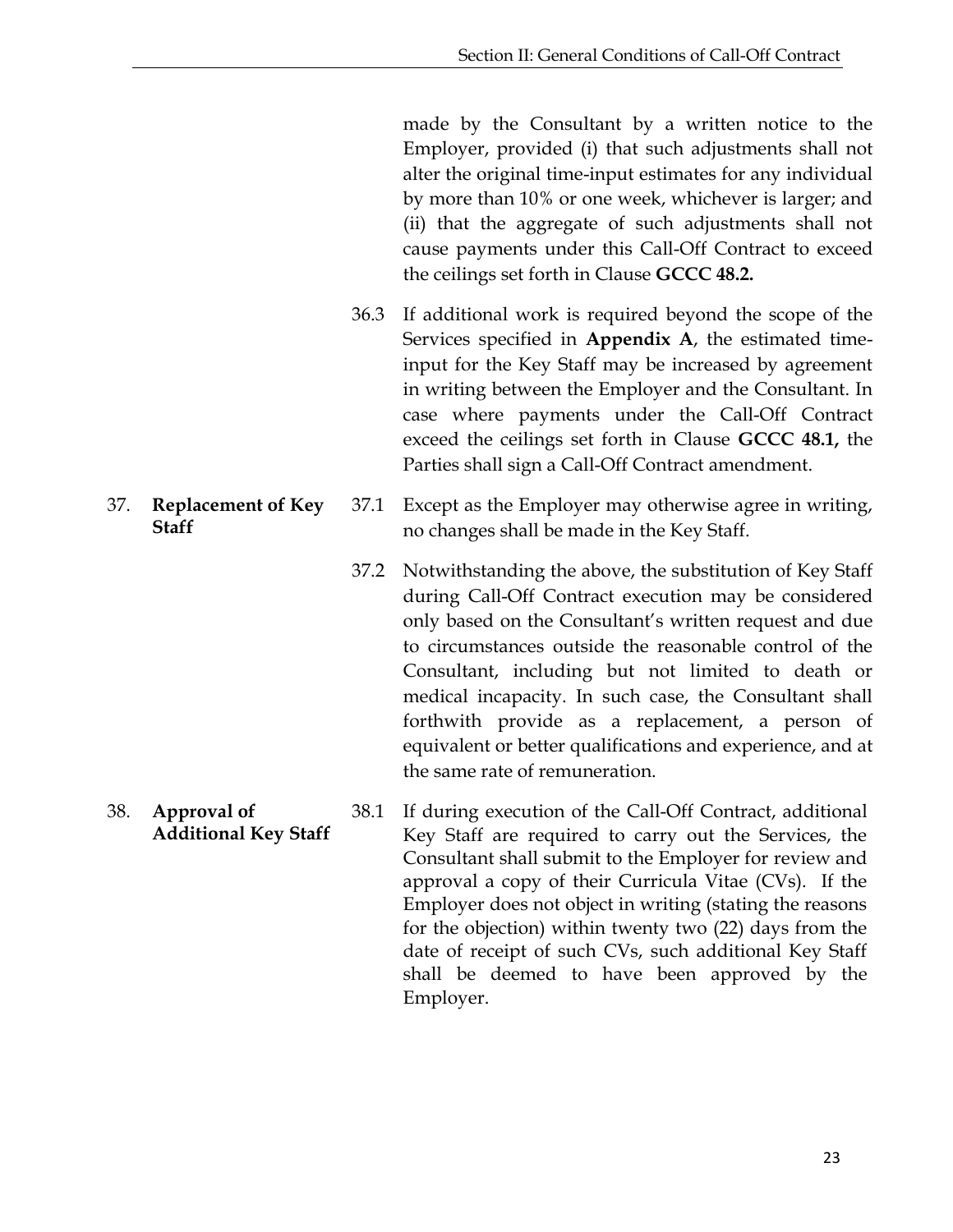- <span id="page-27-0"></span>39. **Removal of Staff or Sub-consultants** 39.1 If the Employer finds that any of the Staff or Subconsultant has committed serious misconduct or has been charged with having committed a criminal action, or shall the Employer determine that Consultant's Expert of Sub-consultant have engaged in corrupt, fraudulent, collusive, coercive or obstructive practice while performing the Services, the Consultant shall, at the Employer's written request, provide a replacement.
	- 39.2 In the event that any of Key Staff, Non-Key Staff or Subconsultants is found by the Employer to be incompetent or incapable in discharging assigned duties, the Employer, specifying the grounds therefore, may request the Consultant to provide a replacement.
	- 39.3 Any replacement of the removed Staff or Subconsultants shall possess equivalent or better qualifications and experience and shall be acceptable to the Employer.
- <span id="page-27-1"></span>40. **Replacement or Removal of Staff – Impact on Payments** 40.1 Except as the Employer may otherwise agree, (i) the Consultant shall bear all additional travel and other costs arising out of or incidental to any removal and/or replacement, and (ii) the remuneration to be paid for any of the Staff provided as a replacement shall not exceed the remuneration which would have been payable to the Staff replaced or removed.
- <span id="page-27-2"></span>41. **Working Hours, Overtime, Leave, etc.** 41.1 Working hours and holidays for Staff are set forth in **Appendix C**. To account for travel time to/from The Republic of Ghana, Staff carrying out Services inside The Republic of Ghana shall be deemed to have commenced or finished work in respect of the Services such number of days before their arrival in, or after their departure from, The Republic of Ghana as is specified in **Appendix C**.
	- 41.2 The Staff shall not be entitled to be paid for overtime nor to take paid sick leave or vacation leave except as specified in **Appendix C**, and the Consultant's remuneration shall be deemed to cover these items.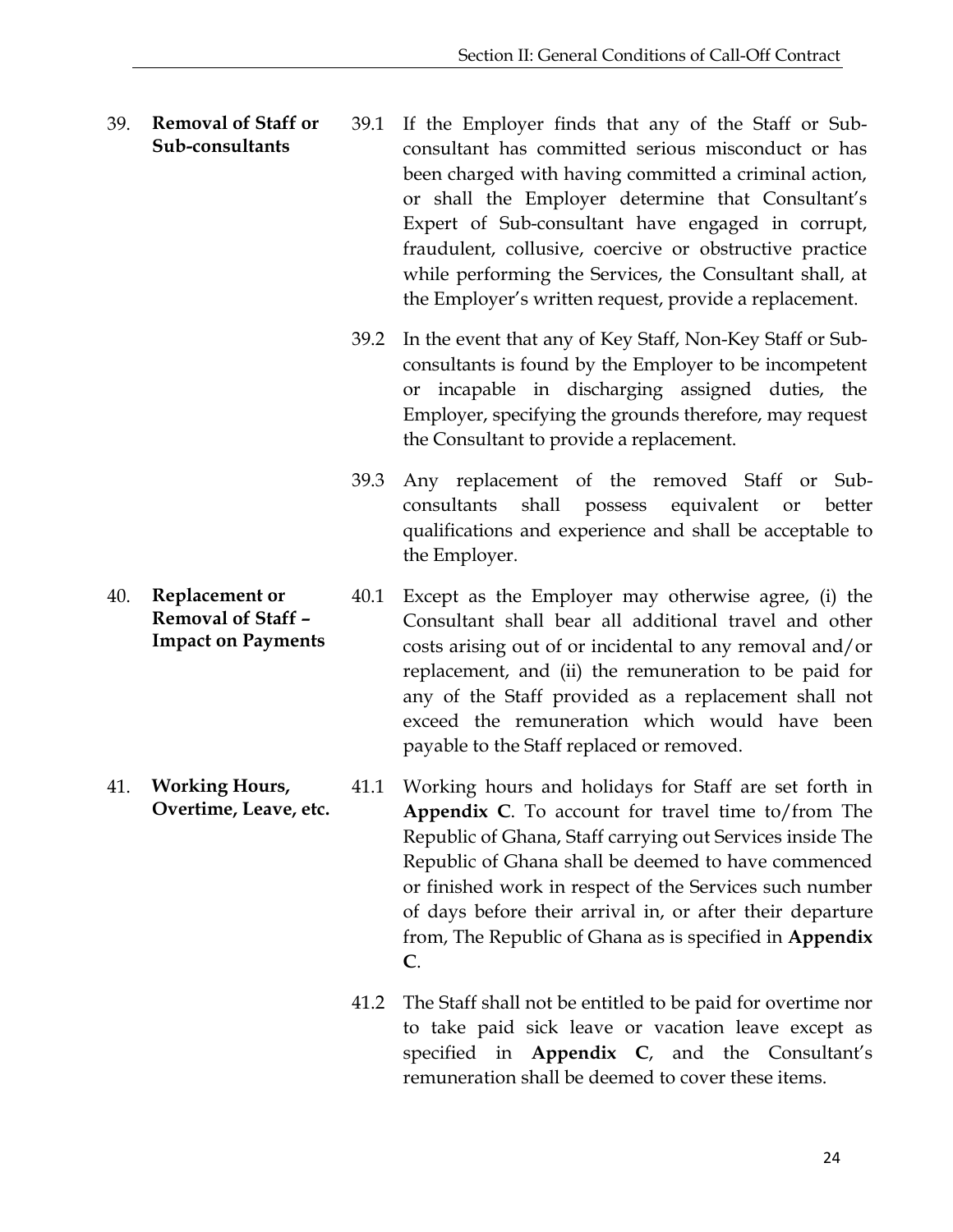41.3 Any taking of leave by Key Staff shall be subject to the prior approval by the Consultant who shall ensure that absence for leave purposes will not delay the progress and or impact adequate supervision of the Services.

#### **E. OBLIGATIONS OF THE EMPLOYER**

- <span id="page-28-1"></span><span id="page-28-0"></span>**Exemptions** 42.1 Unless otherwise specified in the **SCCC**, the Employer shall use its best efforts to:
	- a Assist the Consultant with obtaining permits and . such other documents as shall be necessary to enable the Consultant to perform the Services.
	- b Assist the Consultant with promptly obtaining, for . the Staff and, if appropriate, their eligible dependents, all necessary entry and exit visas, residence permits, exchange permits and any other documents required for their stay in The Republic of Ghana while carrying out the Services under the Call-Off Contract.
	- c Facilitate prompt clearance through customs of any
	- . property required for the Services and of the personal effects of the Staff and their eligible dependents.
	- d Issue to officials, agents and representatives of the
	- . Government all such instructions and information as may be necessary or appropriate for the prompt and effective implementation of the Services.
	- e Assist the Consultant and the Staff and any Sub-. consultants employed by the Consultant for the Services with obtaining exemption from any requirement to register or obtain any permit to practice their profession or to establish themselves either individually or as a corporate entity in The Republic of Ghana according to the applicable law in The Republic of Ghana.
	- f. Assist the Consultant, any Sub-consultants and the Staff of either of them with obtaining the privilege, pursuant to the applicable law in The Republic of

42. **Assistance and**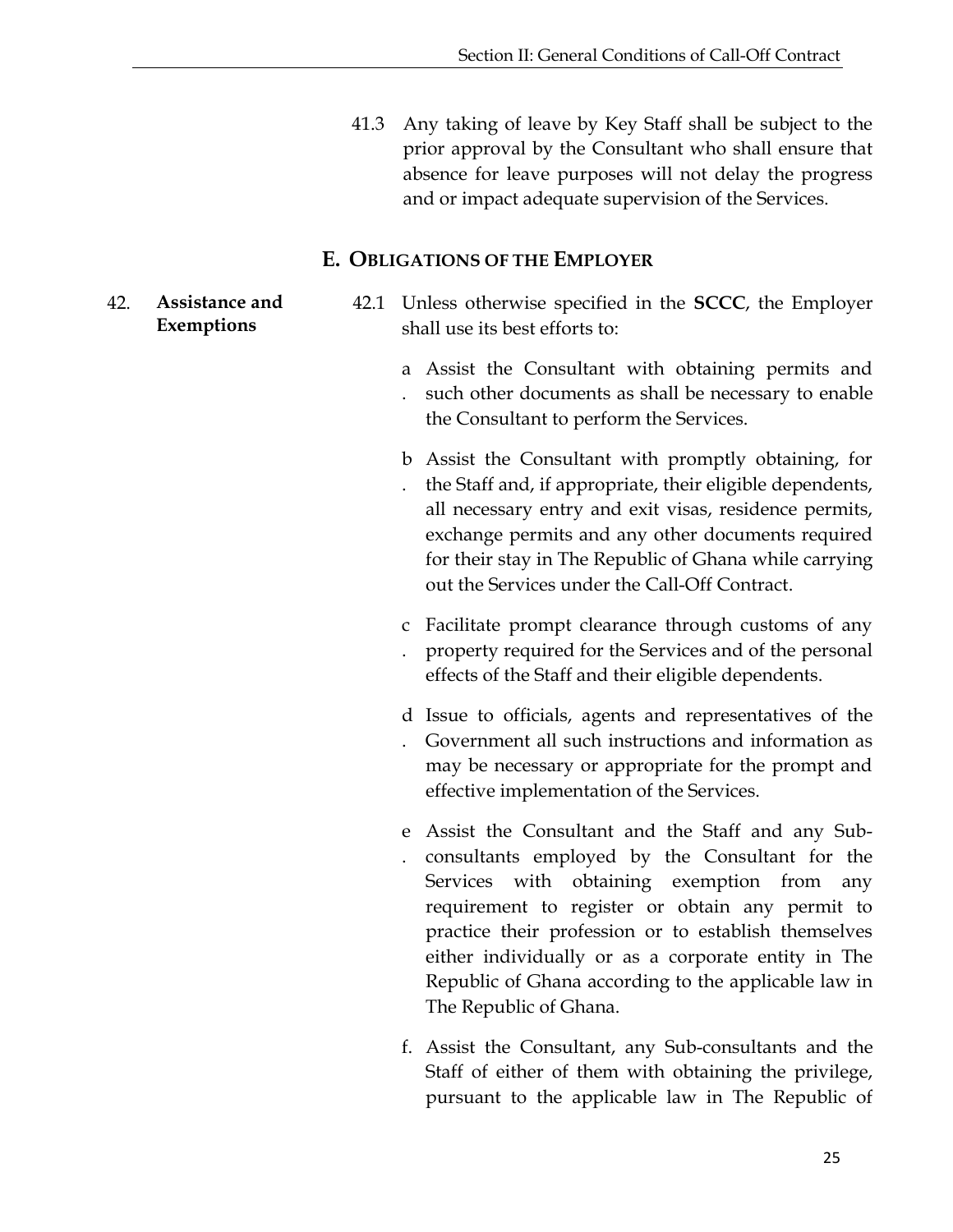Ghana, of bringing into The Republic of Ghana reasonable amounts of foreign currency for the purposes of the Services or for the personal use of the Staff and of withdrawing any such amounts as may be earned therein by the Staff in the execution of the Services.

- g Provide to the Consultant any such other assistance . as may be specified in the **SCCC**.
- <span id="page-29-0"></span>**Site** 43.1 The Employer warrants that the Consultant shall have, free of charge, unimpeded access to the project site in respect of which access is required for the performance of the Services. The Employer will be responsible for any damage to the project site or any property thereon resulting from such access and will indemnify the Consultant and each of the Staff in respect of liability for any such damage, unless such damage is caused by the wilful default or negligence of the Consultant or any Sub-consultants or the Staff of either of them.
- <span id="page-29-1"></span>44. **Change in the Applicable Law Related to Taxes and Duties** 44.1 If, after the date of the Call-Off Contract, there is any change in the applicable law in The Republic of Ghana with respect to taxes and duties which increases or decreases the cost incurred by the Consultant in performing the Services, then the remuneration and reimbursable expenses otherwise payable to the Consultant under the Call-Off Contract shall be increased or decreased accordingly by agreement between the Parties hereto, and corresponding adjustments shall be made to the ceiling amounts specified in Clause **GCCC 48.1**
	- **and Property of the Employer** 45.1 The Employer shall make available to the Consultant, for the purposes of the Services and free of any charge, the services, facilities and property described in the Terms of Reference (**Appendix A)** at the times and in the manner specified in said **Appendix E.**
		- 45.2 In case that such services, facilities and property shall not be made available to the Consultant as and when specified in **Appendix A**, the Parties shall agree on (i)

43. **Access to Project** 

<span id="page-29-2"></span>45. **Services, Facilities**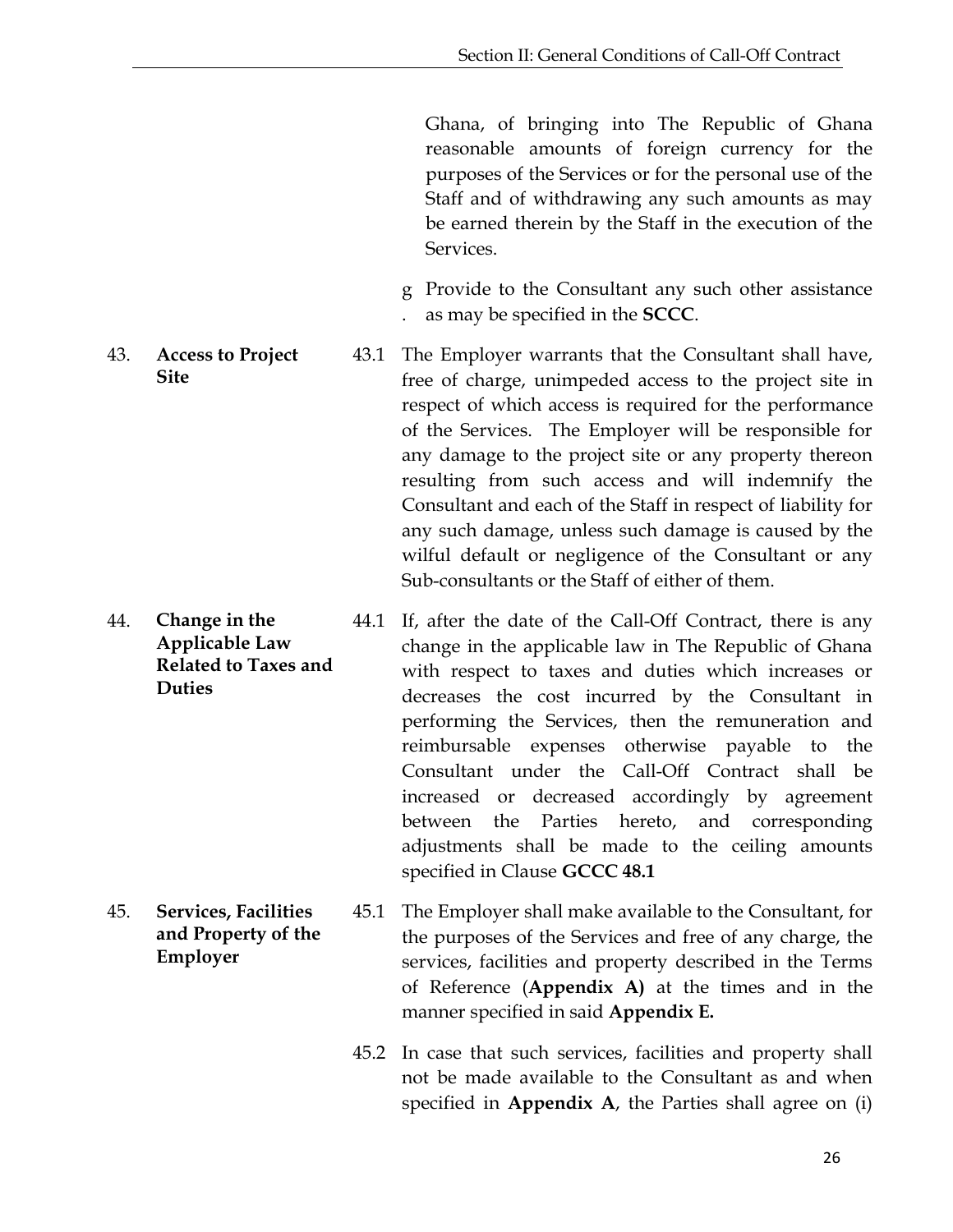any time extension that it may be appropriate to grant to the Consultant for the performance of the Services, (ii) the manner in which the Consultant shall procure any such services, facilities and property from other sources, and (iii) the additional payments, if any, to be made to the Consultant as a result thereof pursuant to Clause **GCCC 48.3.**

- <span id="page-30-0"></span>46. **Counterpart Staff** 46.1 The Employer shall make available to the Consultant free of charge such professional and support counterpart staff, to be nominated by the Employer with the Consultant's advice, if specified in **Appendix A**.
	- 46.2 If counterpart staff are not provided by the Employer to the Consultant as and when specified in **Appendix A**, the Employer and the Consultant shall agree on (i) how the affected part of the Services shall be carried out, and (ii) the additional payments, if any, to be made by the Employer to the Consultant as a result thereof pursuant to Clause **GCCC 48.3**.
	- 46.3 Professional and support counterpart staff, excluding Employer's liaison staff, shall work under the exclusive direction of the Consultant. If any member of the counterpart staff fails to perform adequately any work assigned to such member by the Consultant that is consistent with the position occupied by such member, the Consultant may request the replacement of such member, and the Employer shall not unreasonably refuse to act upon such request.
- <span id="page-30-1"></span>**Employer** 47.1 The Employer shall provide responses to reports and documents submitted by the Consultant as specified by the Call-Off Contract including facilitation of timely stakeholder participation without undue delay.
	- 47.2 The Consultant shall be entitled to compensation if the agree Call-Off Contract duration is exceeded due to delays caused by the Employer. The compensation shall be based on additional time spent on the project by the Consultant and shall be subjected to negotiation
- 47. **Responses by the**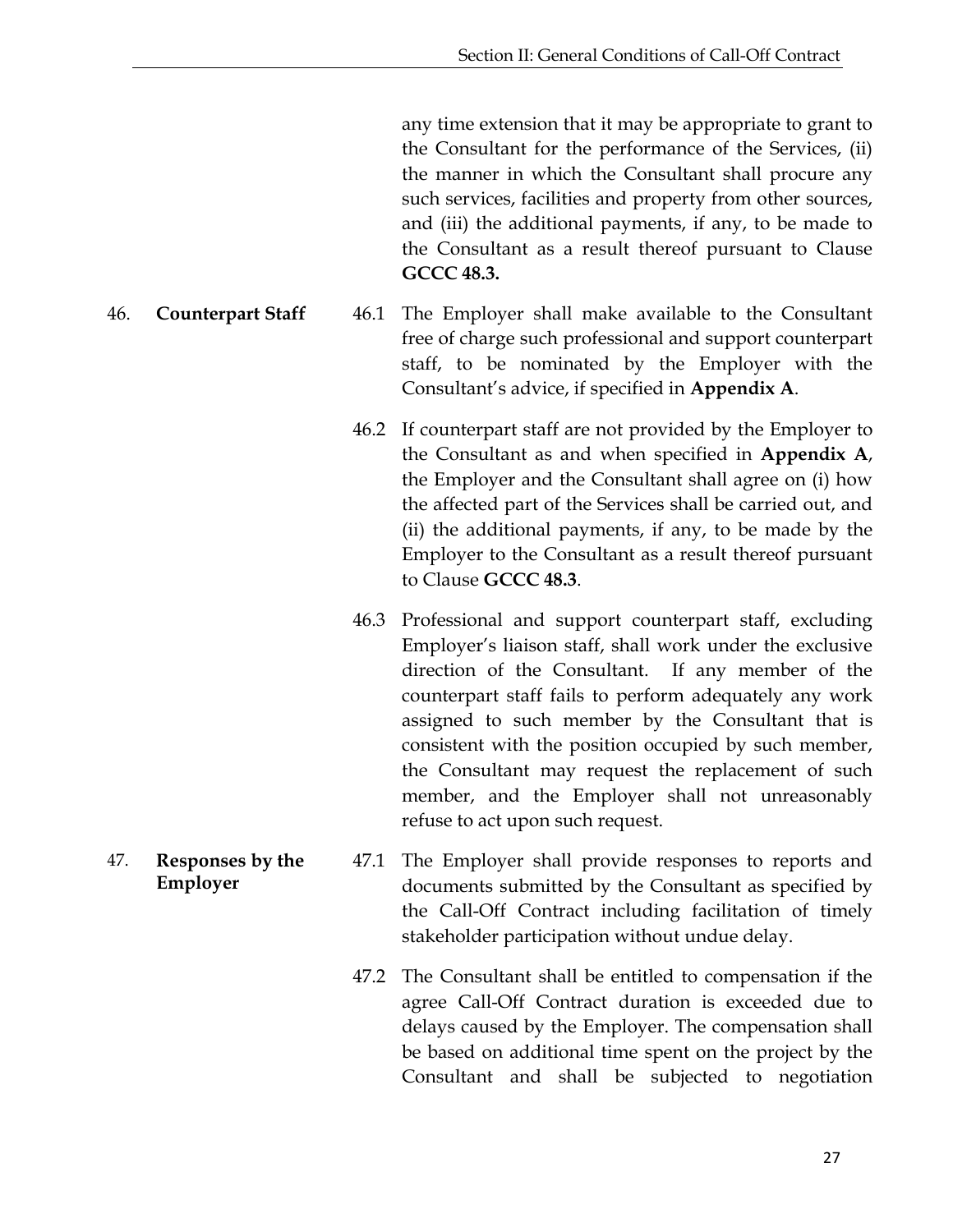between the Consultant and the Employer.

If the parties fail to agree, the Consultant shall be entitled to price adjustment as specified in GCCC 50.3.

<span id="page-31-0"></span>48. **Payment Obligation** 48.1 In consideration of the Services performed by the Consultant under the Call-Off Contract, the Employer shall make such payments to the Consultant and in such manner as is provided by **GCCC F** below.

#### **F. PAYMENTS TO THE CONSULTANT**

- <span id="page-31-2"></span><span id="page-31-1"></span>49. **Ceiling Amount** 49.1 An estimate of the cost of the Consulting Services is set forth in **Appendix D** (Remuneration) and *([Reimbursable expenses]).*
	- 49.2 Payments under the Call-Off Contract shall not exceed the ceilings in foreign currency and in local currency specified in the **SCCC**.
	- 49.3 For any payments in excess of the ceilings specified in **GCCC 48.2**, an amendment to the Call-Off Contract shall be signed by the Parties referring to the provision of the Call-Off Contract that evokes such amendment.
- <span id="page-31-3"></span>**and Reimbursable Expenses** 50.1 The Employer shall pay to the Consultant (i) remuneration that shall be determined on the basis of time actually spent by each Expert in the performance of the Services after the date of commencing of Services or such other date as the Parties shall agree in writing; and (ii) reimbursable expenses that are actually and reasonably incurred by the Consultant in the performance of the Services.
	- 50.2 All payments shall be at the rates set forth in **Appendix D**.
	- 50.3 Unless the **SCCC** provides for the price adjustment of the remuneration rates, said remuneration shall be fixed for the duration of the Call-Off Contract.

**50. Remuneration**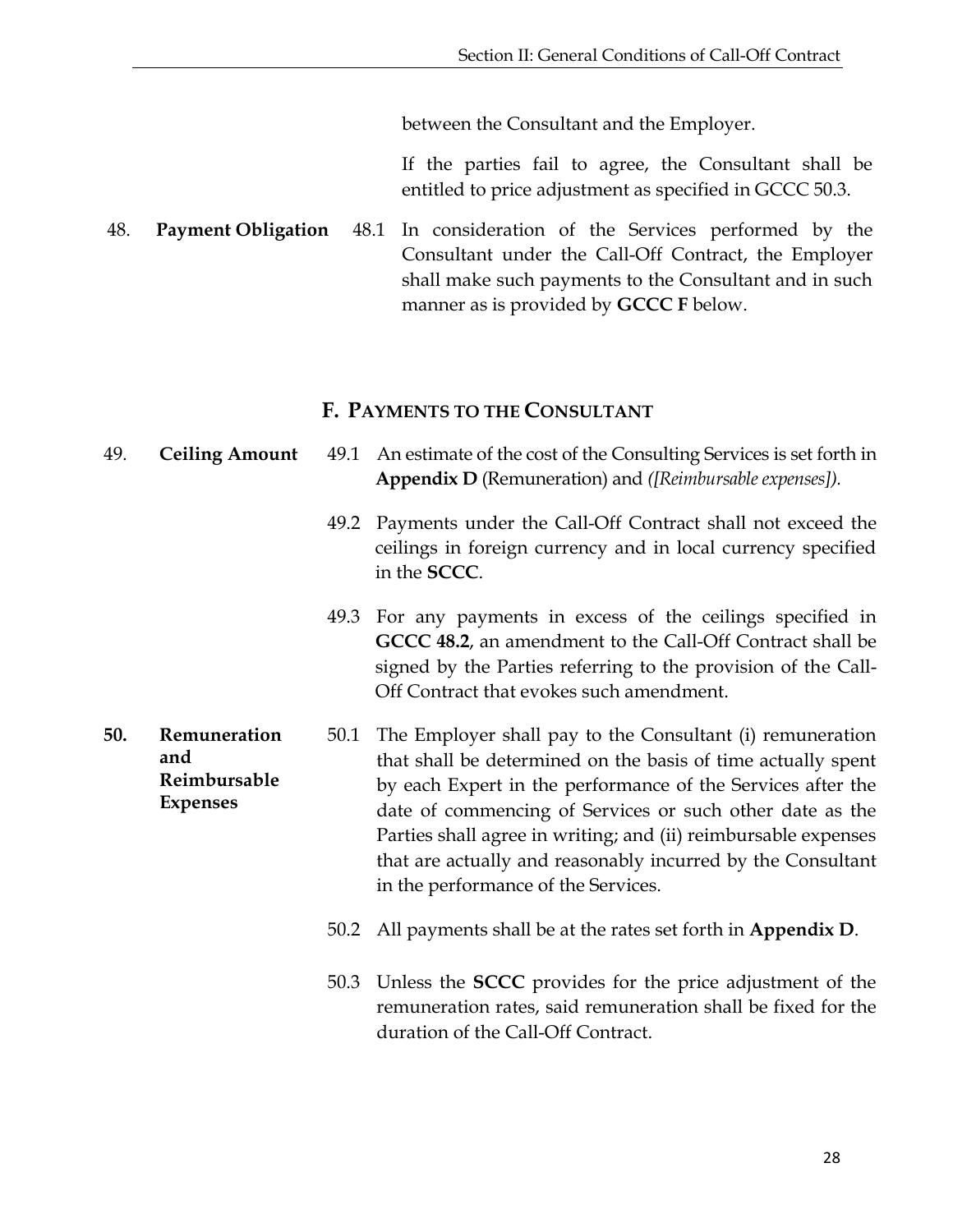- 50.4 The remuneration rates shall cover: (i) such salaries and allowances as the Consultant shall have agreed to pay to the Staff as well as factors for social charges and overheads (bonuses or other means of profit-sharing shall not be allowed as an element of overheads), (ii) the cost of backstopping by home office staff not included in the Staff' list in **Appendix C**, (iii) the Consultant's profit, and (iv) any other items as specified in the **SCCC**.
- 50.5 Any rates specified for Staff not yet appointed shall be provisional and shall be subject to revision, with the written approval of the Employer, once the applicable remuneration rates and allowances are known.
- <span id="page-32-0"></span>**51. Taxes and Duties** 51.1 The Consultant, Sub-consultants and Staff are responsible for meeting any and all tax liabilities arising out of the Call-Off Contract unless it is stated otherwise in the **SCCC**.
	- 51.2 As an exception to the above and as stated in the **SCCC**, all local identifiable indirect taxes (itemized and finalized at Call-Off Contract negotiations) are reimbursed to the Consultant or are paid by the Employer on behalf of the Consultant.
- <span id="page-32-1"></span>**52. Currency of Payment** 52.1 Any payment under the Call-Off Contract shall be made in the currency(ies) specified in the **SCCC.**
- <span id="page-32-2"></span>53. **Mode of Billing and Payment** 53.1 Billings and payments in respect of the Services shall be made as follows:
	- a. *Advance payment*. Within the number of days after the Effective Date, the Employer shall pay to the Consultant an advance payment as specified in the **SCCC**. Unless otherwise indicated in the **SCCC**, an advance payment shall be made against an advance payment bank guarantee acceptable to the Employer in an amount (or amounts) and in a currency (or currencies) specified in the **SCCC**. Such guarantee (i) is to remain effective until the advance payment has been fully set off, and (ii) is to be in the form set forth in **Appendix D**, or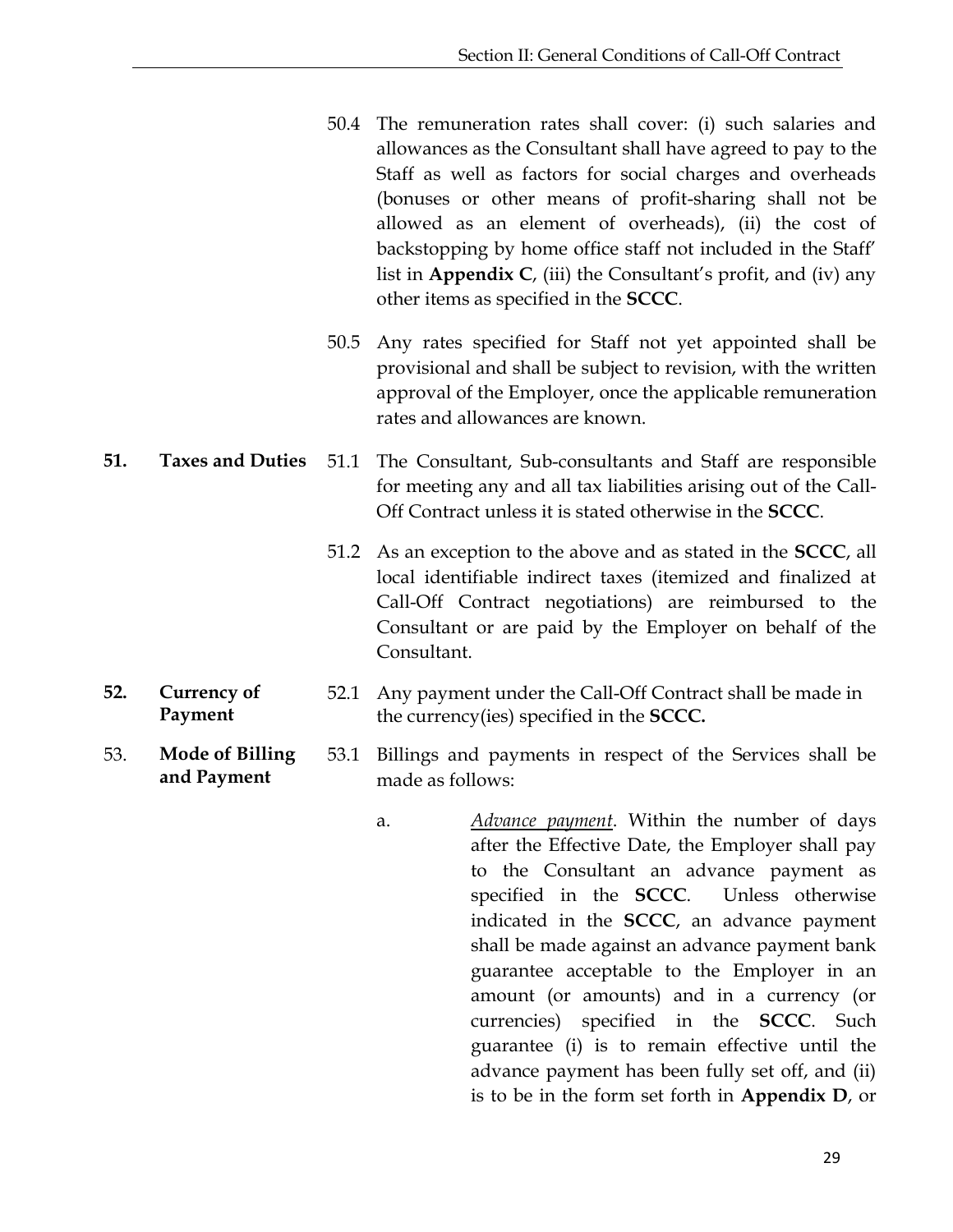in such other form as the Employer shall have approved in writing. The advance payments will be set off by the Employer in equal instalments against the statements for the number of months of the Services specified in the **SCCC** until said advance payments have been fully set off.

b. *Requests for Payment.* As soon as practicable and not later than fifteen (15) days after the end of each calendar month during the period of the Services, or after the end of each time interval otherwise indicated in the **SCCC**, the Consultant shall submit to the Employer, in duplicate, itemized invoices, accompanied by the receipts or other appropriate supporting documents, of the amounts payable pursuant to Clauses **GCCC 51** and **GCCC 52** for such interval, or any other period indicated in the **SCCC**. Separate invoices shall be submitted for expenses incurred in foreign currency and in local currency. Each invoice shall show remuneration and reimbursable expenses separately.

c. *Payments by Employer.* The Employer shall pay the Consultant's invoices within sixty Thirty (30) days [or as specified in the **SCCC**] after the receipt by the Employer of such itemized invoices with supporting documents. Only such portion of an invoice that is not satisfactorily supported may be withheld from payment. Should any discrepancy be found to exist between actual payment and costs authorized to be incurred by the Consultant, the Employer may add or subtract the difference from any subsequent payments.

d. *The Final Payment* .The final payment under this Clause shall be made only after the final report and a final invoice, identified as such, shall have been submitted by the Consultant and approved as satisfactory by the Employer. The Services

30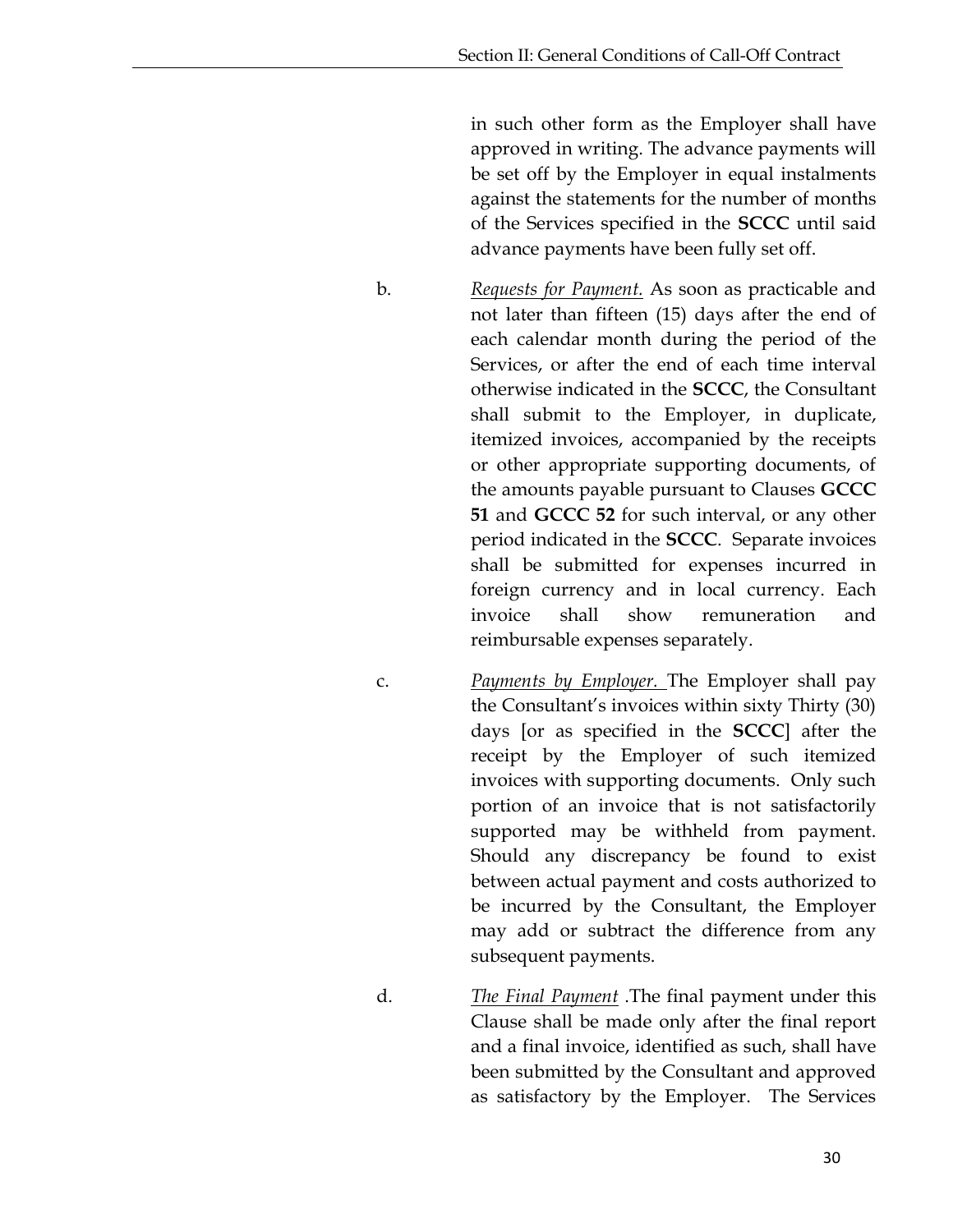shall be deemed completed and finally accepted by the Employer and the final report and final invoice shall be deemed approved by the Employer as satisfactory ninety  $sixty(60)$ calendar days [or as specified in the **SCCC**] after receipt of the final report and final invoice by the Employer unless the Employer, within such sixty(60) calendar day [or as specified in the **SCCC**] period, gives written notice to the Consultant specifying in detail deficiencies in the Services, the final report or final invoice. The Consultant shall thereupon promptly make any necessary corrections, and thereafter the foregoing process shall be repeated. Any amount that the Employer has paid or has caused to be paid in accordance with this Clause in excess of the amounts payable in accordance with the provisions of the Call-Off Contract shall be reimbursed by the Consultant to the Employer within thirty (30) days after receipt by the Consultant of notice thereof. Any such claim by the Employer for reimbursement must be made within twelve (12) calendar months after receipt by the Employer of a final report and a final invoice approved by the Employer in accordance with the above.

- e. All payments under the Call-Off Contract shall be made to the accounts of the Consultant specified in the **SCCC**.
- f. With the exception of the final payment under (d) above, payments do not constitute acceptance of the Services nor relieve the Consultant of any obligations hereunder.
- 54.1 If the Employer had delayed payments beyond fifteen (15) days after the due date stated in Clause **GCCC 52.1 (c)**, interest shall be paid to the Consultant on any amount due by, not paid on, such due date for each day of delay at the
- <span id="page-34-0"></span>**54. Interest on Delayed Payments**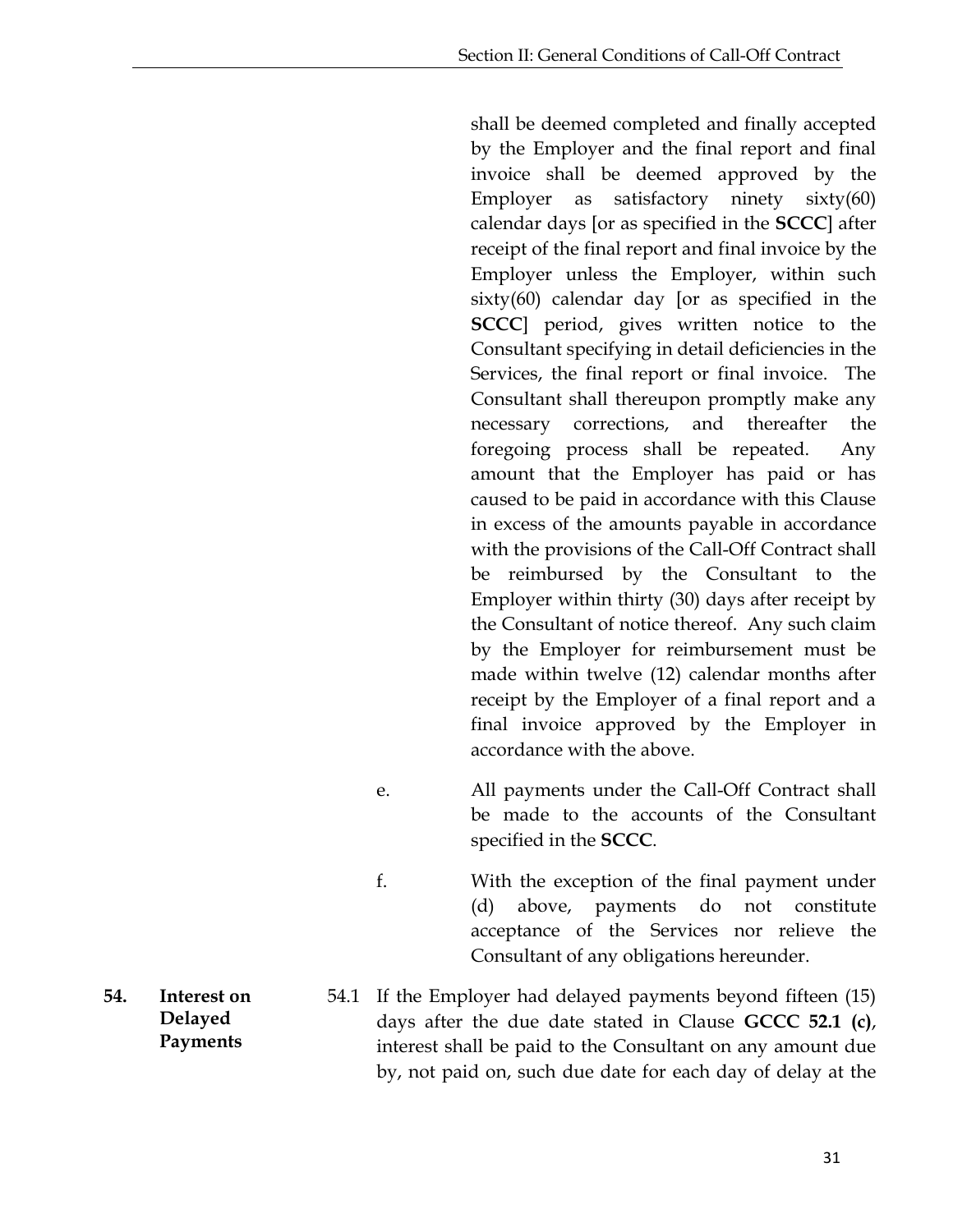annual rate stated in the **SCCC.**

#### **G. FAIRNESS AND GOOD FAITH**

<span id="page-35-1"></span><span id="page-35-0"></span>**55. Good Faith** 55.1 The Parties undertake to act in good faith with respect to each other's rights under the Framework Agreement and to adopt all reasonable measures to ensure the realization of the objectives of the Framework Agreement.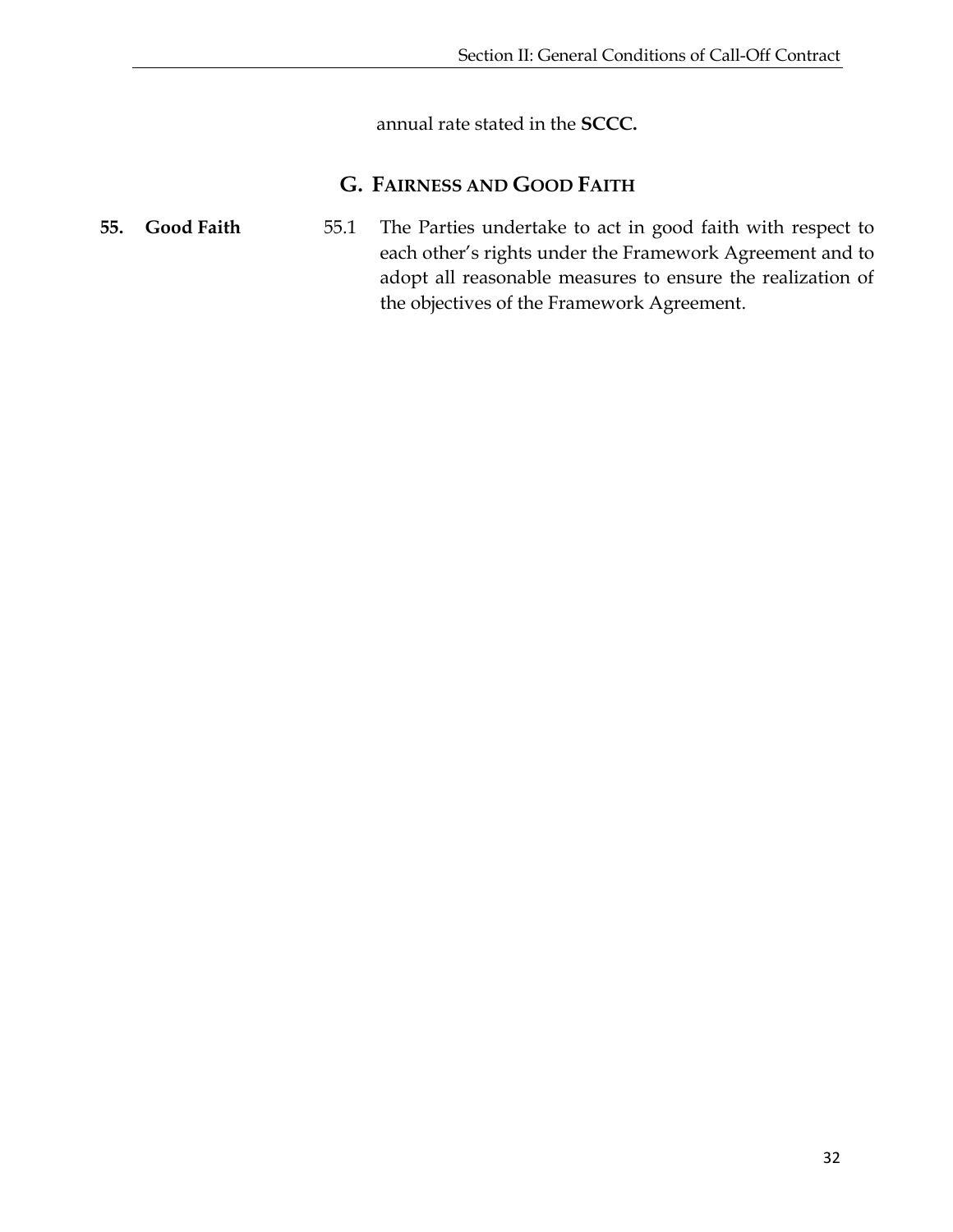#### **H. SETTLEMENT OF DISPUTES**

#### <span id="page-36-1"></span><span id="page-36-0"></span>**56. Amicable Settlement** 56.1 The Parties shall seek to resolve any dispute amicably by mutual consultation.

| 56.2 If either Party objects to any action or inaction of the other |
|---------------------------------------------------------------------|
| Party, the objecting Party may file a written Notice of             |
| Dispute to the other Party providing in detail the basis of         |
| the dispute. The Party receiving the Notice of Dispute will         |
| consider it and respond in writing within fourteen (14) days        |
| after receipt. If that Party fails to respond within fourteen       |
| (14) days, or the dispute cannot be amicably settled within         |
| fourteen (14) days following the response of that Party,            |
| Clause GCCC 57.1 shall apply.                                       |

<span id="page-36-2"></span>**57. Dispute Resolution** 57.1 Any dispute between the Parties arising under or related to the Call-Off Contract that cannot be settled amicably may be referred to by either Party to the adjudication/arbitration in accordance with the provisions specified in the **SCCC**.

#### **I. SUSTAINABILITY**

<span id="page-36-3"></span>**58. Prompt Payment and Fair Dealing** 58.1 The Consultant provides access to accounts (as part of the open book process) to allow timeliness of payments to subcontractors and suppliers to be verified.

#### **J. BUSINESS ASSURANCE**

<span id="page-36-4"></span>**59. Business Assurance** 59.1 The Employer assures the Consultant a minimum percentage of Agreement Price during the life of the FWA in accordance with the provisions specified in the SCCC.

.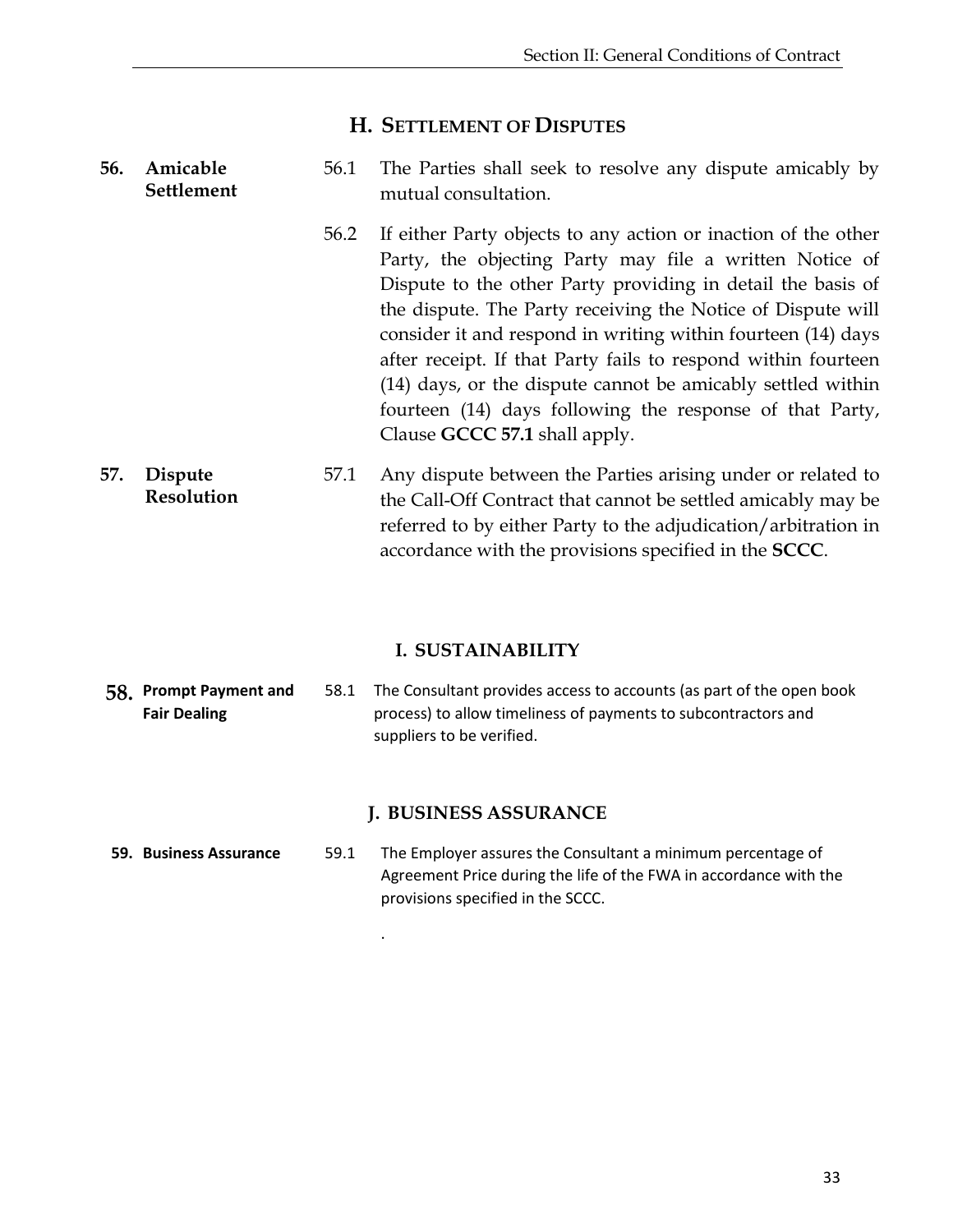## **Section III: Special Conditions of Call-Off Contract**

<span id="page-37-0"></span>[*Notes in brackets are for guidance purposes only and should be deleted in the final text of the signed Call-Off Contract*]

| <b>GCCC Clause</b><br>Reference | Amendments of, and Supplements to, Clauses in the General<br><b>Conditions of Call-Off Contract</b>                                                                              |  |  |
|---------------------------------|----------------------------------------------------------------------------------------------------------------------------------------------------------------------------------|--|--|
| 6.1 and 6.2                     | The addresses are:                                                                                                                                                               |  |  |
|                                 | Employer :                                                                                                                                                                       |  |  |
|                                 | <u>[specify name of authorized representative]</u><br>Attention :<br>Facsimile:                                                                                                  |  |  |
|                                 |                                                                                                                                                                                  |  |  |
|                                 | Attention :<br><u>[specify name of authorized representative]</u>                                                                                                                |  |  |
|                                 | Facsimile:                                                                                                                                                                       |  |  |
|                                 |                                                                                                                                                                                  |  |  |
| 8.1                             | [Note: If the Consultant consists only of one entity, state "N/A";                                                                                                               |  |  |
|                                 | <b>OR</b>                                                                                                                                                                        |  |  |
|                                 | If the Consultant is a Joint Venture consisting of more than one entity, the<br>name of the JV member whose address is specified in Clause SCCC6.1 should<br>be inserted here. ] |  |  |
|                                 | The Lead Member on behalf of the JV is                                                                                                                                           |  |  |
|                                 | [insert name of the member]                                                                                                                                                      |  |  |
|                                 |                                                                                                                                                                                  |  |  |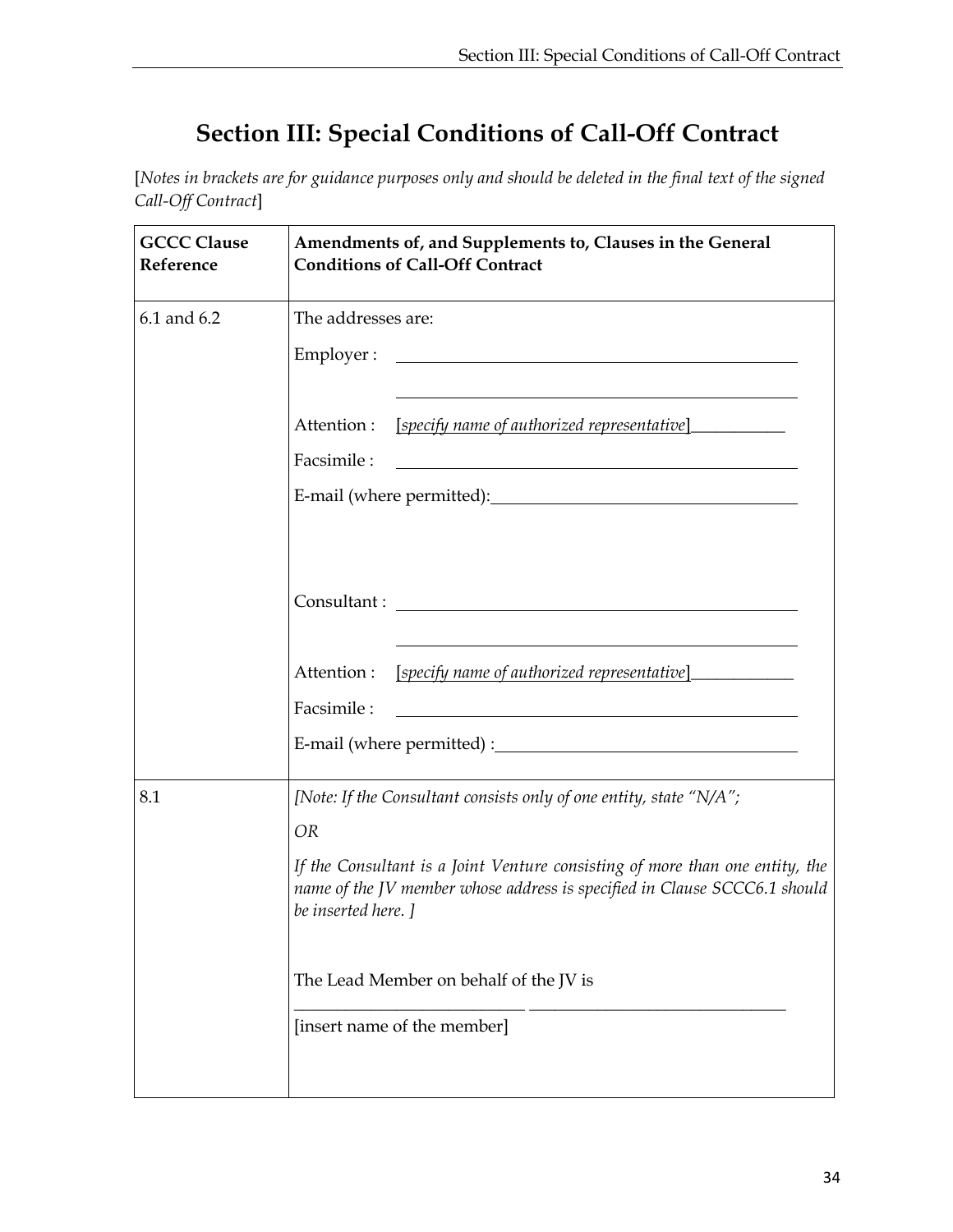| 9.1  | The Authorized Representatives are:                                                                                                                                   |
|------|-----------------------------------------------------------------------------------------------------------------------------------------------------------------------|
|      |                                                                                                                                                                       |
|      |                                                                                                                                                                       |
| 12.1 | [Note: If there are no effectiveness conditions, state "N/A"]                                                                                                         |
|      |                                                                                                                                                                       |
|      |                                                                                                                                                                       |
|      | The effectiveness conditions are the following: [insert "N/A" or list the<br>conditions]                                                                              |
| 13.1 | Termination of the Framework Agreement and/or Call-Off Contract<br>for Failure to Become Effective:                                                                   |
|      | The time period shall be _______________________ [insert time period,<br>e.g.: four months].                                                                          |
| 14.1 | Commencement of Services:                                                                                                                                             |
|      | The number of days/months shall be $[$ e.g.: ten<br>days].                                                                                                            |
|      | Confirmation of Key Staff' availability to start the Assignment shall be<br>submitted to the Employer in writing as a written statement signed by<br>each Key Expert. |
| 15.1 | <b>Expiration of Framework Agreement:</b>                                                                                                                             |
|      | [insert time period,<br>e.g.: twelve months].                                                                                                                         |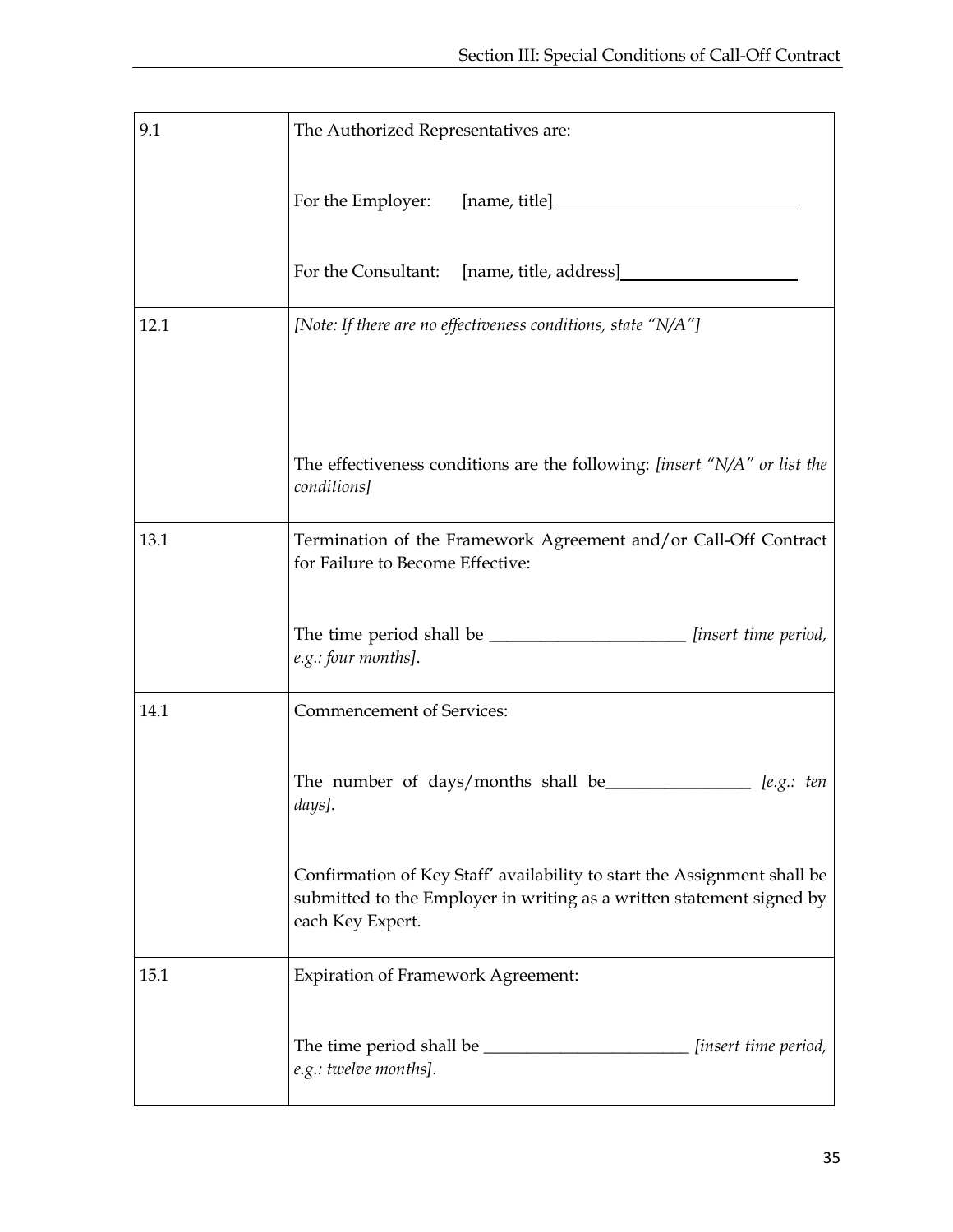| 22.1.3. | The Employer reserves the right to determine on a case-by-case basis<br>whether the Consultant should be disqualified from providing<br>goods, works or non-consulting services due to a conflict of a nature<br>described in Clause GCCC 21.1.3                                                                                                         |
|---------|----------------------------------------------------------------------------------------------------------------------------------------------------------------------------------------------------------------------------------------------------------------------------------------------------------------------------------------------------------|
|         |                                                                                                                                                                                                                                                                                                                                                          |
| 24.1    | No additional provisions.                                                                                                                                                                                                                                                                                                                                |
|         | [OR]                                                                                                                                                                                                                                                                                                                                                     |
|         | The following limitation of the Consultant's Liability towards the<br>Employer can be subject to the Framework Agreement's<br>negotiations:                                                                                                                                                                                                              |
|         | "Limitation of the Consultant's Liability towards the Employer:                                                                                                                                                                                                                                                                                          |
|         | Except in the case of gross negligence or wilful misconduct<br>(a)<br>on the part of the Consultant or on the part of any person or<br>a firm acting on behalf of the Consultant in carrying out the<br>Services, the Consultant, with respect to damage caused by<br>the Consultant to the Employer's property, shall not be<br>liable to the Employer: |
|         | for any indirect or consequential loss or damage;<br>(i)<br>and                                                                                                                                                                                                                                                                                          |
|         | for any direct loss or damage that exceeds [insert a<br>(ii)<br>multiplier, e.g.: one, two, three] times the total<br>value of the Call-Off Contract;                                                                                                                                                                                                    |
|         | This limitation of liability shall not<br>(b)                                                                                                                                                                                                                                                                                                            |
|         | (i)<br>affect the Consultant's liability, if any, for damage<br>to Third Parties caused by the Consultant or any<br>person or firm acting on behalf of the Consultant<br>in carrying out the Services;                                                                                                                                                   |
|         | be construed as providing the Consultant with<br>(ii)<br>any limitation or exclusion from liability which is<br>prohibited by the laws in The Republic of Ghana                                                                                                                                                                                          |
|         | [Notes to the Employer and the Consultant: Any suggestions made by the<br>Consultant in the Proposal to introduce exclusions/limitations of the<br>Consultant's liability under the Framework Agreement should be carefully                                                                                                                              |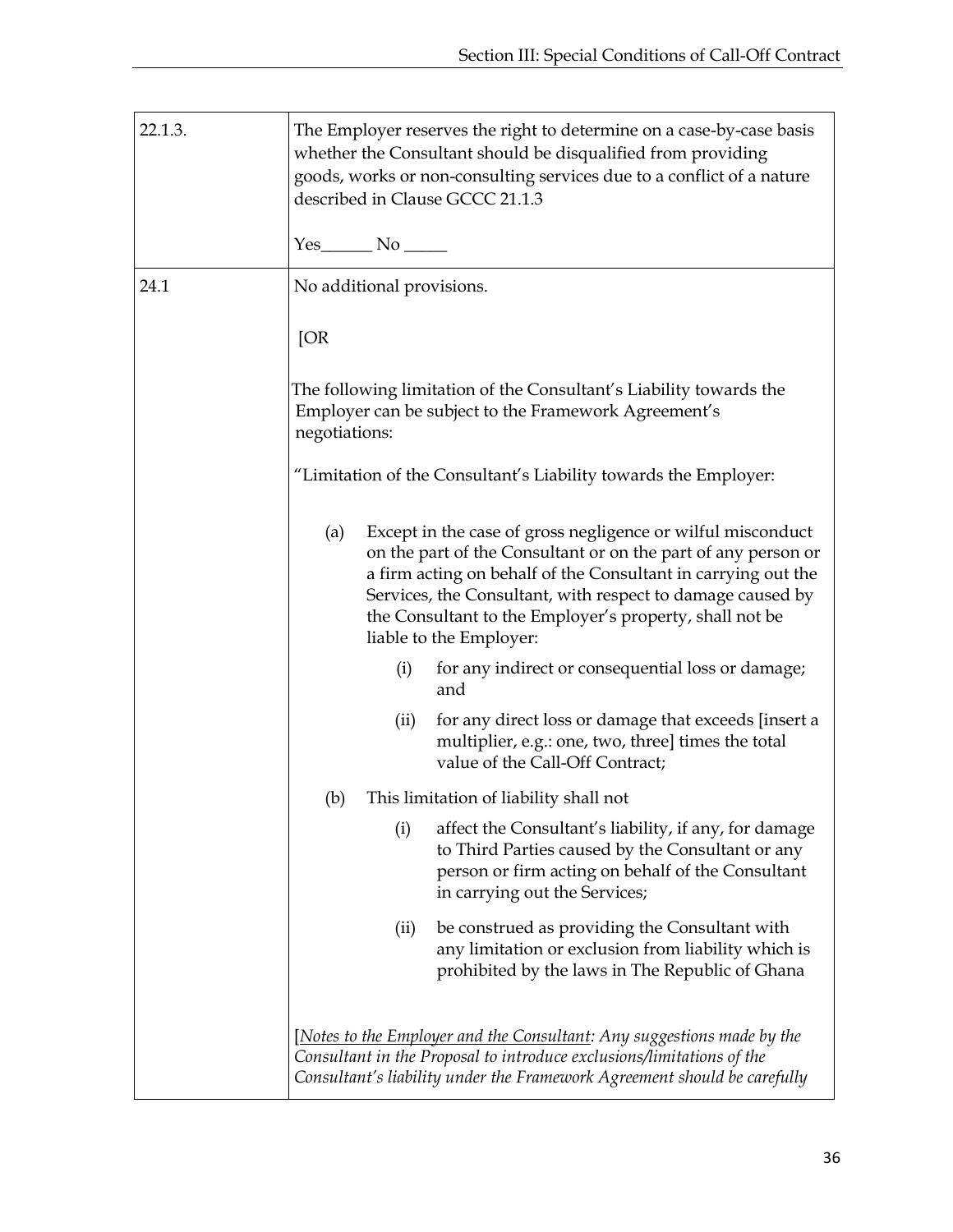|      | scrutinized by the Employer prior to accepting any changes to what was<br>included in the issued RFP. In this regard, the Parties should be aware that<br>any limitation of the Consultant's liability should at the very least be<br>reasonably related to                                                                                                                                                                                                                              |
|------|------------------------------------------------------------------------------------------------------------------------------------------------------------------------------------------------------------------------------------------------------------------------------------------------------------------------------------------------------------------------------------------------------------------------------------------------------------------------------------------|
|      | (a) the damage the Consultant might potentially cause to the Employer, and<br>(b) the Consultant's ability to pay compensation using its own assets and<br>reasonably obtainable insurance coverage.                                                                                                                                                                                                                                                                                     |
|      | The Consultant's liability shall not be limited to less than a multiplier of the<br>total payments to the Consultant under the Framework Agreement for<br>remuneration and [reimbursable expenses]. A statement to the effect that the<br>Consultant is liable only for the re-performance of faulty Services is not<br>acceptable. Also, the Consultant's liability should never be limited for loss<br>or damage caused by the Consultant's gross negligence or wilful<br>misconduct.] |
|      | Employer shall not indemnify and hold harmless the Consultant<br>against Third Party claims, except, of course, if a claim is based on<br>loss or damage caused by a default or wrongful act of the Employer<br>to the extent permissible by the law in The Republic of Ghana.                                                                                                                                                                                                           |
| 25.1 | The insurance coverage against the risks shall be as follows:                                                                                                                                                                                                                                                                                                                                                                                                                            |
|      | [Note: Delete what is not applicable except (a)].                                                                                                                                                                                                                                                                                                                                                                                                                                        |
|      | (a) Professional liability insurance, with a minimum coverage of<br>[insert amount and currency which should be not<br>less than the total ceiling amount of the Call-Off Contract];                                                                                                                                                                                                                                                                                                     |
|      | Third Party motor vehicle liability insurance in respect of motor<br>(b)<br>vehicles operated in The Republic of Ghana by the Consultant or<br>its Staff or Sub-consultants, with a minimum coverage of [insert<br>amount and currency or state "in accordance with the applicable law<br>in The Republic of Ghana"];                                                                                                                                                                    |
|      | Third Party liability insurance, with a minimum coverage of<br>(c)<br>[insert amount and currency or state "in accordance with the<br>applicable law in The Republic of Ghana"];                                                                                                                                                                                                                                                                                                         |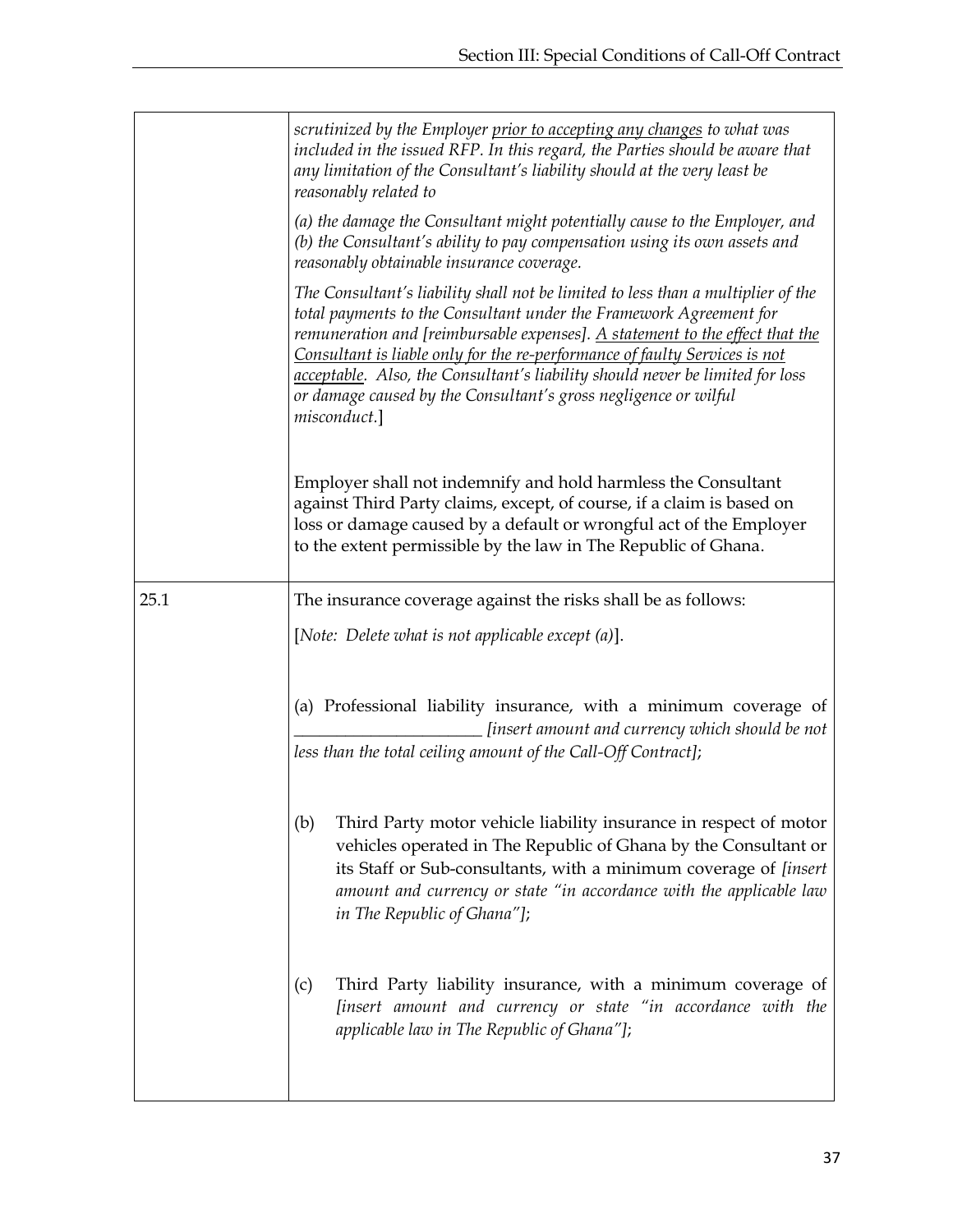|         | (d)<br>employer's liability and workers' compensation insurance in<br>respect of the Staff and Sub-consultants in accordance with the<br>relevant provisions of the applicable law in The Republic of<br>Ghana, as well as, with respect to such Staff, any such life,<br>health, accident, travel or other insurance as may be<br>appropriate; and<br>insurance against loss of or damage to (i) equipment purchased<br>(e) |  |  |  |  |  |  |
|---------|------------------------------------------------------------------------------------------------------------------------------------------------------------------------------------------------------------------------------------------------------------------------------------------------------------------------------------------------------------------------------------------------------------------------------|--|--|--|--|--|--|
|         | in whole or in part with funds provided under the Call-Off<br>Contract, (ii) the Consultant's property used in the performance<br>of the Services, and (iii) any documents prepared by the<br>Consultant in the performance of the Services.                                                                                                                                                                                 |  |  |  |  |  |  |
| 30.1.c. | [where applicable insert other actions of the Consultant which require prior<br>approval of Employer, or otherwise delete]                                                                                                                                                                                                                                                                                                   |  |  |  |  |  |  |
| 32.1    | [Note: If applicable, insert any exceptions to proprietary rights                                                                                                                                                                                                                                                                                                                                                            |  |  |  |  |  |  |
| 32.2    | [Note: If there is to be no restriction on the future use of these documents by<br>either Party, this Clause SCCC 27.2 should be deleted. If the Parties wish to<br>restrict such use, any of the following options, or any other option agreed to<br>by the Parties, could be used:                                                                                                                                         |  |  |  |  |  |  |
|         | [The Consultant shall not use these [insert what appliesdocuments]<br>and software] for purposes unrelated to the Framework<br>Agreement without the prior written approval of the Employer.]                                                                                                                                                                                                                                |  |  |  |  |  |  |
|         | <b>OR</b>                                                                                                                                                                                                                                                                                                                                                                                                                    |  |  |  |  |  |  |
|         | [The Employer shall not use these [insert what]                                                                                                                                                                                                                                                                                                                                                                              |  |  |  |  |  |  |
|         | appliesdocuments and software] for purposes                                                                                                                                                                                                                                                                                                                                                                                  |  |  |  |  |  |  |
|         | unrelated to the Framework Agreement without the prior                                                                                                                                                                                                                                                                                                                                                                       |  |  |  |  |  |  |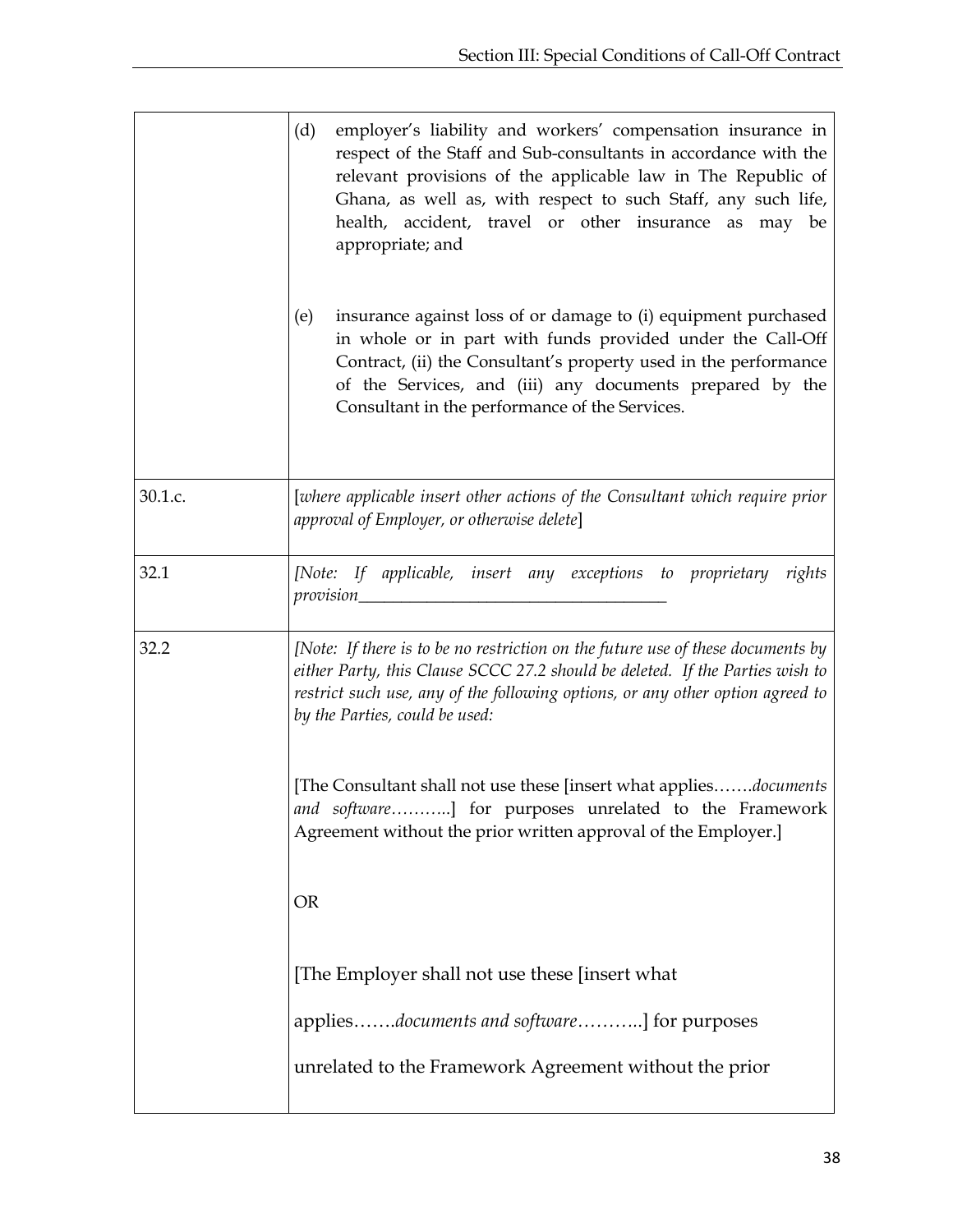|                 | written approval of the Consultant.]                                                                                                                                                                                                                         |  |  |  |  |  |  |
|-----------------|--------------------------------------------------------------------------------------------------------------------------------------------------------------------------------------------------------------------------------------------------------------|--|--|--|--|--|--|
|                 | <b>OR</b>                                                                                                                                                                                                                                                    |  |  |  |  |  |  |
|                 | [Neither Party shall use these [insert what appliesdocuments and<br>software] for purposes unrelated to the Framework Agreement<br>without the prior written approval of the other Party.]                                                                   |  |  |  |  |  |  |
| 34.1            | The specified rate for paying Liquidated Damages is _<br>[insert amount] at rate per day.                                                                                                                                                                    |  |  |  |  |  |  |
|                 | The<br>Total payable amount for Liquidated<br>Damages<br>is<br>[insert amount in currency, figures, and then words]                                                                                                                                          |  |  |  |  |  |  |
| 42.1            | [Note: List here any changes or additions to Clause GCCC 42.1. If<br>there are no such changes or additions, delete this Clause SCCC 42.1.]                                                                                                                  |  |  |  |  |  |  |
| (a) through (f) |                                                                                                                                                                                                                                                              |  |  |  |  |  |  |
| 42.1(g)         | [Note: List here any other assistance to be provided by the Employer.<br>If there is no such other assistance, delete this Clause SCCC $35.1(f)$ .]                                                                                                          |  |  |  |  |  |  |
| 49.2            | The ceiling in foreign currency or currencies is:<br>[insert amount and currency for each currency] [indicate: inclusive or<br>exclusive] of local indirect taxes.                                                                                           |  |  |  |  |  |  |
|                 | [insert amount]<br>and currency] [indicate: inclusive or exclusive] of local indirect taxes.                                                                                                                                                                 |  |  |  |  |  |  |
|                 | Any indirect local taxes chargeable in respect of the Call-Off Contract<br>for the Services provided by the Consultant shall [insert as<br>appropriate: "be paid" or "reimbursed"] by the Employer [insert as<br>appropriate:" for" or "to"] the Consultant. |  |  |  |  |  |  |
| 50.3            | Price adjustment on the remuneration ________[insert "applies" or "<br>does not apply"]                                                                                                                                                                      |  |  |  |  |  |  |
|                 | [Note: If the Call-Off Contract is issued in less than 12 months, following the<br>signing of the Framework Agreement, price adjustment may apply.]                                                                                                          |  |  |  |  |  |  |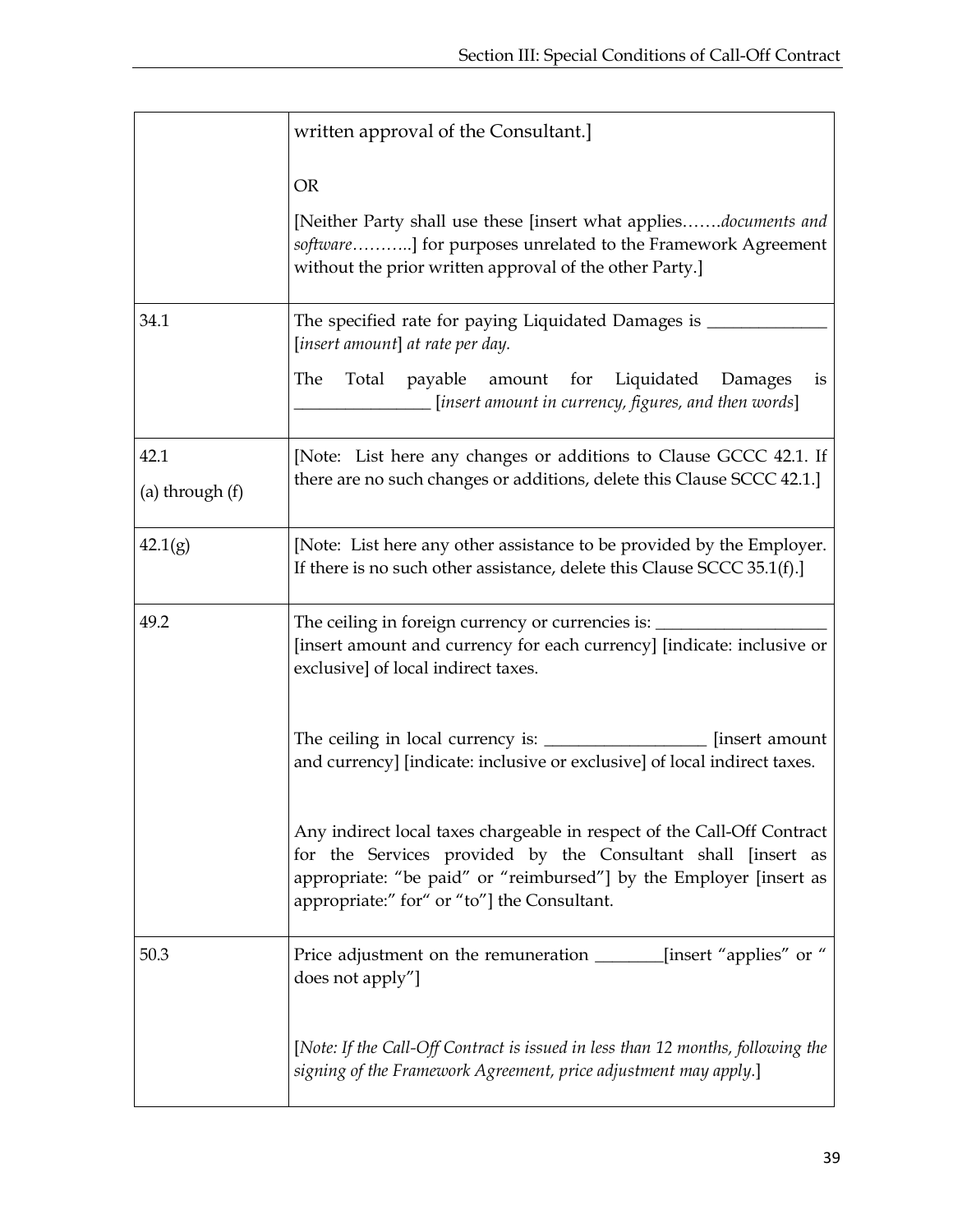If the Call-Off Contract is issued more than 12 months after signing of the Framework Agreement, a price adjustment provision on the remuneration for local and/or foreign inflation shall be applied. The adjustment shall be made every 6 months for remuneration in local and/or foreign currency and – except if there is very high inflation in The Republic of Ghana, the adjustments shall be made every 3 months taking effect on the 7th month after the Call-Off Contract. Remuneration in foreign currency should be adjusted by using the relevant index for salaries in the country of the respective foreign currency (which normally is the country of the Consultant) and remuneration in local currency by using the corresponding index for The Republic of Ghana. A sample provision is provided below for guidance:

{Payments for remuneration made in [foreign *and/or* local] currency shall be adjusted as follows:

(1) Remuneration paid in foreign currency on the basis of the rates set forth in Appendix C shall be adjusted every 6 months (and, the first time, with effect for the remuneration earned in the 13th calendar month after the date of the Call-Off Contract Effectiveness date) by applying the following formula:

$$
R_f = R_{fo} \times \frac{I_f}{I_{fo}} \qquad \{\text{or} \ \ R_f = R_{fo} \times \left[ \ \ 0.1 + 0.9 \frac{I_f}{I_{fo}} \ \ \right] \}
$$

where

 $R_f$  is the adjusted remuneration;

*Rfo* is the remuneration payable on the basis of the remuneration rates (Appendix D) in foreign currency;

 $I_f$  is the official index for salaries in the country of the foreign currency for the first month for which the adjustment is supposed to have effect; and

 $I_f$ <sup>o</sup> is the official index for salaries in the country of the foreign currency for the month of the date of the Framework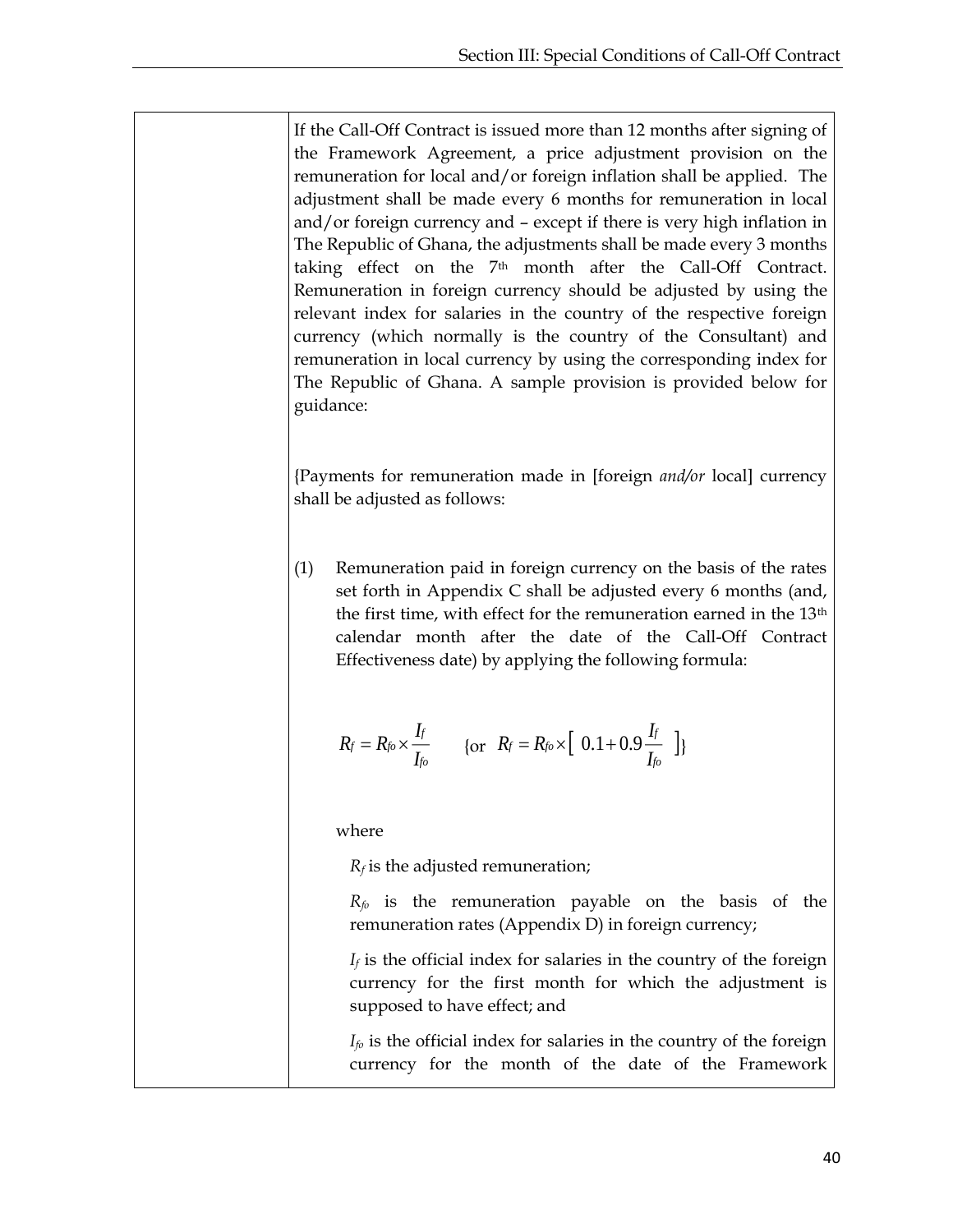Agreement.

 The Consultant shall state here the name, source institution, and any necessary identifying characteristics of the official index for salaries corresponding to  $I_f$  and  $I_f$  in the adjustment formula for remuneration paid in foreign currency: [*Insert the name, source institution, and necessary identifying characteristics of the index for foreign currency, e.g. "Consumer Price Index for all Urban Consumers (CPI-U), not seasonally adjusted; U.S. Department of Labor, Bureau of Labor Statistics"*]

(2) Remuneration paid in local currency pursuant to the rates set forth in Appendix C shall be adjusted every 6 months (and, for the first time, with effect for the remuneration earned in the 13th calendar month after the date of the Framework Agreement) by applying the following formula:

$$
R_l = R_{l_o} \times \frac{I_l}{I_{l_o}} \qquad \{\text{or} \qquad R_l = R_{l_o} \times \left[ \begin{array}{c} 0.1 + 0.9 \frac{I_l}{I_{l_o}} \end{array} \right] \}
$$

where

*R<sup>l</sup>* is the adjusted remuneration;

*Rlo* is the remuneration payable on the basis of the remuneration rates (Appendix C) in local currency;

*I<sup>l</sup>* is the official index for salaries in The Republic of Ghana for the first month for which the adjustment is to have effect; and

*Ilo* is the official index for salaries in The Republic of Ghana for the month of the date of the Framework Agreement.

*[Note: for the Call-Off Contracts with duration less than 12 months affected by very high inflation in The Republic of Ghana, the remuneration paid in local currency pursuant to the rates set forth in Appendix C shall be adjusted every 3 months (and, for the first time, with effect for the remuneration earned in the 7th calendar month after effective date of Call-Off Contract)]*

The Employer shall state here the name, source institution, and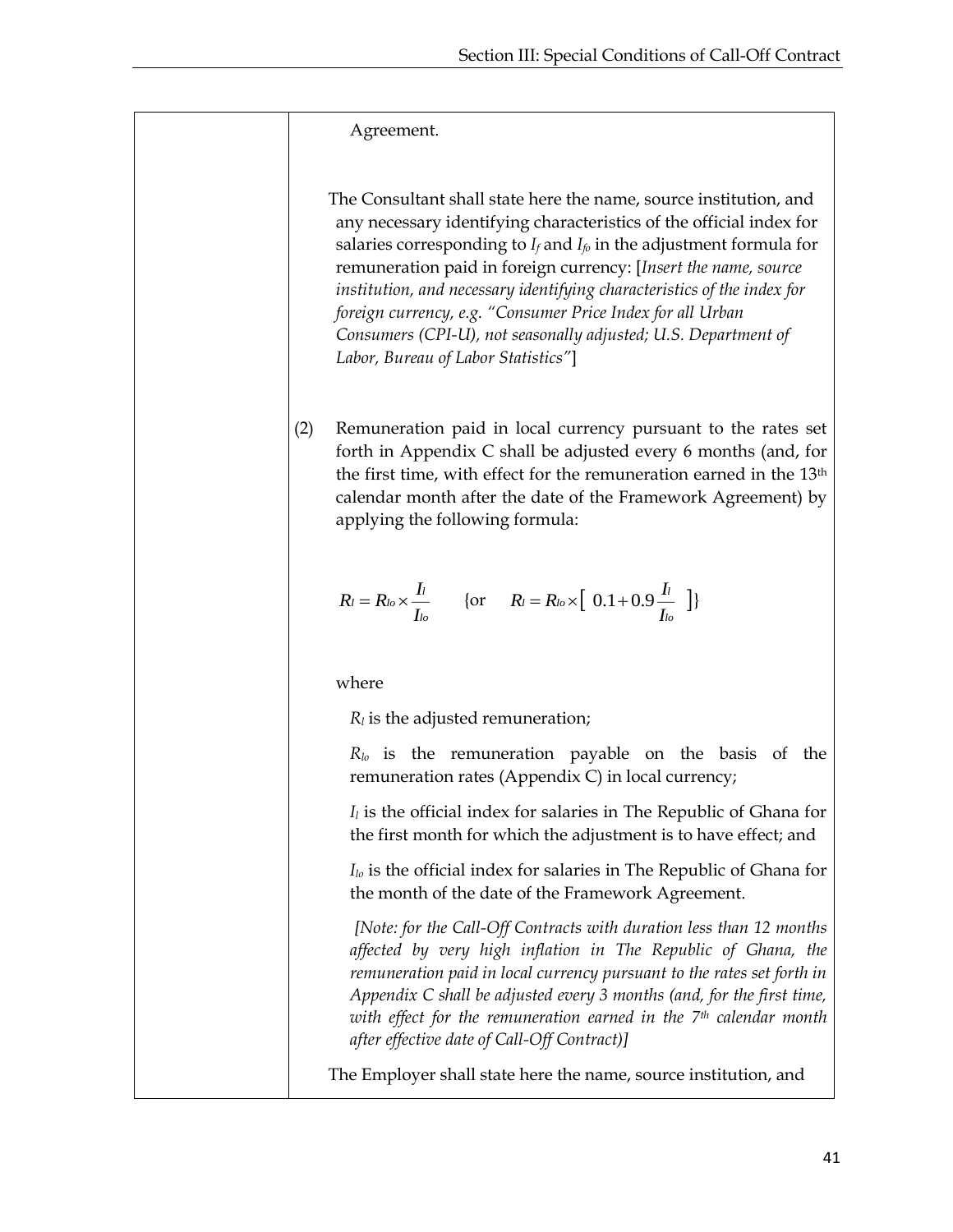|               | any necessary identifying characteristics of the official index for<br>salaries corresponding to $I_l$ and $I_{lo}$ in the adjustment formula for<br>remuneration paid in local currency: [Legitimate source of indices<br>include Ghana Statistical Services and The Bank of Ghana |  |  |  |  |  |
|---------------|-------------------------------------------------------------------------------------------------------------------------------------------------------------------------------------------------------------------------------------------------------------------------------------|--|--|--|--|--|
| 51.1 and 51.2 | [Note: The Employer decides whether the Consultant (i) should be<br>exempted from indirect local tax, or (ii) should be reimbursed by the<br>Employer for any such tax they might have to pay (or that the<br>Employer would pay such tax on behalf of the Consultant]              |  |  |  |  |  |
|               | The Employer warrants that [choose one applicable option consistent<br>with the ITC 7.4 and the outcome of the Framework Agreement's<br>negotiations:                                                                                                                               |  |  |  |  |  |
|               | If ITC 7.4 indicates a tax exemption status, include the following: "the<br>Consultant, the Sub-consultants and the Staff shall be exempt from"                                                                                                                                     |  |  |  |  |  |
|               | <b>OR</b>                                                                                                                                                                                                                                                                           |  |  |  |  |  |
|               | If ITC 7.4 does not indicate the exemption and, depending on whether<br>the Employer shall pay the withholding tax or the Consultant has to<br>pay, include the following:                                                                                                          |  |  |  |  |  |
|               | "the Employer shall pay on behalf of the Consultant, the Sub-<br>consultants and the Staff," OR "the Employer shall reimburse the<br>Consultant, the Sub-consultants and the Staff"]                                                                                                |  |  |  |  |  |
|               | any indirect taxes, duties, fees, levies and other impositions imposed,<br>under the applicable law in The Republic of Ghana, on the<br>Consultant, the Sub-consultants and the Staff in respect of:                                                                                |  |  |  |  |  |
|               | any payments whatsoever made to the Consultant, Sub-<br>(a)<br>consultants and the Staff (other than nationals or permanent<br>residents of The Republic of Ghana), in connection with the<br>carrying out of the Services;                                                         |  |  |  |  |  |
|               | any equipment, materials and supplies brought into The<br>(b)<br>Republic of Ghana by the Consultant or Sub-consultants for the<br>purpose of carrying out the Services and which, after having<br>been brought into such territories, will be subsequently<br>withdrawn by them;   |  |  |  |  |  |
|               | any equipment imported for the purpose of carrying out the<br>(c)                                                                                                                                                                                                                   |  |  |  |  |  |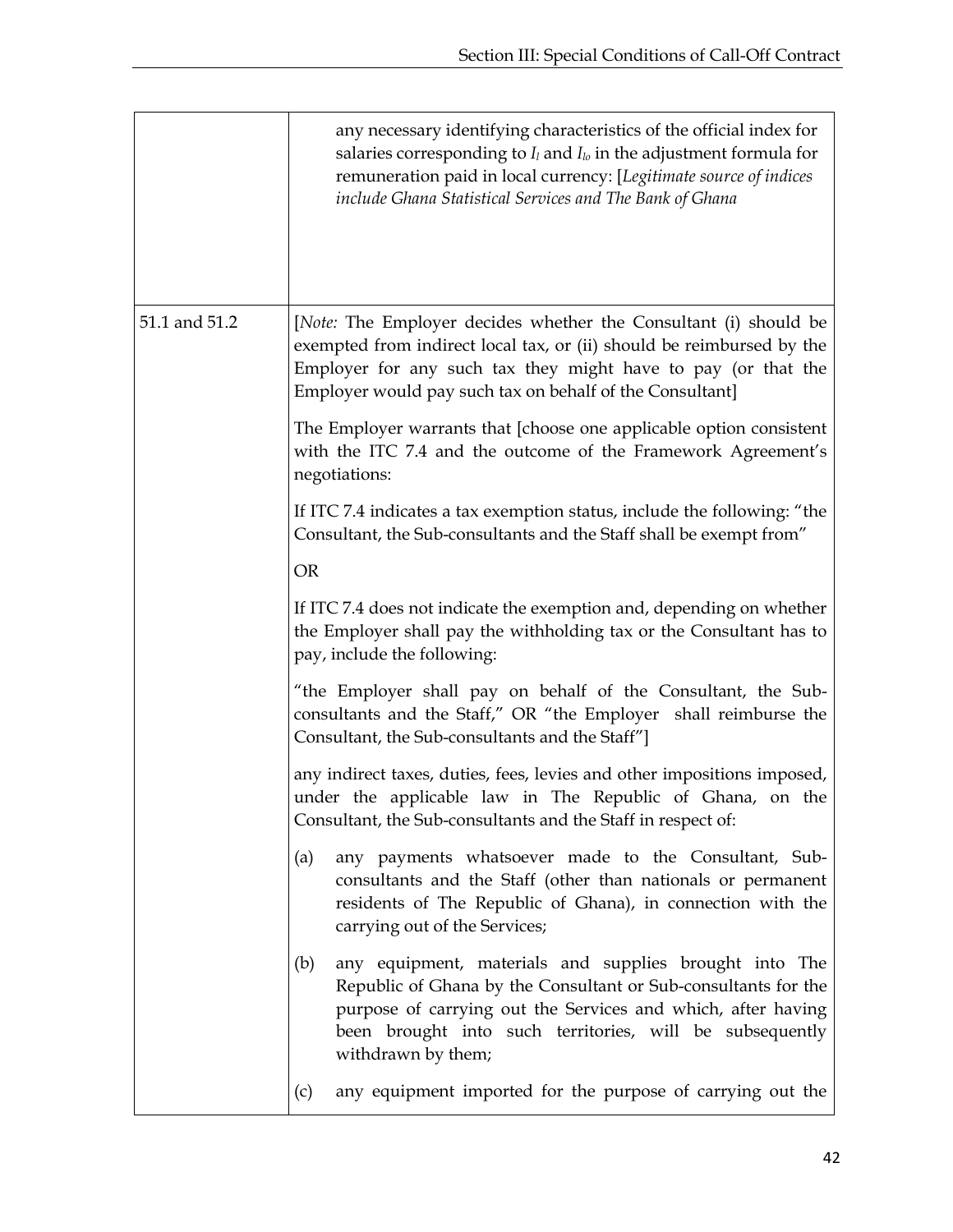|         | Services and paid for out of funds provided by the Employer<br>and which is treated as property of the Employer;                                                                                                                                                                                                                                                                                                                                                                                                                               |  |  |  |  |  |  |
|---------|------------------------------------------------------------------------------------------------------------------------------------------------------------------------------------------------------------------------------------------------------------------------------------------------------------------------------------------------------------------------------------------------------------------------------------------------------------------------------------------------------------------------------------------------|--|--|--|--|--|--|
|         | any property brought into The Republic of Ghana by the<br>(d)<br>Consultant, any Sub-consultants or the Staff (other than<br>nationals or permanent residents of The Republic of Ghana), or<br>the eligible dependents of such Staff for their personal use and<br>which will subsequently be withdrawn by them upon their<br>respective departure from The Republic of Ghana, provided<br>that:                                                                                                                                               |  |  |  |  |  |  |
|         | (i) the Consultant, Sub-consultants and Staff shall<br>follow the usual customs procedures of The<br>Republic of Ghana in importing property into The<br>Republic of Ghana; and                                                                                                                                                                                                                                                                                                                                                                |  |  |  |  |  |  |
|         | (ii) if the Consultant, Sub-consultants or Staff do not<br>withdraw but dispose of any property in The<br>Republic of Ghana upon which customs duties<br>and taxes have been exempted, the Consultant,<br>Sub-consultants or Staff, as the case may be, (a)<br>shall bear such customs duties and taxes in<br>conformity with the regulations of The Republic of<br>Ghana, or (b) shall reimburse them to the<br>Employer if they were paid by the Employer at the<br>time the property in question was brought into<br>The Republic of Ghana. |  |  |  |  |  |  |
| 52.1    | The currency [currencies] of payment shall be the following: [list]<br>currency(ies) which should be the same as in the Financial Proposal,<br>Form 4B:Summary of Costs ]                                                                                                                                                                                                                                                                                                                                                                      |  |  |  |  |  |  |
| 53.1(a) | [Note: The advance payment could be in either the foreign currency, or the<br>local currency, or both; select the correct wording in the Clause here below.<br>The advance bank payment guarantee should be in the same currency(ies)]                                                                                                                                                                                                                                                                                                         |  |  |  |  |  |  |
|         | The following provisions shall apply to the advance payment and the<br>advance bank payment guarantee:                                                                                                                                                                                                                                                                                                                                                                                                                                         |  |  |  |  |  |  |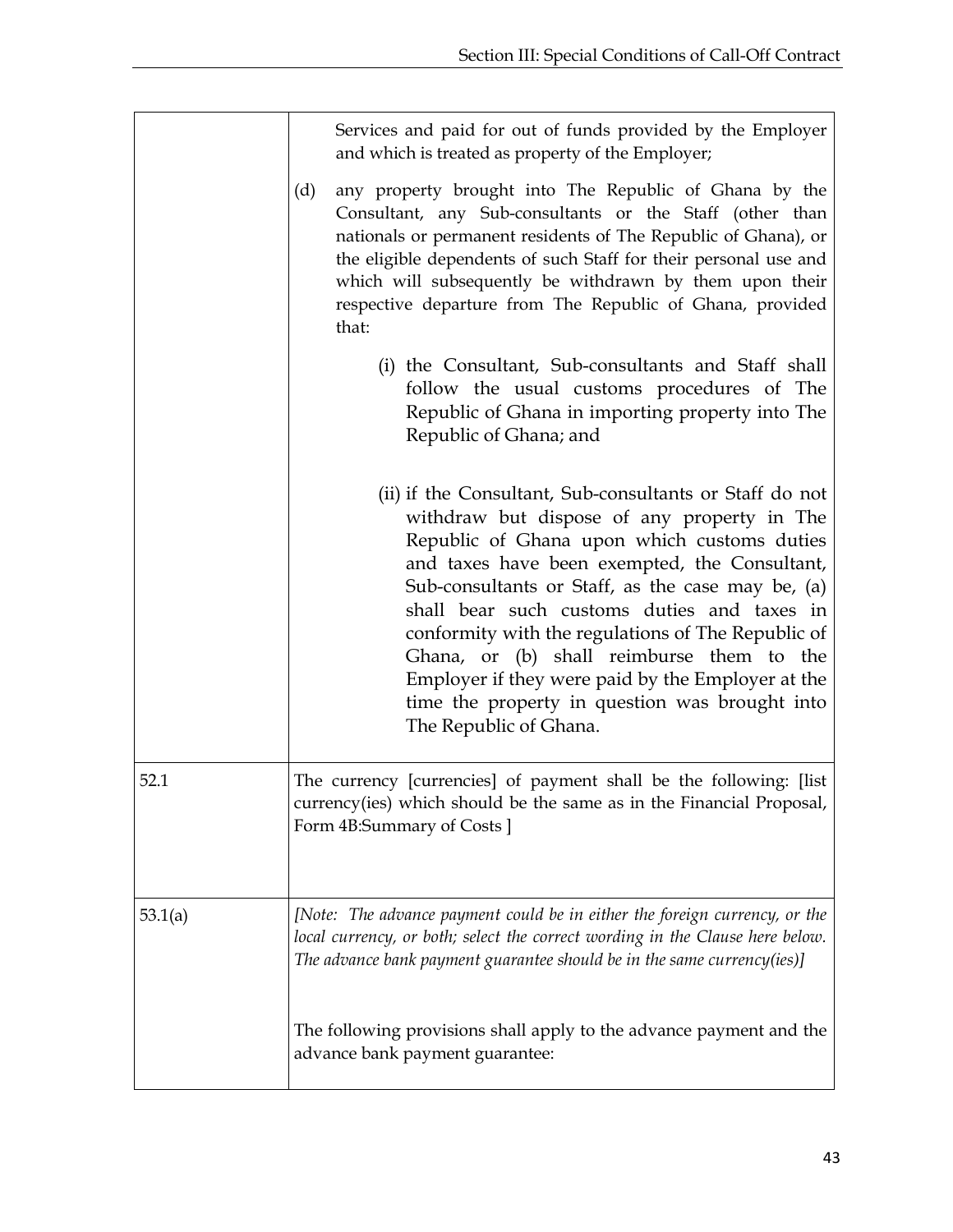|         | An advance payment [of <i>[insert amount]</i> in foreign currency]<br>(1)<br>[and of <i>[insert amount]</i> in local currency] shall be made within<br>[insert number] days after the Effective Date. The advance<br>payment will be set off by the Employer in equal installments<br>against the statements for the first [insert number] months of the<br>Services until the advance payment has been fully set off.<br>The advance bank payment guarantee shall be in the amount<br>(2)<br>and in the currency of the currency (ies) of the advance payment. |
|---------|-----------------------------------------------------------------------------------------------------------------------------------------------------------------------------------------------------------------------------------------------------------------------------------------------------------------------------------------------------------------------------------------------------------------------------------------------------------------------------------------------------------------------------------------------------------------|
| 53.1(b) | [Note: Delete this Clause SCCC 45.1(b) if the Consultant shall have to<br>submit its itemized statements monthly. Otherwise, the following text<br>can be used to indicate the required intervals:                                                                                                                                                                                                                                                                                                                                                              |
|         | The Consultant shall submit to the Employer itemized statements at<br>time intervals of _________________ [e.g. "every quarter", "every six<br>months", "every two weeks", etc.].]                                                                                                                                                                                                                                                                                                                                                                              |
| 53.1(e) | The accounts are:                                                                                                                                                                                                                                                                                                                                                                                                                                                                                                                                               |
|         | for foreign currency: [insert account].<br>for local currency: [insert account].                                                                                                                                                                                                                                                                                                                                                                                                                                                                                |
| 54.1    | The interest rate is: [insert rate].                                                                                                                                                                                                                                                                                                                                                                                                                                                                                                                            |
| 57.1    | Disputes shall be settled by arbitration in accordance with the<br>following provisions:<br>Selection of Arbitrators. Each dispute submitted by a Party to<br>1.<br>arbitration shall be heard by a sole arbitrator or an arbitration<br>panel composed of three (3) arbitrators, in accordance with the<br>following provisions:                                                                                                                                                                                                                               |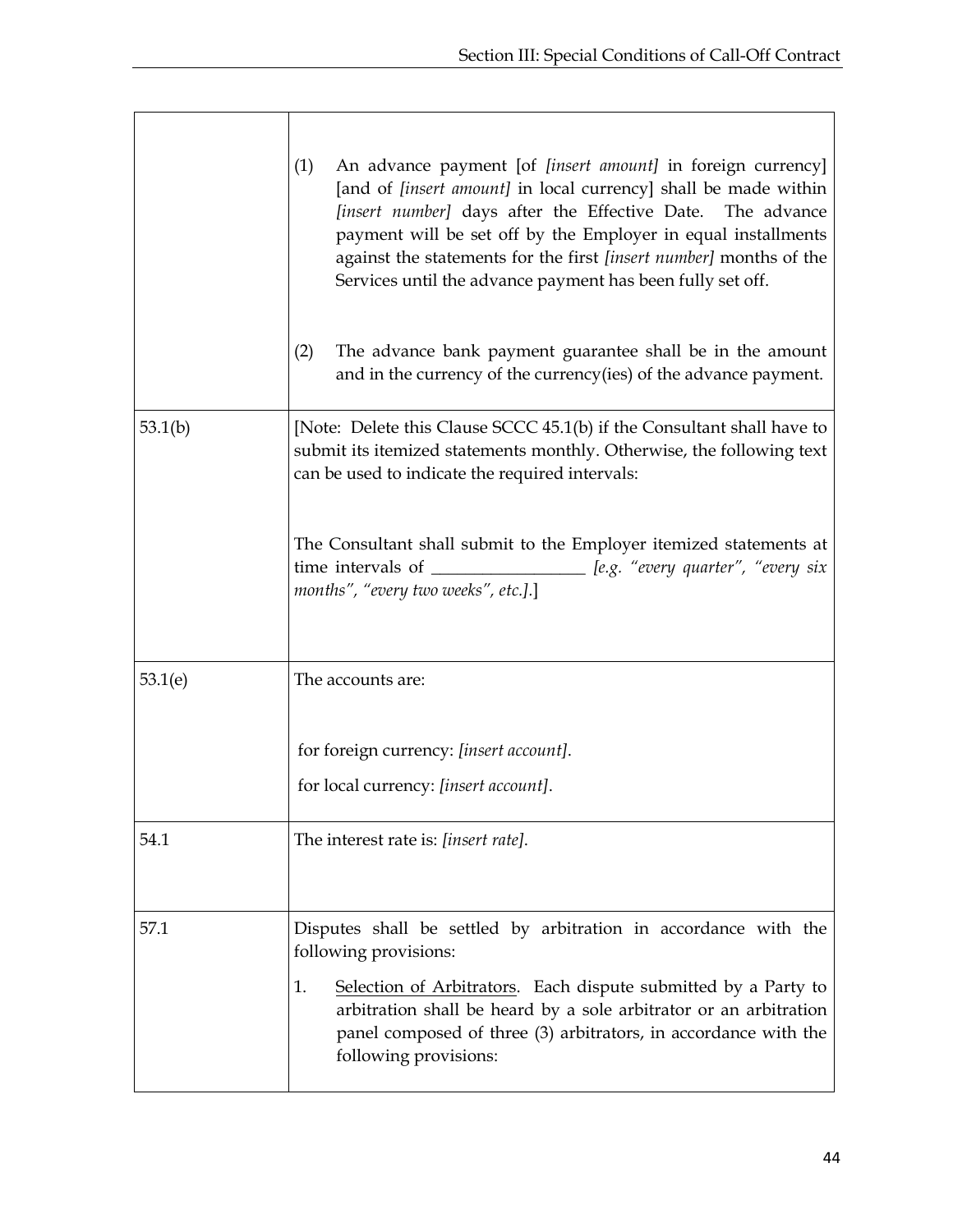- (a) Where the Parties agree that the dispute concerns a technical matter, they may agree to appoint a sole arbitrator or, failing agreement on the identity of such sole arbitrator within thirty (30) days after receipt by the other Party of the proposal of a name for such an appointment by the Party who initiated the proceedings, either Party may apply to *[name an appropriate international professional body, e.g., the Federation Internationale des Ingenieurs-Conseil (FIDIC) of Lausanne, Switzerland]* for a list of not fewer than five (5) nominees and, on receipt of such list, the Parties shall alternately strike names therefrom, and the last remaining nominee on the list shall be the sole arbitrator for the matter in dispute. If the last remaining nominee has not been determined in this manner within sixty (60) days of the date of the list, *[insert the name of the same professional body as above]* shall appoint, upon the request of either Party and from such list or otherwise, a sole arbitrator for the matter in dispute.
- (b) Where the Parties do not agree that the dispute concerns a technical matter, the Employer and the Consultant shall each appoint one (1) arbitrator, and these two arbitrators shall jointly appoint a third arbitrator, who shall chair the arbitration panel. If the arbitrators named by the Parties do not succeed in appointing a third arbitrator within thirty (30) days after the latter of the two (2) arbitrators named by the Parties has been appointed, the third arbitrator shall, at the request of either Party, be appointed by *[name an appropriate international appointing authority, e.g., the Secretary General of the Permanent Court of Arbitration, The Hague; the Secretary General of the International Centre for Settlement of Investment Disputes, Washington, D.C.; the International Chamber of Commerce, Paris; etc.]*.
- (c) If, in a dispute subject to paragraph (b) above, one Party fails to appoint its arbitrator within thirty (30) days after the other Party has appointed its arbitrator, the Party which has named an arbitrator may apply to the *[name the*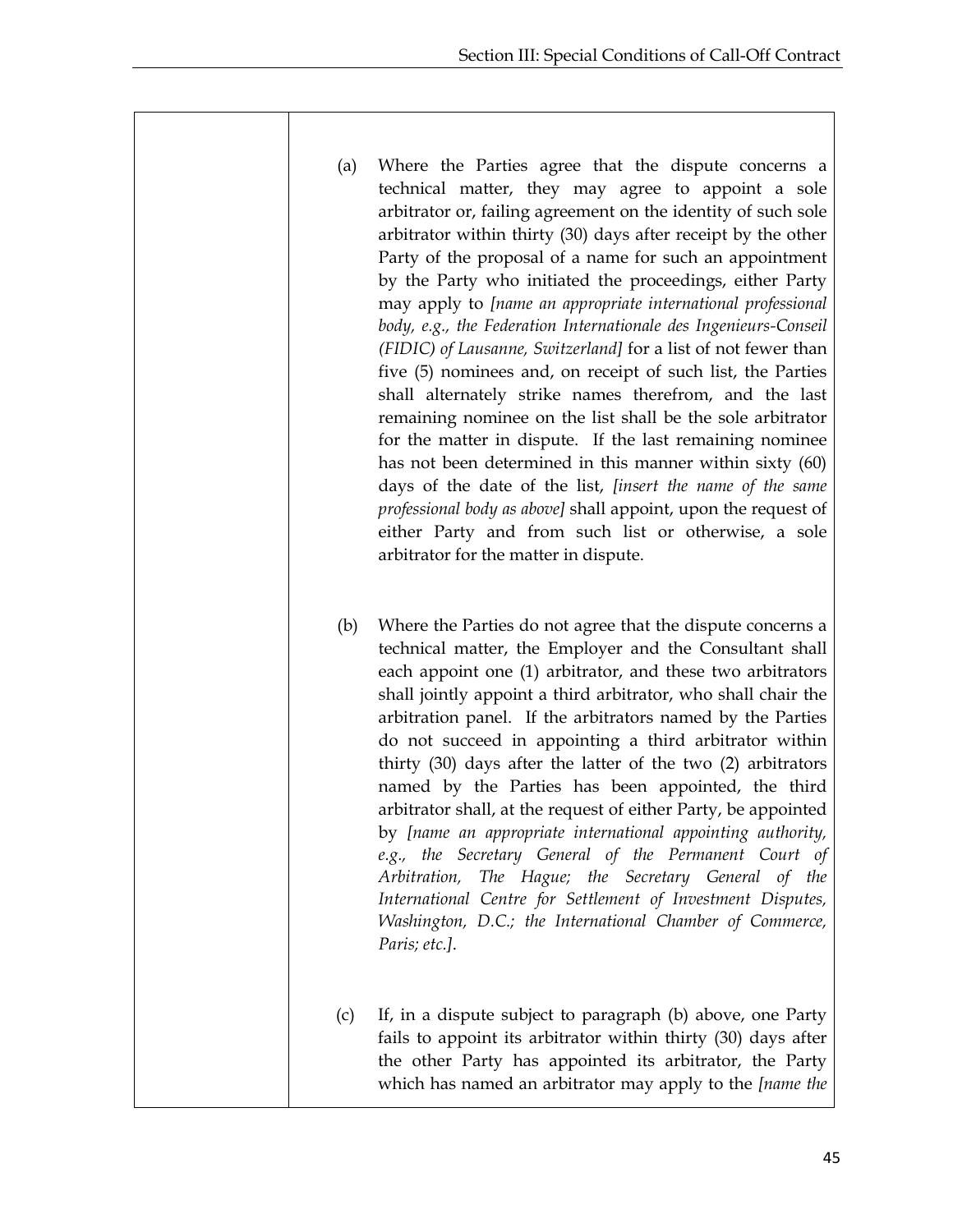| same appointing authority as in said paragraph $(b)$ ] to appoint<br>a sole arbitrator for the matter in dispute, and the<br>arbitrator appointed pursuant to such application shall be<br>the sole arbitrator for that dispute. |                                                                                                                                                                                                                                                                                                                                                                                                                                                                                                                                                                                                     |  |  |  |  |  |
|----------------------------------------------------------------------------------------------------------------------------------------------------------------------------------------------------------------------------------|-----------------------------------------------------------------------------------------------------------------------------------------------------------------------------------------------------------------------------------------------------------------------------------------------------------------------------------------------------------------------------------------------------------------------------------------------------------------------------------------------------------------------------------------------------------------------------------------------------|--|--|--|--|--|
| 2.                                                                                                                                                                                                                               | Rules of Procedure. Except as otherwise stated herein,<br>arbitration proceedings shall be conducted in accordance with<br>the rules of procedure for arbitration of the United Nations<br>Commission on International Trade Law (UNCITRAL) as in<br>force on the date of the Framework Agreement.                                                                                                                                                                                                                                                                                                  |  |  |  |  |  |
| 3.                                                                                                                                                                                                                               | Substitute Arbitrators. If for any reason an arbitrator is unable<br>to perform his/her function, a substitute shall be appointed in<br>the same manner as the original arbitrator.                                                                                                                                                                                                                                                                                                                                                                                                                 |  |  |  |  |  |
| 4.                                                                                                                                                                                                                               | Nationality and Qualifications of Arbitrators. The sole arbitrator<br>or the third arbitrator appointed pursuant to paragraphs $1(a)$<br>through 1(c) above shall be an internationally recognized legal<br>or technical expert with extensive experience in relation to the<br>matter in dispute and shall not be a national of the Consultant's<br>home country [Note: If the Consultant consists of more than one<br>entity, add: or of the home country of any of their members or<br>Parties] or of the Government's country. For the purposes of<br>this Clause, "home country" means any of: |  |  |  |  |  |
| (a)                                                                                                                                                                                                                              | the country of incorporation of the Consultant [Note: If the<br>Consultant consists of more than one entity, add: or of any<br>of their members or Parties]; or                                                                                                                                                                                                                                                                                                                                                                                                                                     |  |  |  |  |  |
| (b)                                                                                                                                                                                                                              | the country in which the Consultant's [or any of their<br>members' or Parties'] principal place of business is located;<br>or                                                                                                                                                                                                                                                                                                                                                                                                                                                                       |  |  |  |  |  |
| (c)                                                                                                                                                                                                                              | the country of nationality of a majority of the Consultant's<br>[or of any members' or Parties'] shareholders; or                                                                                                                                                                                                                                                                                                                                                                                                                                                                                   |  |  |  |  |  |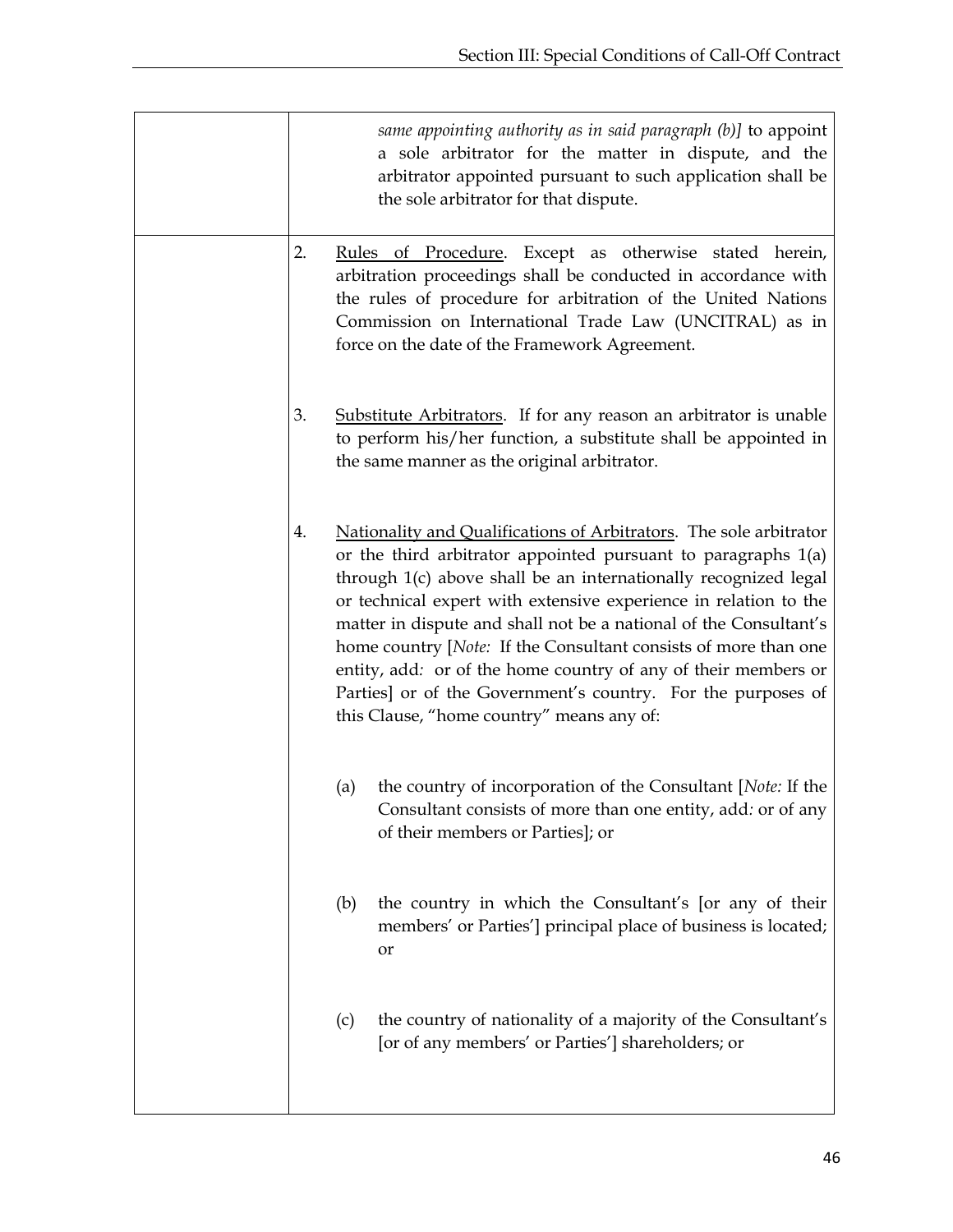|    | the country of nationality of the Sub-consultants<br>(d)<br>concerned, where the dispute involves a subcontract.                                                                                                                                                                                                                                         |
|----|----------------------------------------------------------------------------------------------------------------------------------------------------------------------------------------------------------------------------------------------------------------------------------------------------------------------------------------------------------|
|    | 5.<br>Miscellaneous. In any arbitration proceeding hereunder:                                                                                                                                                                                                                                                                                            |
|    | proceedings shall, unless otherwise agreed by the Parties,<br>(a)<br>be held in [select a country which is neither The Republic of<br>Ghana nor the Consultant's country];                                                                                                                                                                               |
|    | the <i>[type of language]</i> language shall be the official language<br>(b)<br>for all purposes; and                                                                                                                                                                                                                                                    |
|    | the decision of the sole arbitrator or of a majority of the<br>(c)<br>arbitrators (or of the third arbitrator if there is no such<br>majority) shall be final and binding and shall be<br>enforceable in any court of competent jurisdiction, and the<br>Parties hereby waive any objections to or claims of<br>immunity in respect of such enforcement. |
| 59 | The Employer assures the Consultant a minimum (indicate the<br>percentage) of Agreement Price during the life of the FWA.                                                                                                                                                                                                                                |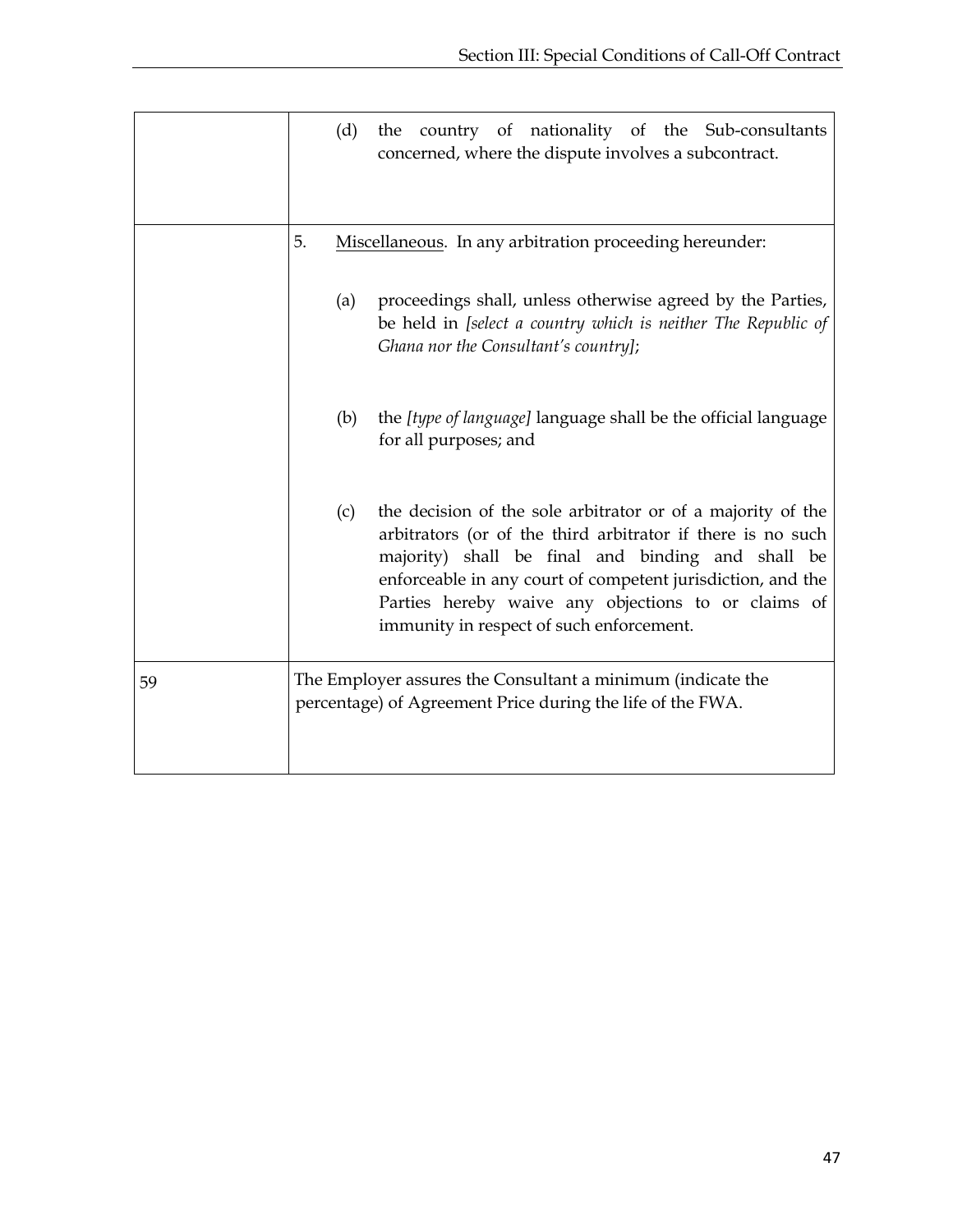## **Appendices**

#### <span id="page-51-1"></span><span id="page-51-0"></span>**APPENDIX A – DESCRIPTION OF SERVICES/ TERMS OF REFERENCE**

<span id="page-51-2"></span>*Note: Give detailed descriptions of the Services to be provided, dates for completion of various tasks, place of performance for different tasks, specific tasks to be approved by Client, etc.*

#### **APPENDIX B - REPORTING REQUIREMENTS**

<span id="page-51-3"></span>*Note: List format, frequency, and contents of reports; persons to receive them; dates of submission; etc.* 

#### **APPENDIX C - KEY PERSONNEL AND SUB-CONSULTANTS**

Contract's negotiations. Attach the CVs (updated and signed by the respective Key Staff) [Insert a table based on Form 3F of the Consultant's Technical Proposal andfinalized at the Call-Off demonstrating the qualifications of Key Staff.]

<span id="page-51-4"></span>[Note: Specify Hours of Work for Key Staff: List here the hours of work for Key Staff; travel time to/ from the Republic of Ghana; entitlement, if any, to leave pay; public holidays in the Republic of Ghana that may affect Consultant's work; etc. Make sure there is consistency with Form 3I. In particular: one month equals twenty two (22) working (billable) days. One working (billable) day shall be not less than eight (8) working (billable) hours. ]

#### **APPENDIX D - BREAKDOWN OF CONTRACT PRICE**

{Insert the table with the unit rates to arrive at the breakdown of the lump-sum price. The table shall be based on *[Form 4D and Form 4E]* of the Consultant's Proposal and reflect any changes agreed at the Call-Off Contract negotiations, if any. The footnote shall list such changes made to *[Form 4D and Form 4E]* at the negotiations or state that none has been made.}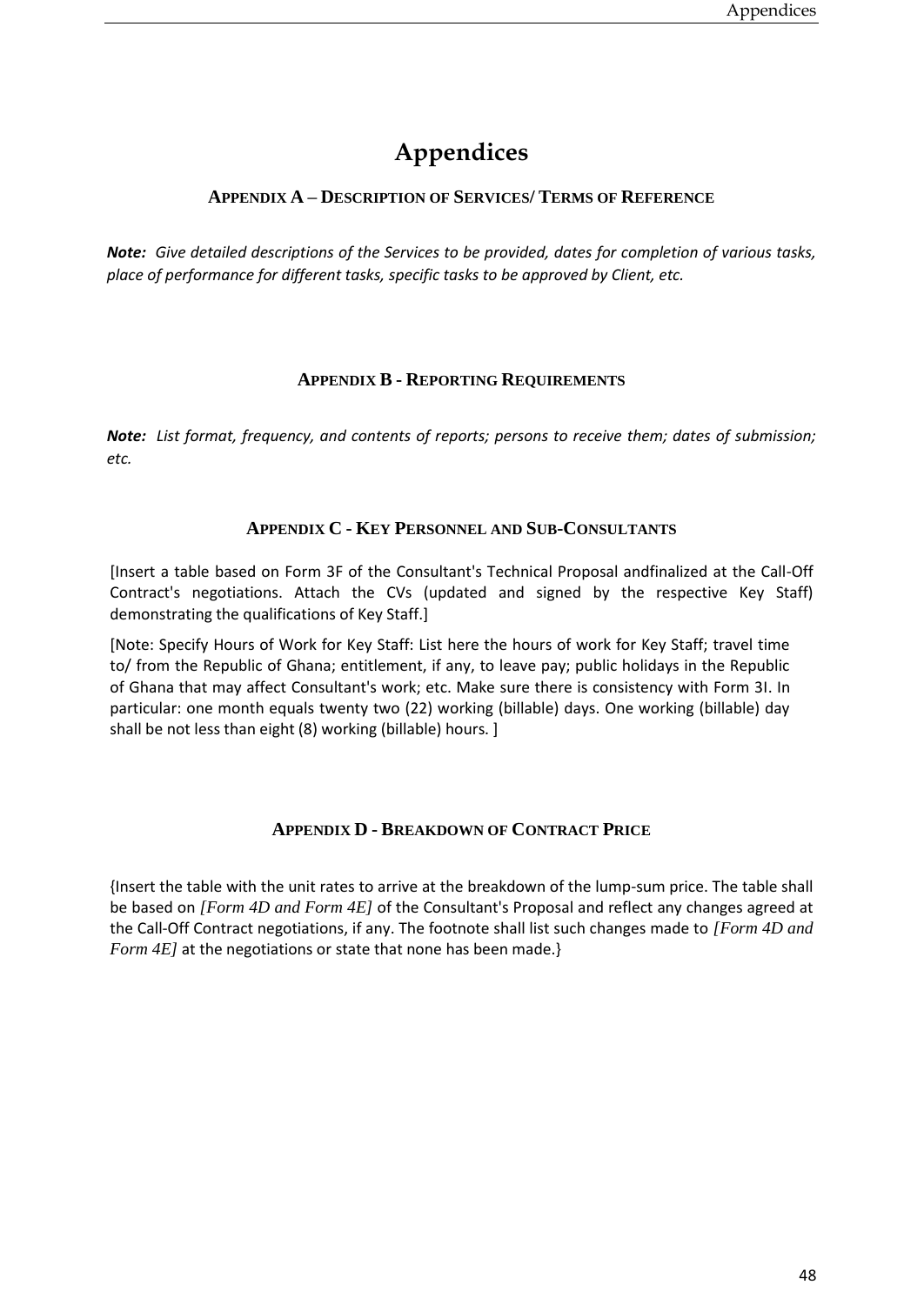#### **REMUNERATION COST ESTIMATES**

<span id="page-52-0"></span>1. Monthly rates for the Staff:

<span id="page-52-1"></span>[Insert the table with the remuneration rates. The table shall be based on [*Form 4D*] of the Consultant's Proposal and reflect any changes agreed at the Contract negotiations, if any. The footnote shall list such changes made to [*Form 4D*] at the negotiations or state that none has been made.]

#### **REIMBURSABLE EXPENSES**

1. {Insert the table with the [*reimbursable expenses*] rates. The table shall be based on [*Form 4E*] of the Consultant's Proposal and reflect any changes agreed at the Call-Off Contract negotiations, if any. The footnote shall list such changes made to [*Form 4E*] at the negotiations or state that none has been made.}

<span id="page-52-2"></span>2. All *[reimbursable expenses]* shall be reimbursed at actual cost, unless otherwise explicitly provided in this Appendix, and in no event shall reimbursement be made in excess of the Call-Off Contract amount.

#### **APPENDIX E - SERVICES AND FACILITIES PROVIDED BY THE CLIENT**

*Note: List here the services and facilities to made available to the Consultant by the Client.*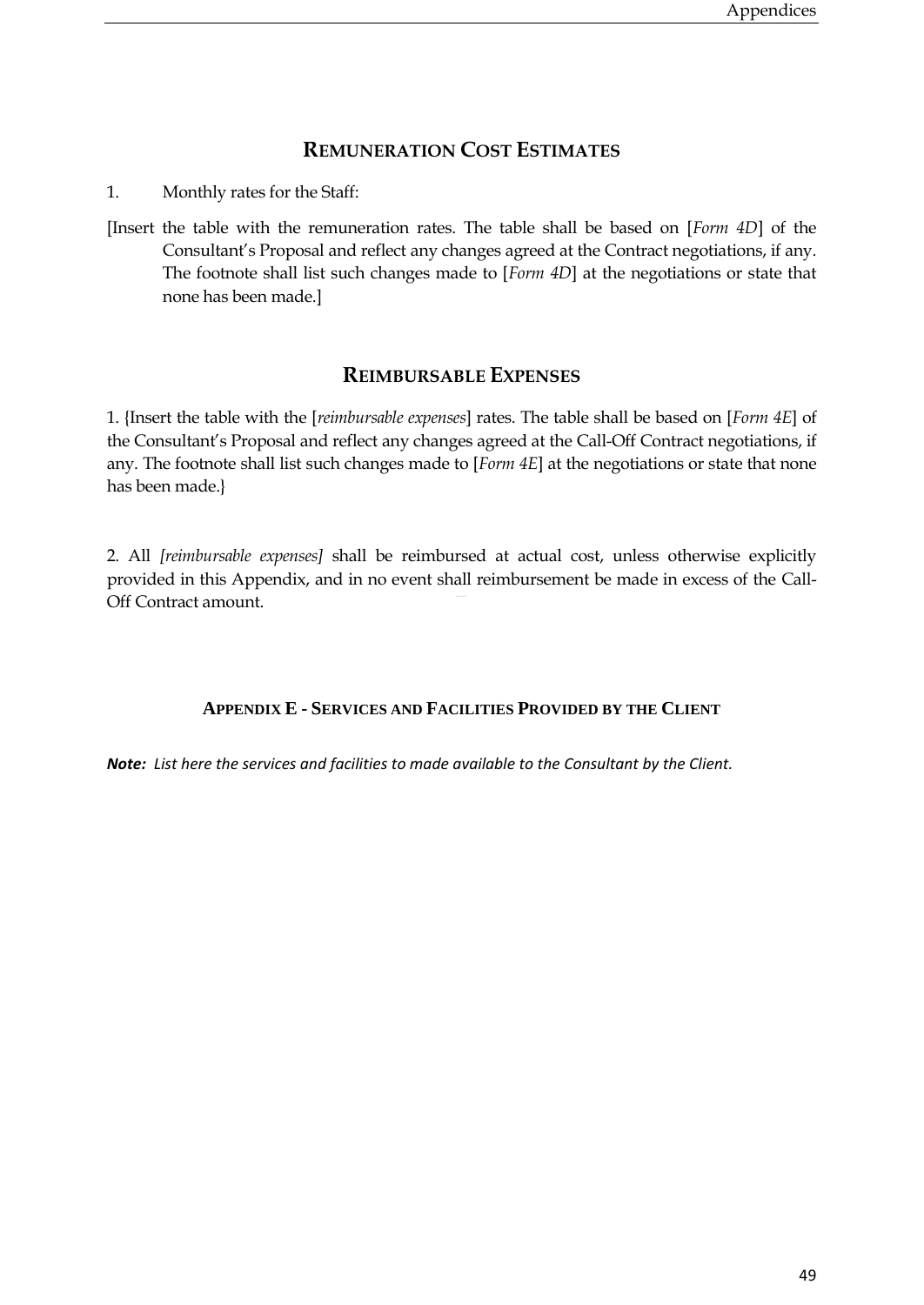#### *Model Form I*

#### *Breakdown of Agreed Fixed Rates in Consultant's Call-Off Contract*

*We hereby confirm that we have agreed to pay to the Staff listed, who will be involved in performing the Services, the basic fees and away from the home office allowances (if applicable) indicated below:*

|      | Staff                             |                                                                |                                | 3                     | 4        | 5                   | 6                                     |                                                    | 8                                                  |
|------|-----------------------------------|----------------------------------------------------------------|--------------------------------|-----------------------|----------|---------------------|---------------------------------------|----------------------------------------------------|----------------------------------------------------|
| Name | Position                          | Basic<br>Remuneration<br>rate per<br>Working<br>Month/Day/Year | Social<br>Charges <sup>1</sup> | Overhead <sup>1</sup> | Subtotal | Profit <sup>2</sup> | Away from<br>Home Office<br>Allowance | Agreed Fixed Rate<br>per Working<br>Month/Day/Hour | Agreed Fixed Rate<br>per Working<br>Month/Day/Hour |
|      | Home Office                       |                                                                |                                |                       |          |                     |                                       |                                                    |                                                    |
|      |                                   |                                                                |                                |                       |          |                     |                                       |                                                    |                                                    |
|      | Work in the Employer's<br>Country |                                                                |                                |                       |          |                     |                                       |                                                    |                                                    |
|      |                                   |                                                                |                                |                       |          |                     |                                       |                                                    |                                                    |

*(Expressed in [insert name of currency])\**

*1 Expressed as percentage of 1*

*2 Expressed as percentage of 4*

*\* If more than one currency, add a table*

*Signature Date*

*Name and Title:*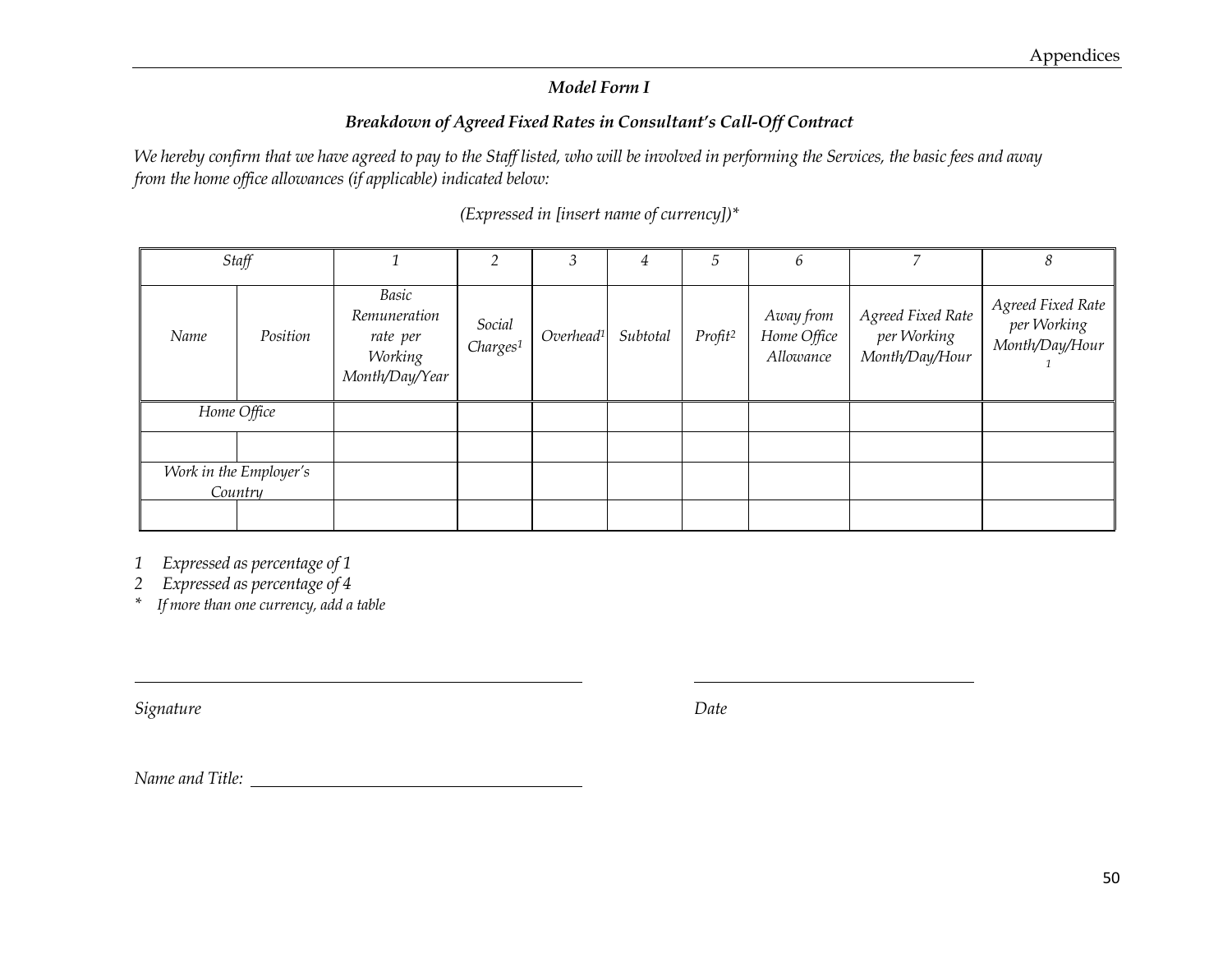#### **APPENDIX F - ADVANCE PAYMENTS GUARANTEE FORM**

<span id="page-54-0"></span>[*Note:* See Clause GCCC 52.1 (a) and SCCC 52.1(a)]

#### **Bank Guarantee for Advance Payment**

*\_\_\_\_\_\_\_\_\_\_\_\_\_\_\_\_\_\_\_\_\_\_\_\_\_\_\_\_\_ [Bank's Name, and Address of Issuing Branch or Office]*

**Beneficiary:** *<i>Mame and Address of Client*]

Date:

**ADVANCE PAYMENT GUARANTEE No.:** \_\_\_\_\_\_\_\_\_\_\_\_\_\_\_\_\_

We have been informed that *\_\_\_\_\_\_\_\_\_\_ [name of Consultant or a name of the Joint Venture, same as appears on the signed Call-Off Contract]* (hereinafter called "the Consultant") has entered into Call-Off Contract No. \_\_\_\_\_\_\_\_\_\_\_\_\_ *[reference number of the Call-Off Contract]* dated \_\_\_\_\_\_\_\_\_\_\_\_ with you, for the provision of \_\_\_\_\_\_\_\_\_\_\_\_\_\_\_\_\_\_ *[brief description of Services]* (hereinafter called "the Call-Off

Contract").

 $\overline{a}$ 

Furthermore, we understand that, according to the conditions of the Call-Off Contract, an advance payment in the sum of \_\_\_\_\_\_\_\_\_\_\_ *[amount in figures]* ( ) *[amount in words]* is to be made against an advance payment guarantee.

At the request of the Consultant, we \_\_\_\_\_\_\_\_\_\_\_\_\_\_\_ *[name of bank]* hereby irrevocably undertake to pay you any sum or sums not exceeding in total an amount of \_\_\_\_\_\_\_\_\_\_\_ *[amount in figures]* ( ) *[amount in words]*<sup>1</sup> upon receipt by us of your first demand in writing accompanied by a written statement stating that the Consultant are in breach of their obligation under the Call-Off Contract because the Consultant have used the advance payment for purposes other than toward providing the Services under the Call-Off Contract.

It is a condition for any claim and payment under this guarantee to be made that the advance payment referred to above must have been received by the Consultant on their account number \_\_\_\_\_\_\_\_\_\_\_\_\_ at \_\_\_\_\_\_\_\_\_\_\_\_\_\_\_\_\_\_\_*[name and address of bank]*.

The maximum amount of this guarantee shall be progressively reduced by the amount of the advance payment repaid by the Consultant as indicated in copies of certified monthly statements which shall be presented to us. This guarantee shall expire, at the latest, upon our receipt of the monthly payment certificate indicating that the Consultant has made full repayment of the amount of the advance payment,

 $<sup>1</sup>$  The Guarantor shall insert an amount representing the amount of the advance payment and denominated</sup> either in the currency(ies) of the advance payment as specified in the Contract, or in a freely convertible currency acceptable to the Client.